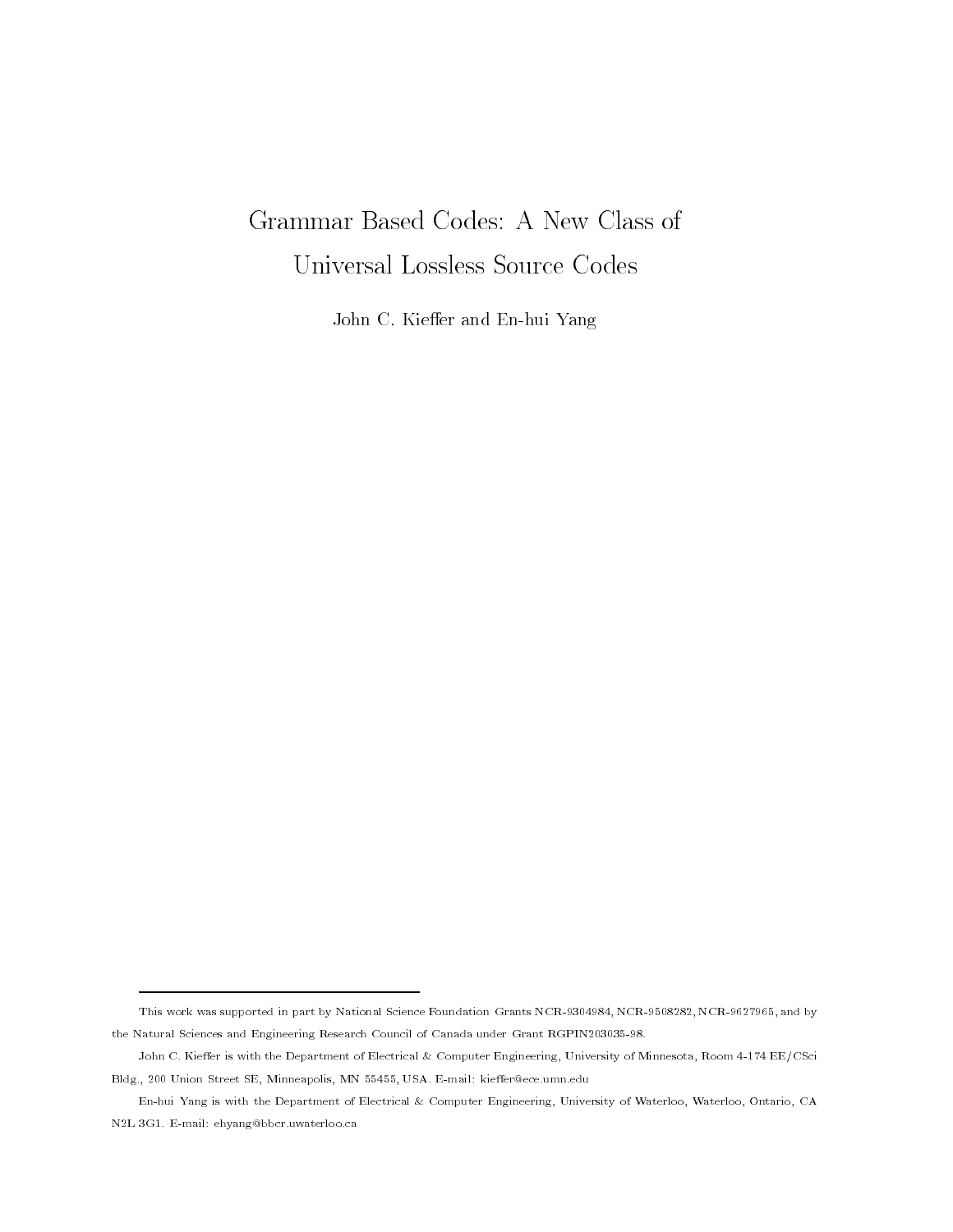## Abstract

We investigate a type of lossless source code called a grammar based code, which, in response to any input data string x over a fixed finite alphabet, selects a context-free grammar  $G_x$  representing x in the sense that x is the unique string belonging to the language generated by  $G_{\mathbf{x}}$ . Lossless compression of x takes place indirectly via compression of the production rules of the grammar  $G_{\mathbf{x}}$ . It is shown that, subject to some mild restrictions, a grammar based code is a universal code with respect to the family of finite state information sources over the finite alphabet. Redundancy bounds for grammar based codes are established. Reduction rules for designing grammar based codes are presented.

Index Terms: lossless coding, universal coding, redundancy, context-free grammars, entropy, Kolmogorov complexity, Chomsky hierarchy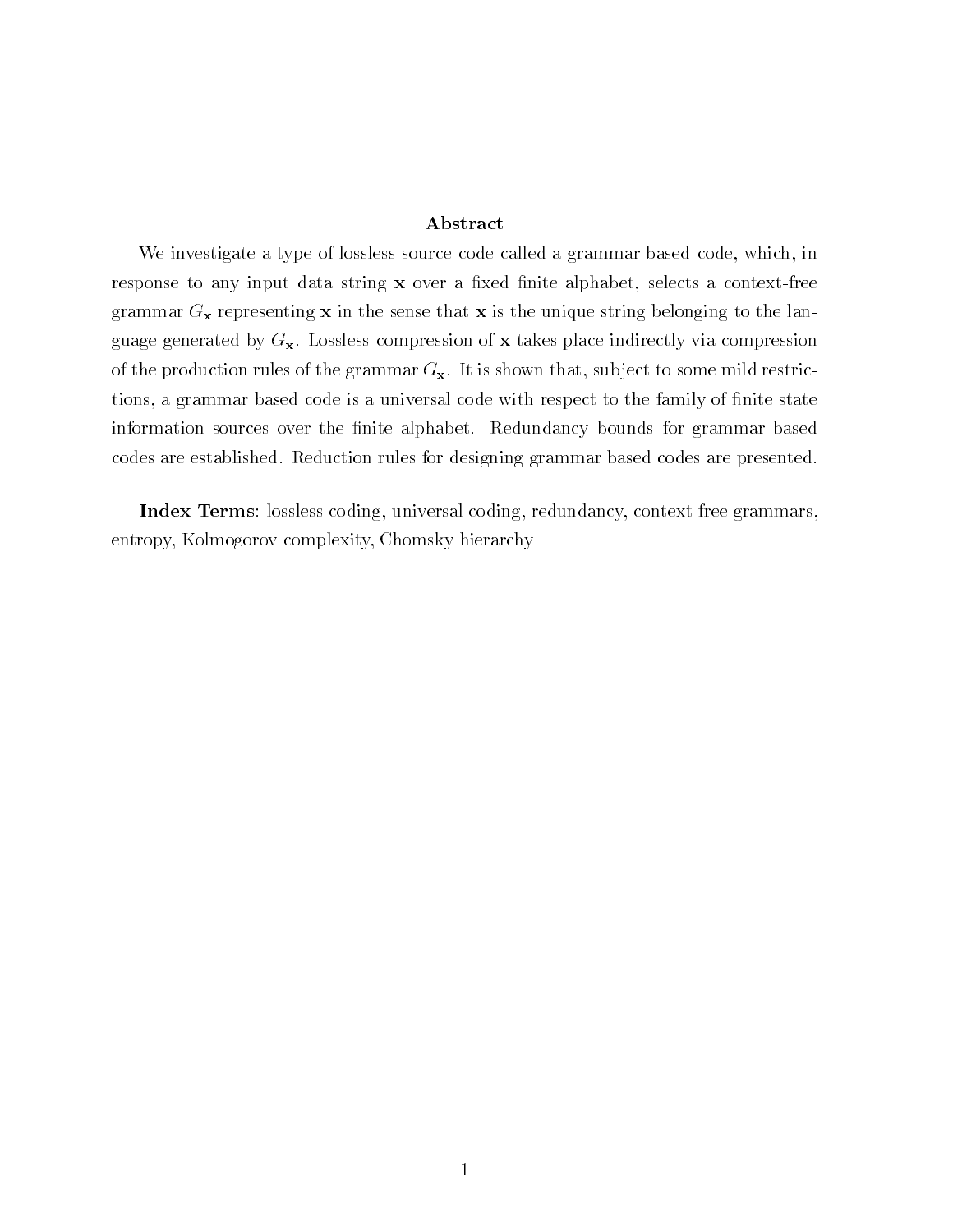# Introduction

Grammars (especially context-free grammars) have many applications in engineering and computer science some of these applications are speech recognition (i.e.) stamping the set image understanding van de design de design de design de language modeling van de design de language modeling Theorems  $4.5, 4.6$ ). In this paper, we shall be interested in using context-free grammars for lossless data compression. There has been some previous work of this nature, including the papers       Two approaches have been used In one of these as in the set and the set and the set of  $\Lambda$  is a context free grammar G  $\Lambda$  . The set of  $\Lambda$ to both encoder and decoder, such that the language generated by  $G$  contains all of the data strings that are to be compressed. To compress a particular data string, one then  $\mathbf{u}$  and derived from the given string is derived from the given string is derived from the given string is derived from the given string is derived from the given string is derived from the given string is derived fr the start symbol of the grammar  $G$ . In the second of the two approaches (exemplified where the papers is the papers of the proposition of the context context  $\alpha$   $\mathbf{v}$  as assigned to each data context. string x, so that the language generated by  $G_x$  is  $\{x\}$ . If the data string x is to be compressed, the encoder transmits codebits to the decoder that allow reconstruction of the grammar  $G_{\mathbf{x}}$ , from which the decoder infers x. This second approach is the approach that we employ in this paper. We shall put forth a class of lossless source codes that employ this approach that we call *grammar based codes*. Unlike previous workers using the second approach, we place our results in an information-theoretic perspective, showing how to properly design a grammar based code so that it will be a universal code with respect to the family of finite state information sources on a fixed finite alphabet.

In this introduction, we wish to give the reader an informal notion of the idea of a grammar based code. For this purpose, we do not need a precise definition of the concept of context-free grammar (this will be done in the next section). All we need to know about a context-free grammar  $G$  here is that it furnishes us with some production rules via which we can construct certain sequences over a finite alphabet which form what is called the language generated by  $G$ , denoted by  $L(G)$ .

A grammar based code consists of encoder and decoder

• Figure 1 depicts the encoder structure. Letting x denote the data string that is to be compressed, consisting of finitely many terms chosen from some fixed finite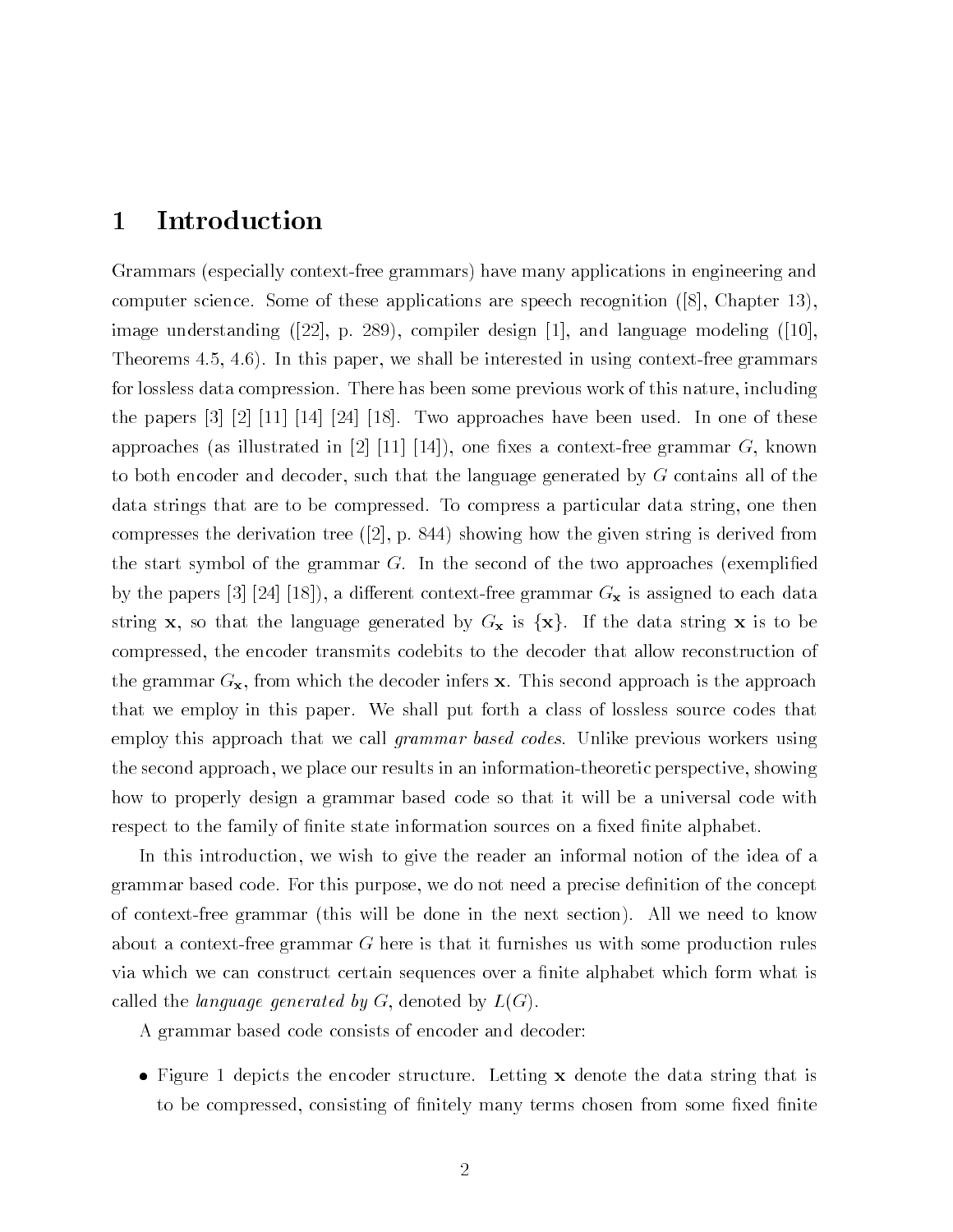alphabet, the grammar transform in Figure 1 constructs a context-free grammar  $G_{\mathbf{x}}$ satisfying the property that  $L(G_{\mathbf{x}}) = {\mathbf{x}}$ , which tells us that **x** may be inferred from  $G_{\mathbf{x}}$  because **x** is the unique string belonging to the language  $L(G_{\mathbf{x}})$ . The grammar encoder in Figure 1 assigns to the grammar  $G_{\mathbf{x}}$  a binary codeword which is denoted  $B(G_{\mathbf{x}}).$ 

• When the decoder is presented with the codeword  $B(G_{\mathbf{x}})$ , the data string x is recovered by first reconstructing the grammar  $G_{\mathbf{x}}$ , and then inferring x from the production rules of  $G_{\mathbf{x}}$ .

From the preceding, the reader can see that our philosophy is not to directly compress the data string x; instead, we try to "explain" x by finding a grammar  $G_x$  that is simple and generates **x** in the sense that  $L(G_{\mathbf{x}}) = {\mathbf{x}}$ . Since **x** can be recovered from  $G_{\mathbf{x}}$ , we can compress  $G_{\mathbf{x}}$  instead of x. As the grammar  $G_{\mathbf{x}}$  that we shall use to represent x will be simple, we will get good compression by compressing  $G_{\mathbf{x}}$ .

The main results of this paper (Theorems 7 and 8) tell us that, under some weak restrictions, a grammar based code is a universal lossless source code for any finite state information source. We shall be able to obtain specific redundancy bounds for grammar based codes with respect to finite state information sources. Also, we shall see how to design efficient grammar based codes by means of reduction rules.

As a result of this paper the code designer is a-orded with more exibility in universal lossless source code design. For example, for some data strings, a properly designed grammar based code yields better compression performance than that a-orded by the LempelZiv universal data compression algorithm 

Notation and Terminology. We explain the following notations and terminologies used throughout the paper

- $|S|$  denotes the cardinality of a finite set S.
- $\bullet$  |x| denotes the length of a string x of finite length.
- $\bullet$  [x] denotes the smallest positive integer greater than or equal to the real number  $x$ .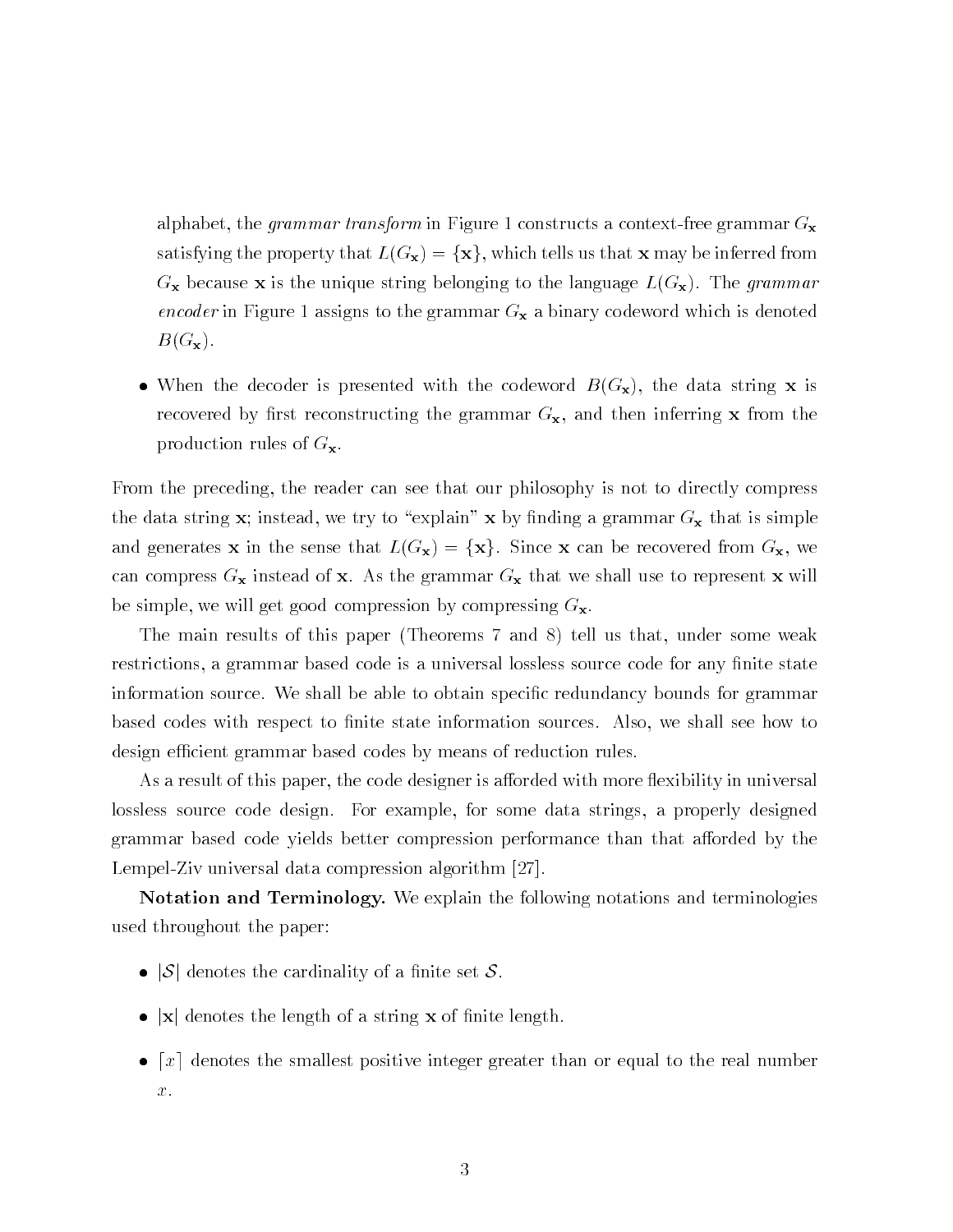- $\bullet$   $S^*$  denotes the set of all strings of finite length whose entries come from the finite set S, including the empty string. We represent each nonempty string in  $S^*$  multiplicative and uniquely as  $\mathbf{r}$  and  $\mathbf{r}$  and  $\mathbf{r}$  and  $\mathbf{r}$  and  $\mathbf{r}$  and  $\mathbf{r}$  and  $\mathbf{r}$  and  $\mathbf{r}$  and  $\mathbf{r}$  and  $\mathbf{r}$  and  $\mathbf{r}$  and  $\mathbf{r}$  and  $\mathbf{r}$  and  $\mathbf{r}$  and  $\mathbf{r}$  an  $x_1, x_2, \ldots, x_n \in \mathcal{S}$ ; we write the empty string in  $\mathcal{S}$  as  $1_{\mathcal{S}}$ .
- $\bullet$  If x and y are elements of  $\delta$  , we define the product  $xy$  to be the element of  $\delta$  -such  $\delta$ that
	- if  $\mathcal{S}$  if  $\mathcal{S}$  if  $\mathcal{S}$  if  $\mathcal{S}$  if  $\mathcal{S}$  if  $\mathcal{S}$  if  $\mathcal{S}$  if  $\mathcal{S}$  if  $\mathcal{S}$  if  $\mathcal{S}$  if  $\mathcal{S}$  if  $\mathcal{S}$  if  $\mathcal{S}$  if  $\mathcal{S}$  if  $\mathcal{S}$  if  $\mathcal{S}$  if  $\mathcal{S}$  if  $\mathcal{S}$  if  $\$
	- $\mathbf{v} = \mathbf{v}$  is an order  $\mathbf{v} = \mathbf{v}$  and  $\mathbf{v} = \mathbf{v}$  is the set of  $\mathbf{v}$

$$
xy = x_1 x_2 \cdots x_n y_1 y_2 \cdots y_m,
$$

where  $\alpha$  is a strict  $\alpha$  and  $\alpha$  and  $\alpha$  and  $\alpha$  are the unit product of  $\alpha$  and  $\alpha$ of  $x$  and  $y$ , respectively.

The multiplication operation  $(x, y) \rightarrow xy$  on  $\delta$  is associative. Therefore, given  $s_1, s_2, \ldots, s_j \in \mathcal{S}$ , the product  $s_1 s_2 \cdots s_j$  is an unambiguously defined element of  $S$  . The set  $S$  , with the multiplication we have defined, is called a *multiplicative* monoid.)

- A parsing of a string  $u \in S$  is any sequence  $(u_1, u_2, \ldots, u_m)$  in which  $u_1, u_2, \ldots, u_m$ are strings in  $S$  such that  $u_1u_2\cdots u_m=u$ .
- $\bullet$   $\circ$  cenotes the set  $\circ$  with the empty string is removed.
- For each positive integer n,  $S<sup>n</sup>$  denotes the set of all strings in  $S<sup>*</sup>$  of length n.
- All logarithms are to base two.

## $\overline{2}$ Admissible Grammars

In this section, we introduce a subclass of the class of all context-free grammars called the class of *admissible grammars*. For each admissible grammar  $G$ , it is guaranteed that

$$
L(G) = \{ \mathbf{x} \} \tag{2.1}
$$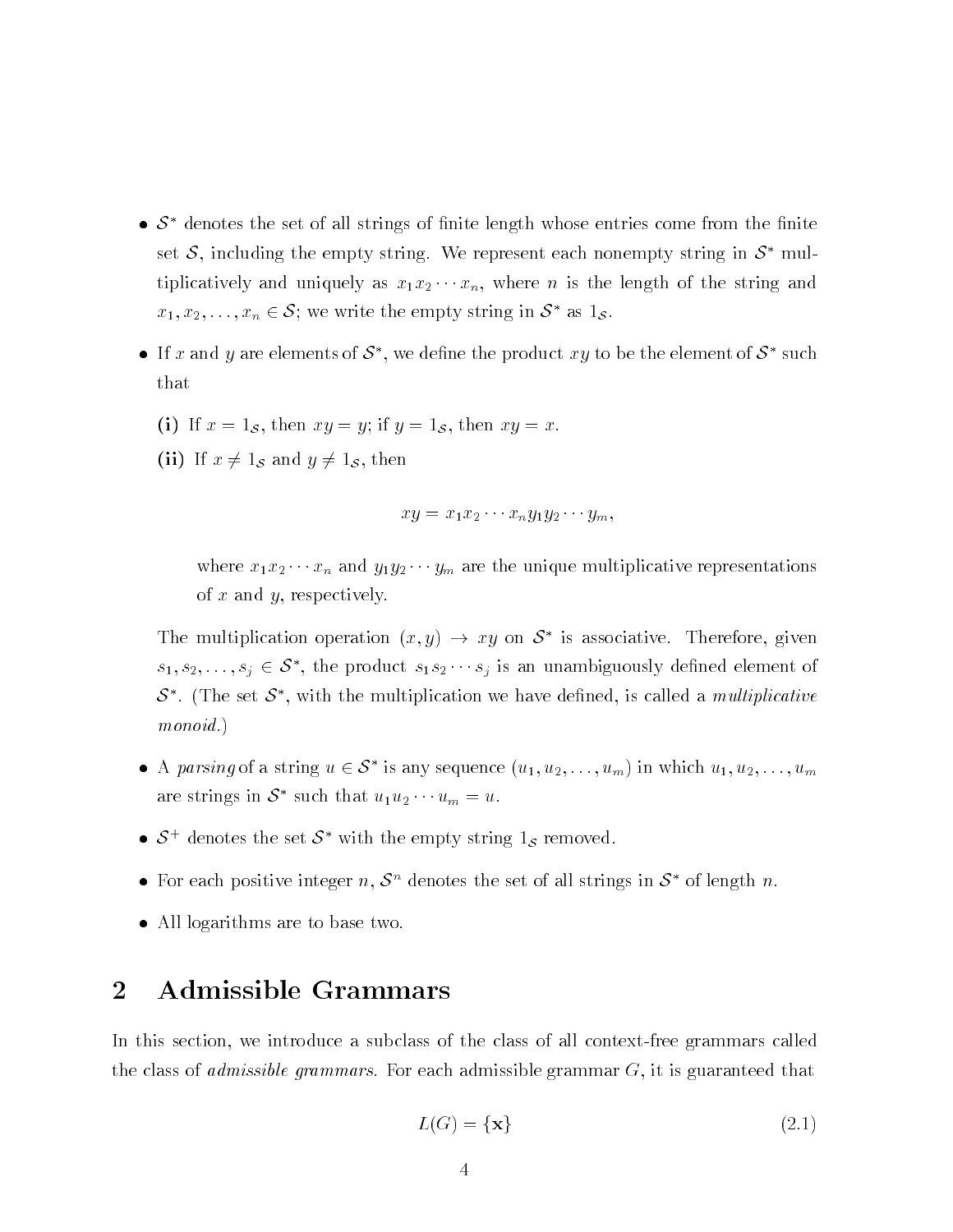will hold for some string  $x$ . A simple test is given, which will allow us to determine whether or not a grammar is admissible (Theorem 2). We will also present an algorithm for the calculation of the string  $x$  in  $(2.1)$ , from a given admissible grammar G (Theorem 3).

A *production rule* is an expression of the form

$$
A \to \alpha \tag{2.2}
$$

where  $A \in \mathcal{S}$  and  $\alpha \in \mathcal{S}$  for some limite set  $\mathcal{S}$ . The left member (resp., right member) of the production rule (= i=) is denoted to be transported to be announced the state of the product *grammar* is a quadruple  $G = (V, T, P, S)$  in which

- $\bullet$  V is a finite nonempty set whose elements shall be called variables.
- $\bullet$  T is a finite nonempty set, disjoint from V, whose elements shall be called *terminal* symbols
- $\bullet$  P is a finite set of production rules whose left members come from V and whose right members come from  $(V \cup I)$  . We assume that for each  $A \in V$ , there is at least one production rule in  $P$  whose left member is  $A$ .
- $\bullet$  S is a special variable in V called the *start symbol*.

We adopt the following notational conventions. We shall denote the set of variables, the set of terminal symbols, and the set of production rules for a context-free grammar  $G$  by  $V(G), T(G), P(G)$ , respectively. When a variable in  $V(G)$  is denoted "S", that will always means that the start symbol is the start symbol C D  $\mu$  per case symbols and capped the symbol symbols are co without subscripts are used to denote variables and lower case symbols a power case symposities and lower case or without subscripts) are used to denote terminal symbols. Given a context-free grammar G, and a variable  $A \in V(G)$ , there may exist a *unique* production rule in  $P(G)$  whose left member is  $A$  — we shall refer to this production rule as "the A production rule."

Let G be a context-free grammar. If  $\alpha$  and  $\rho$  are strings in  $\{V \setminus G\} \cup I \setminus G$   $\}$ ,

• We write  $\alpha \to \beta$  if there are strings  $\alpha_1, \alpha_2$  and a production rule  $A \to \gamma$  of G such that is a particle of the particle of the state in the first of the particle of the compact of the state is a p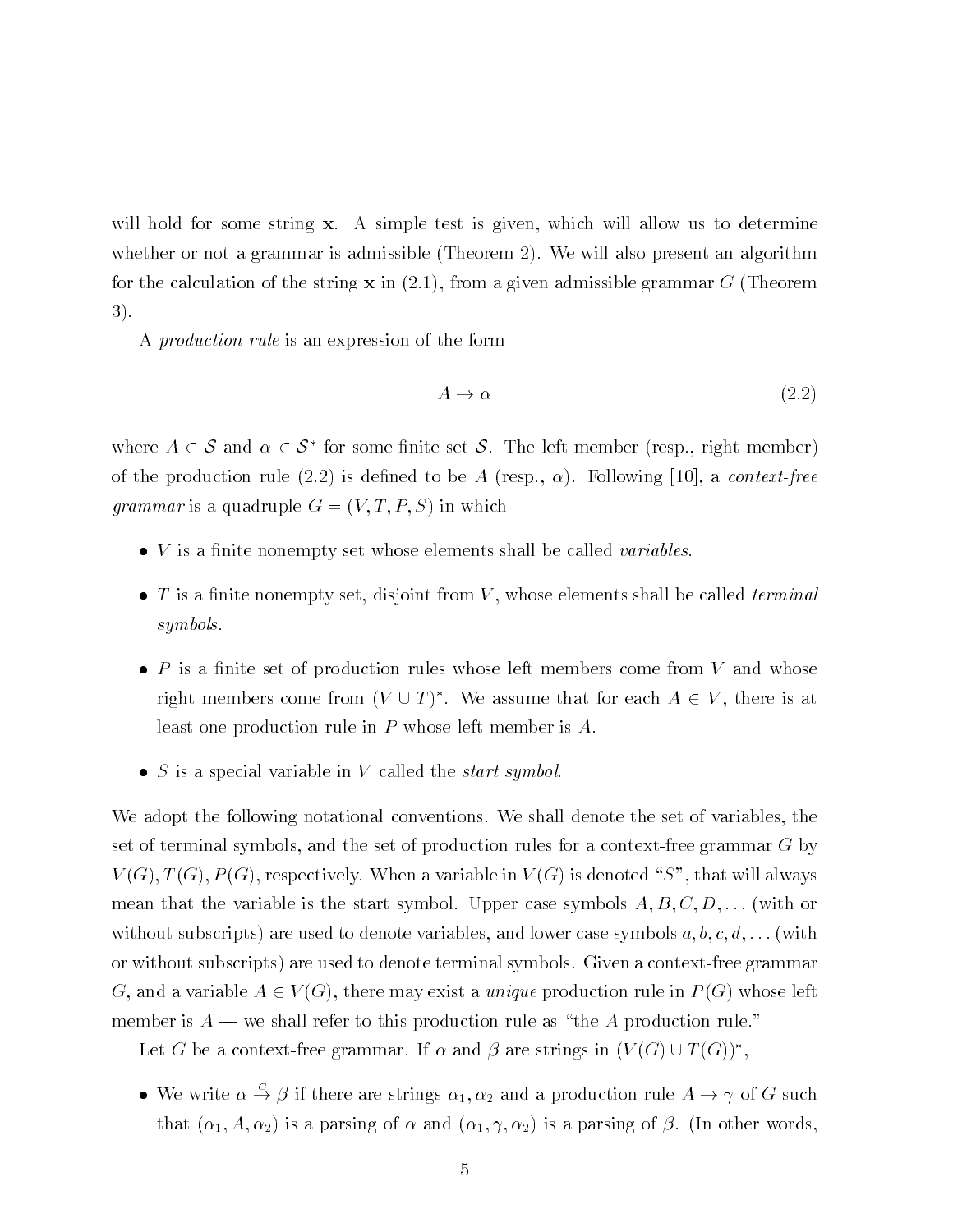we obtain  $\beta$  from  $\alpha$  by replacing some variable in  $\alpha$  with the right member of a production rule whose left member is that variable 

• We write  $\alpha \Rightarrow \beta$  if there exists a sequence of strings  $\alpha_1, \alpha_2, \ldots, \alpha_k$  such that

$$
\alpha = \alpha_1 \stackrel{G}{\rightarrow} \alpha_2, \alpha_2 \stackrel{G}{\rightarrow} \alpha_3, \ldots, \alpha_{k-1} \stackrel{G}{\rightarrow} \alpha_k = \beta
$$

The language  $L(G)$  generated by G is defined by:

$$
L(G) \stackrel{\Delta}{=} \{u \in T^* : S \stackrel{G}{\Rightarrow} u\}
$$

We are now ready to define the notion of an admissible grammar. We define a contextfree grammar  $G$  to be *admissible* if all of the following properties hold:

- G is deterministic. This means that for each variable  $A \in V(G)$ , there is exactly one production rule in  $P(G)$  whose left member is A.
- The empty string is not the right member of any production rule in  $P(G)$ .
- $L(G)$  is nonempty.
- G has no useless symbols. By this, we mean that for each symbol  $Y \in V(G) \cup T(G)$ , Y S there exist nitely many strings ----n such that at least one of the strings contains Y and

$$
S = \alpha_1 \stackrel{G}{\to} \alpha_2, \alpha_2 \stackrel{G}{\to} \alpha_3, \dots, \alpha_{n-1} \stackrel{G}{\to} \alpha_n \in L(G)
$$

It can be seen that for any deterministic grammar G, the language  $L(G)$  is either empty or consists of exactly one string. Therefore, if  $G$  is an admissible grammar, there exists a unique string  $\mathbf{x} \in T(G)$  such that  $L(G) = \{ \mathbf{x} \}$ . This string  $\mathbf{x}$  shall be called the data string represented by  $G$ . We shall also say that  $G$  represents  $\bf{x}$ .

When we want to specify an admissible grammar  $G$ , we need only list the production rules of G, because  $V(G), T(G)$ , and the start symbol S can be uniquely inferred from the production rules. The set of variables  $V(G)$  will consist of the left members of the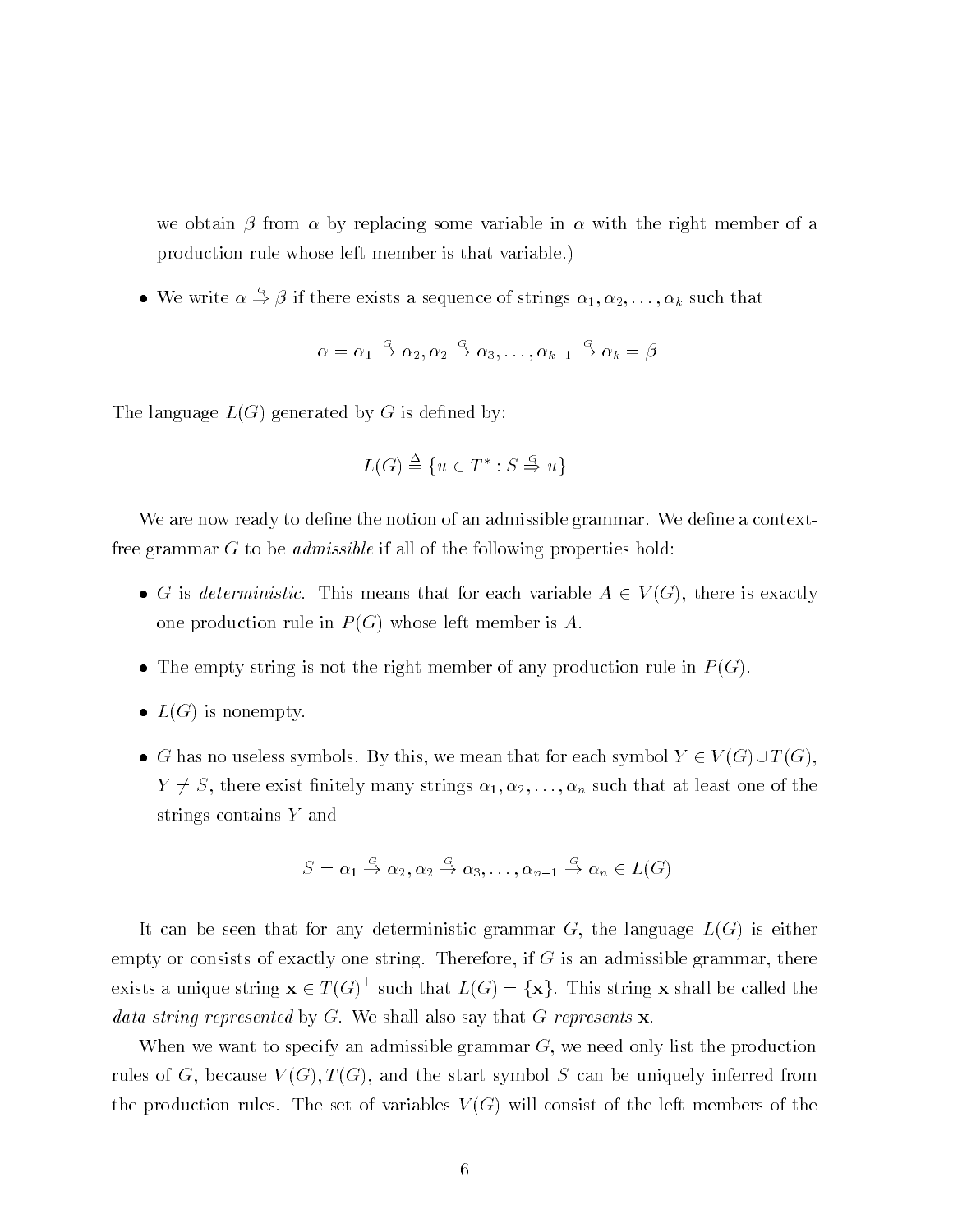production rules, the set of terminal symbols  $T(G)$  will consist of the symbols which are not variables and which appear in the right members of the production rules, and the start symbol  $S$  is the unique variable which does not appear in the right members of the production rules

Example - Suppose that a grammar G which will be shown to be admissible in Example 2) has production rules:

$$
A_0 \rightarrow aA_1A_2A_3
$$
  
\n
$$
A_1 \rightarrow ab
$$
  
\n
$$
A_2 \rightarrow A_1b
$$
  
\n
$$
A_3 \rightarrow A_2b
$$

Looking at the left members of the production rules we see that V G fA A A- Ag Of these four variables,  $A_0$  is the only one not appearing in the right members, and so the start symbol of the grammar G is S A Striking out A A- A from the right members the remaining symbols give us  $T(G) = \{a, b\}$ . It will be determined in Example 3 that the data string represented by G is aababbabbb. This means that  $L(G) = \{aababbbb\}$ .

Let  $S$  be a nnite set. An *endomorphism* on  $S$  is a mapping f from  $S$  -mto itself such that the following two conditions hold

- $f(1_S) = 1_S$
- $\bullet$   $f(u_1u_2) = f(u_1)f(u_2), u_1, u_2 \in \mathcal{O}$

Notice that an endomorphism f on  $\delta$  is uniquely determined once  $f(u) \in \delta$  has been specified for every  $u \in \mathcal{S}$ .

Given an endomorphism from  $\delta$  , we can define a family of endomorphisms  $\{\tau : \kappa =$  $\cup$ ,  $1, 2, \ldots$  on  $\cup$  Dy:

$$
f^{0} = \text{identity map}
$$
  
\n
$$
f^{1} = f
$$
  
\n
$$
f^{k}(u) = f(f^{k-1}(u)), \quad k \ge 2, \ u \in \mathcal{S}^{*}
$$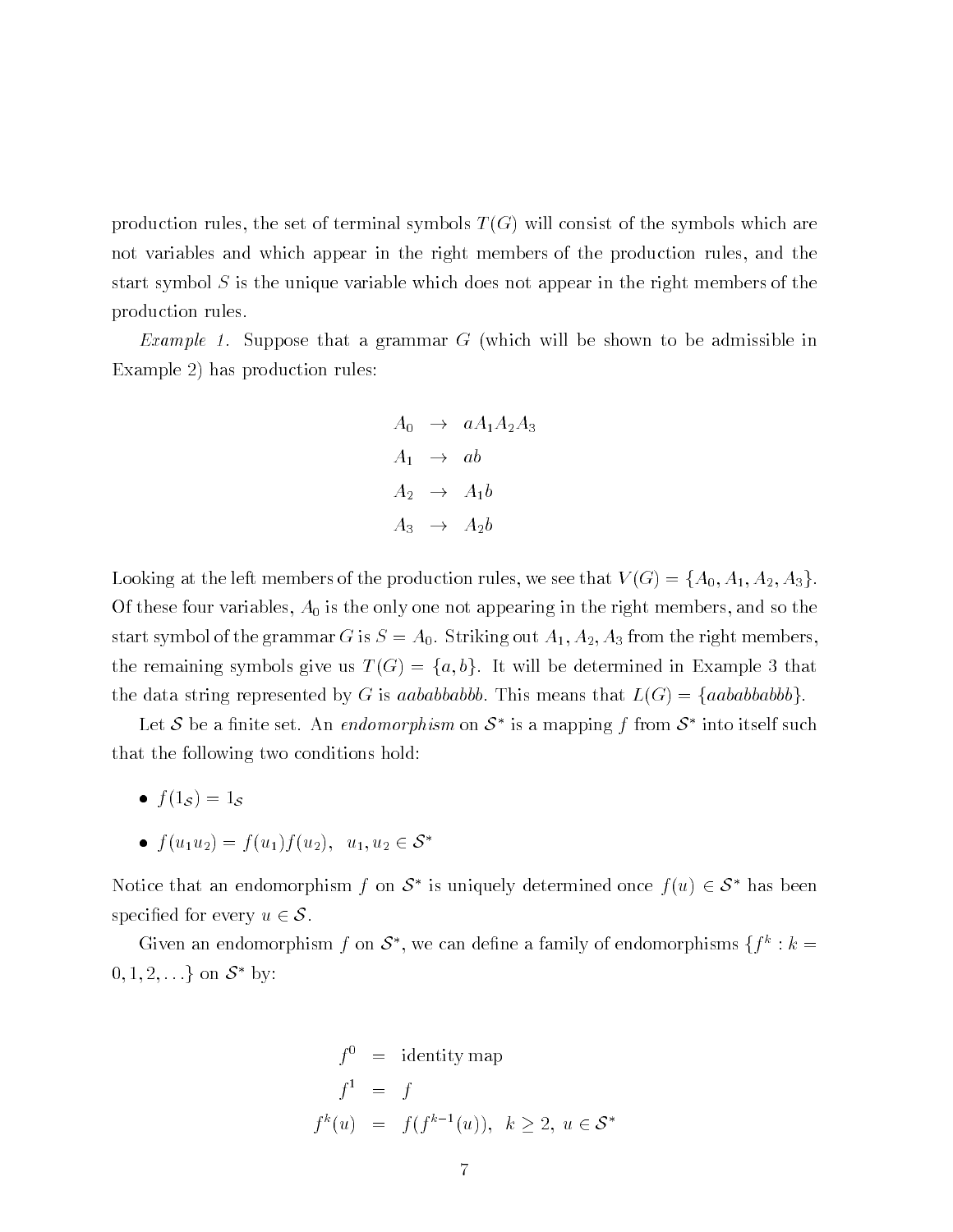Following  $[11]$   $[21]$ , an L-system is a triple  $\{8, 7, u\}$  in which

- $\bullet$  S is a finite set.
- $\bullet$  is an endomorphism on  $\circ$  .
- $u \in \mathcal{S}$  .

The fixed point u<sup>\*</sup> (if it exists) of an L-system  $(S, f, u)$  is the unique string u<sup>\*</sup> such that

 $u_{i} \in \{f \mid u : k = 0, 1, 2, \ldots \}$ and the contract of the contract of the contract of the contract of the contract of

$$
\bullet \ f(u^*) = u^*
$$

Suppose  $G$  is a deterministic context-free grammar in which the empty string is not the right member of any production rule. We define  $f_G$  to be the endomorphism on  $(V(G) \cup T(G))^*$  such that

- $f_G(a) = a, a \in T(G)$
- If  $A \to \alpha$  is a production rule of G, then  $f_G(A) = \alpha$ .

We have recounted standard background material on context-free grammars and Lsystems. We now present new material which will allow us to reconstruct a data string from an admissible grammar which represents it

The following theorem indicates why L-systems are important to us. (The proof, which is almost self-evident, is omitted.)

**Theorem 1** Let G be an admissible grammar. Then the data string  $x$  represented by G can be characterized as the fixed point of the L-system  $(V(G) \cup T(G), f_G, S)$ .

**Derivation Graphs.** Let G be a deterministic context-free grammar for which the empty string is not the right member of any production rule. We can associate with G a finite directed graph called the *derivation graph* of G. There are  $|V(G) \cup T(G)|$ vertices in the derivation graph of  $G$ . Each vertex of the derivation graph is labelled with

sometimes referred to as a DUL system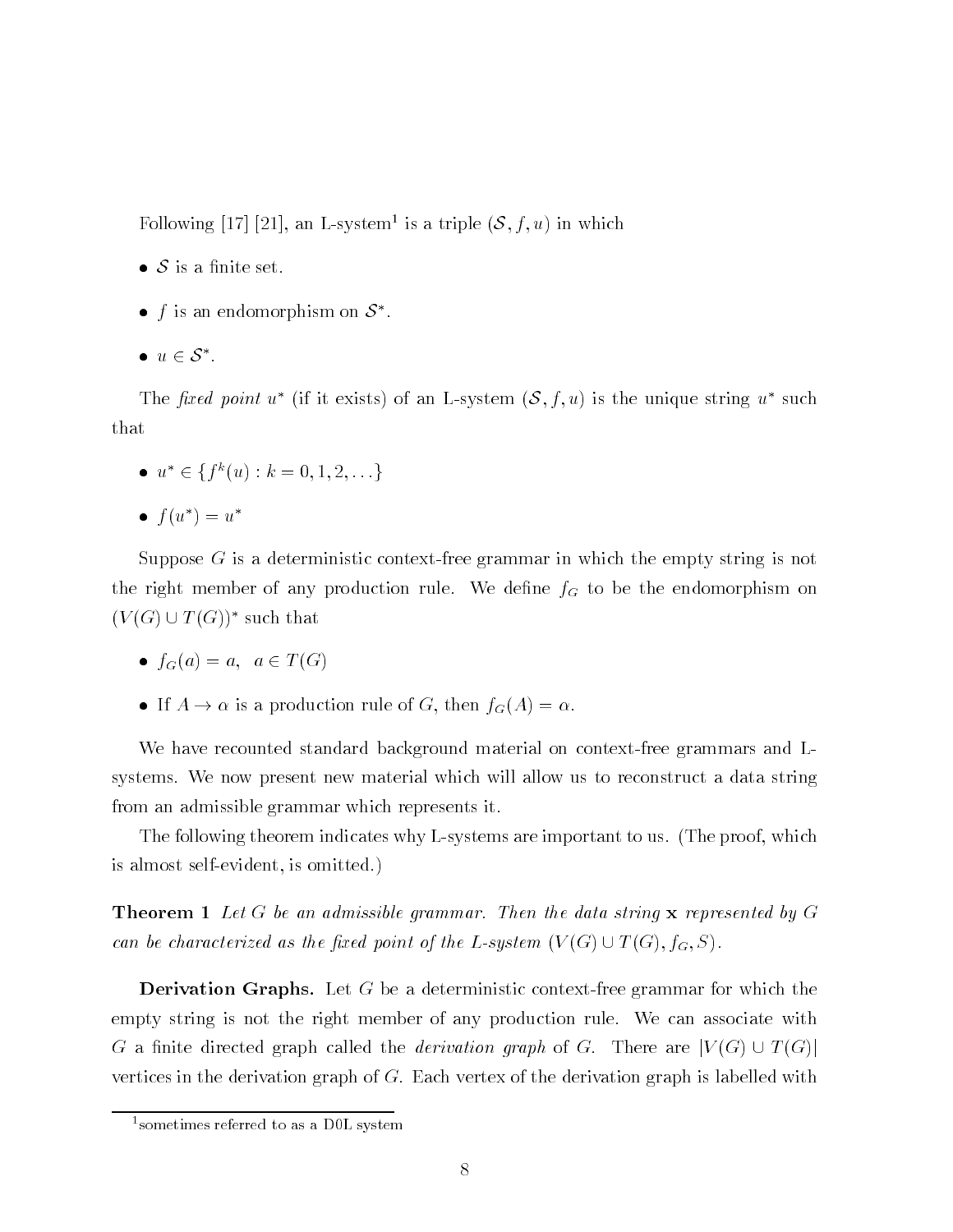a symbol from  $V(G) \cup T(G)$ , with no two vertices carrying the same label. There are  $|T(G)|$  terminal vertices in the derivation graph, whose labels come from  $T(G)$ , whereas the labels on the nonterminal vertices come from  $V(G)$ . If a nonterminal vertex is labelled by a set  $A = \{y \mid y \in A \}$  is the A production rule then the A  $y$ edges emanating from the vertex; the labels on the vertices at which these edges terminate are Y Y----Yk respectively We shall refer to a vertex of the derivation graph of <sup>G</sup> labelled by  $Y \in V(G) \cup T(G)$  as the "Y vertex."

We can use the derivation graph of a grammar  $G$  to deduce certain properties of the grammar. Before we do that, we discuss some characteristics of directed graphs. A path in a directed graph is a finite or infinite sequence  $\{e_i\}$  of edges of the graph, such that for every pair of consecutive edges  $(e_i, e_{i+1})$  from the sequence, the edge  $e_i$  terminates at the vertex where edge  $e_{i+1}$  begins. A directed graph is said to be *rooted* at one of its vertices v if for each vertex  $v' \neq v$  of the graph, there is a path whose first edge begins at v and whose last edge ends at  $v'$ . A path in a directed graph which begins and ends at the same vertex is called a *cycle*. A directed graph with no cycles is called an *acyclic* graph.

The following theorem, proved in Appendix A, gives us some simple conditions to check to see whether a grammar is admissible

**Theorem 2** Let G be a deterministic context-free grammar such that the empty string is not the right member of any production rule of  $G$ . Then the following three statements are equivalent

- -i G is admissible
- -ii The derivation graph of G is acyclic and is rooted at the S vertex
- (iii)  $f_G^{(N^{(n)})}(S) \in T(G)^+$  and each symbol in  $V(G) \cup T(G)$  is an entry of at least one of the strings  $j_{\tilde{G}}(S)$ ,  $i = 0, 1, \ldots, |V(G)|$ .

Example 2. The grammar G in Example 1 has the following derivation graph: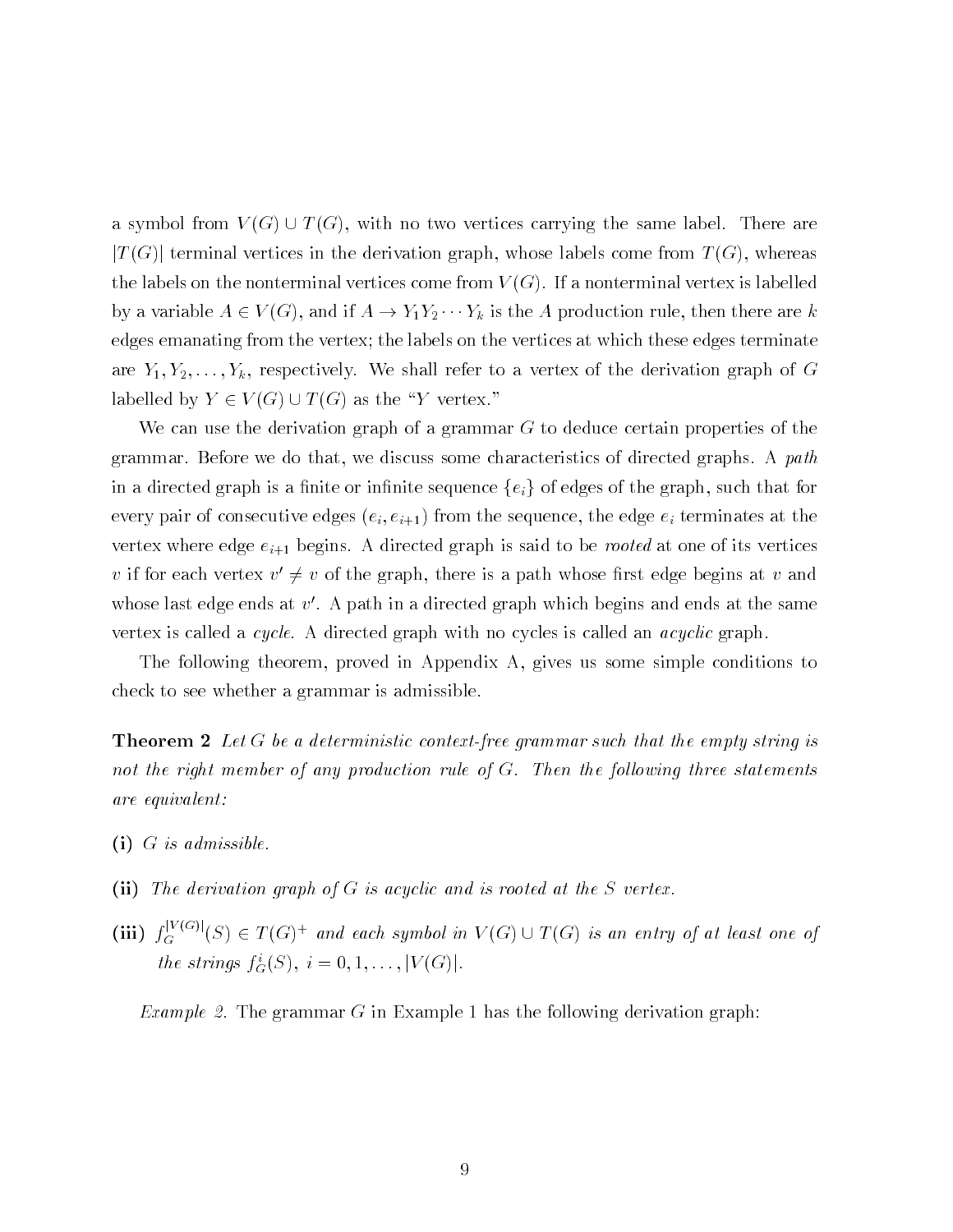

Notice that the graph is acyclic, and is rooted at the vertex labelled with the start symbol  $S = A_0$ . Theorem 2 allows us to conclude that the grammar G is admissible.

The following theorem, which follows from Theorem 2, gives us an algorithm for computing the data string represented by an admissible grammar

**Theorem 3** Let G be an admissible grammar. Then the data string  $x$  represented by G is computed by doing the calculation

$$
\mathbf{x} = f_G^{|V(G)|}(S) \tag{2.3}
$$

*Example 3.* Let G again be the grammar in Example 1. From Example 2, we know that G is admissible. Since  $|V(G)| = 4$ , Theorem 3 tells us that the data string represented by G is  $j_{\tilde{G}}(A_0)$ , which we compute as follows:

$$
f_G(A_0) = aA_1A_2A_3
$$
  
\n
$$
f_G^2(A_0) = aabA_1bA_2b
$$
  
\n
$$
f_G^3(A_0) = aababbA_1bb
$$
  
\n
$$
f_G^4(A_0) = aababbabb
$$

Notice that condition iii of Theorem holds Each of the symbols A A- A a b appears at least once in the strings computed above; also,  $J_{G}(S)$  is a string in  $I(G)^{+}$ .)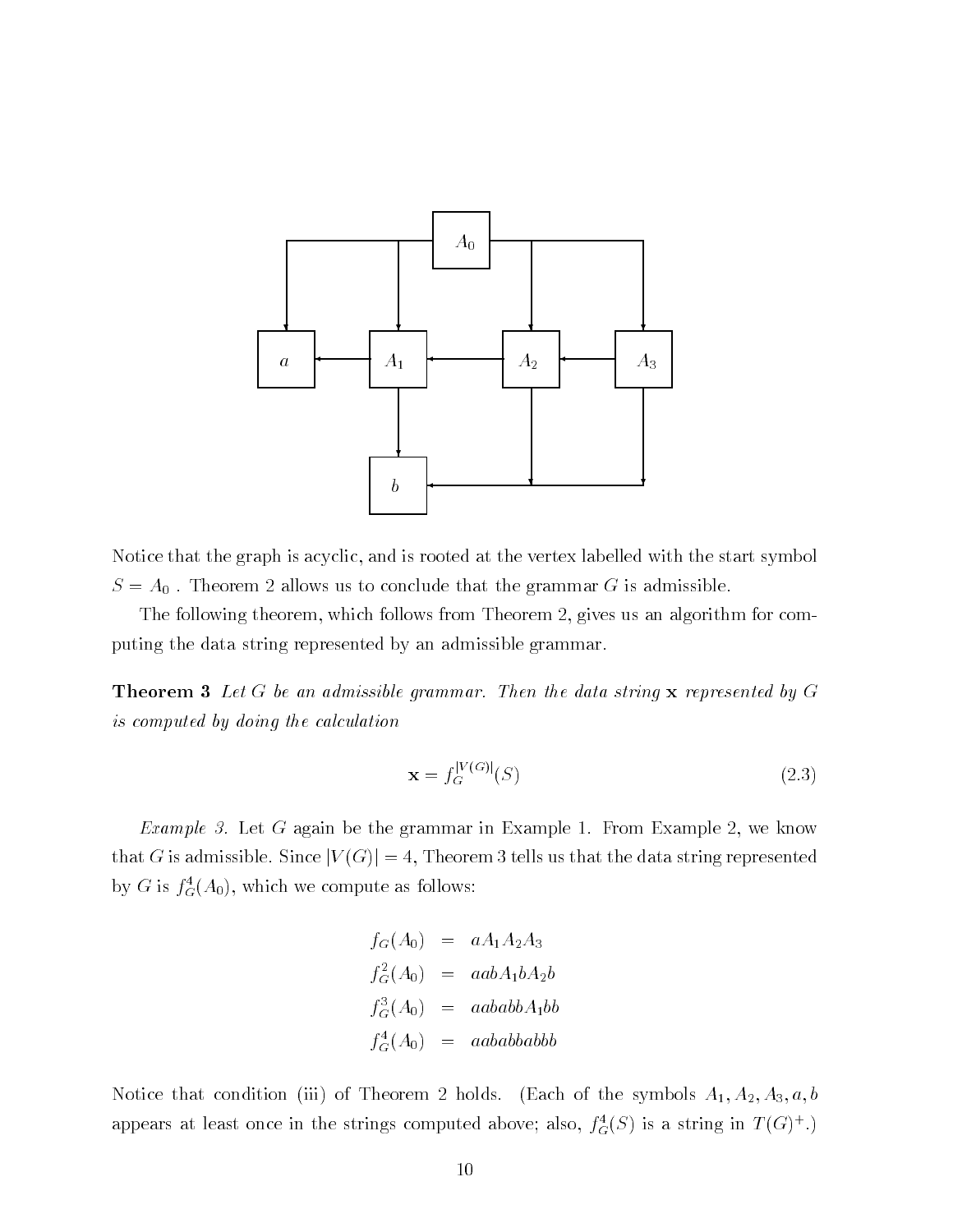This gives us another verification that  $G$  is admissible.

The following theorem generalizes Theorem 1 and follows easily from Theorem 2 in combination with Lemma 4 of Appendix A. It shall be useful to us in subsequent sections of the paper

**Theorem 4** Let G be an admissible context-free grammar. Let u be any string in  $(V(G) \cup$  $T(G)$ )'. Then, the L-system  $(V(G) \cup T(G), f_G, u)$  has a jixed point  $u$  , and  $u \in T(G)$ '. Ine jixea point a is computable via the formula

$$
u^* = f_G^{|V(G)|}(u)
$$

**A** useful endomorphism. Let G be an admissible grammar. In view of Theorem 4. we may define a mapping  $f_{G}^{-}$  from  $(V(G) \cup I(G))$  -mio itself such that, if u is any string in  $V(G) \cup I(G)$ , then  $J_G(u)$  is the fixed point of the L-system  $V(G) \cup I(G), J_G(u)$ . The following result gives us a number of properties of the mapping  $f_G$  that shall be needed later on

**Theorem 5** Let  $G$  be an admissible grammar. Then:

- (1)  $J_G$  is an endomorphism on  $(V(G) \cup I(G))$ .
- $\text{(II)}$   $J_G^{\alpha}(u) \in I(G)$  for each  $u \in (V(G) \cup I(G))$ .
- (III) For each  $u \in (V(G) \cup I(G))$ ,

$$
f_G^{\infty}(u) = f_G^{|V(G)|}(u)
$$

 $i$  is a production rule of  $i$  and  $i$  and  $i$  and  $i$  and  $i$  and  $i$  and  $i$  and  $i$  and  $i$  and  $i$  and  $i$  and  $i$  and  $i$  and  $i$  and  $i$  and  $i$  and  $i$  and  $i$  and  $i$  and  $i$  and  $i$  and  $i$  and  $i$  and  $i$  and

$$
f_G^{\infty}(A) = f_G^{\infty}(\alpha)
$$

*Proof of Theorem 5.* Properties (i)-(ii) are trivially seen to be true. Property (iii) is a consequence of Theorem 4. Property (iv) follows from THE fact that if  $A \to \alpha$  is a production rule, then the sequence  $\{f_G(\alpha): i\geq 1\}$  is obtained by throwing away the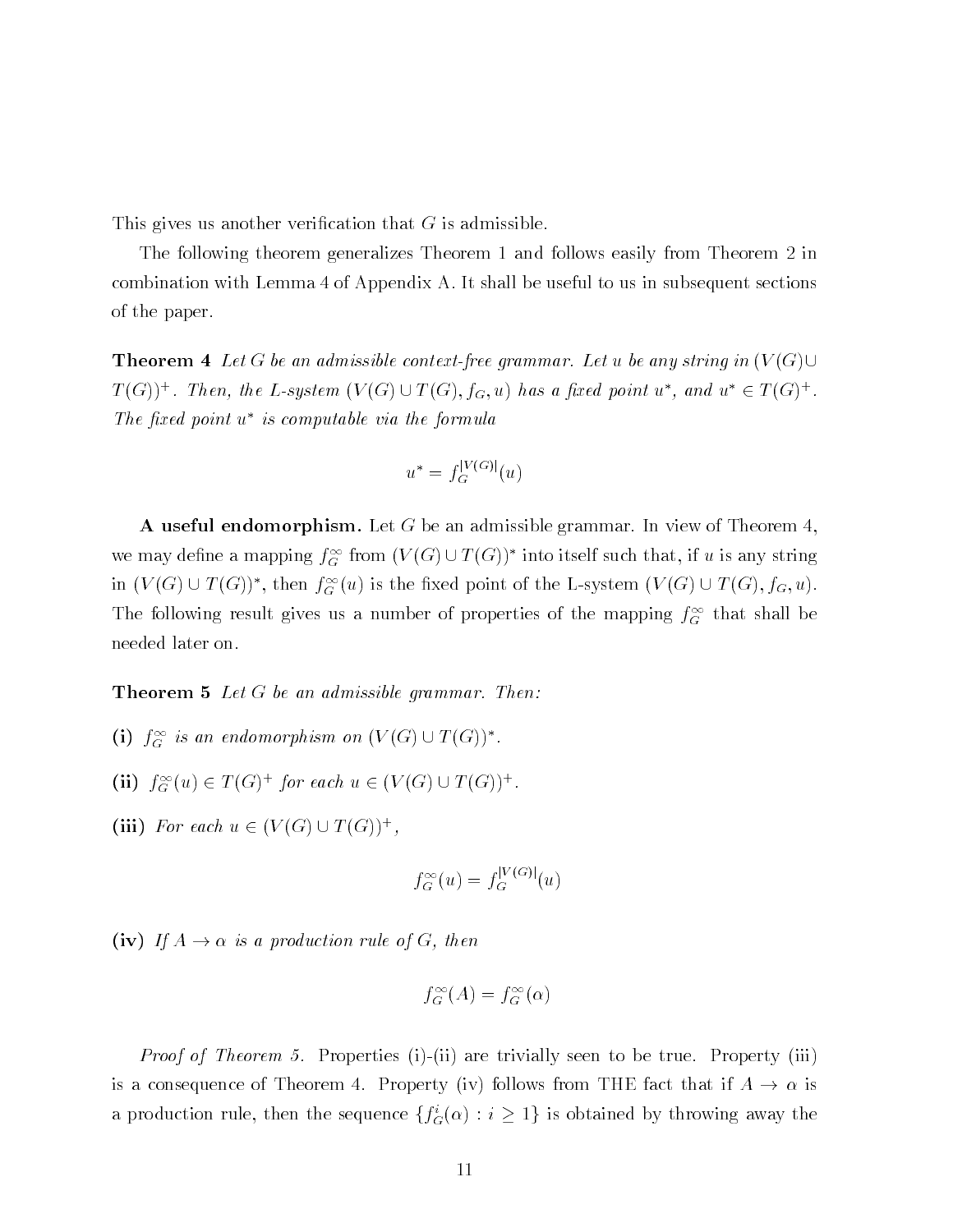first term of the sequence  $\{f_G(A) : i \geq 0\}$ , whence the fixed points arising from these sequences are the same

## Grammar Transforms 3

The grammar transform in Figure 1 is the most important component of a grammar based code. Formally, a grammar transform shall be defined as a mapping which assigns to each data string a grammar which represents the string. This section is devoted to the study of grammar transforms. We shall focus on two general classes of grammar transforms, the asympotically compact grammar transforms (Section 3.1) and the *irreducible grammar*  $transforms (Section 3.2).$ 

For the rest of the paper, we let  $A$  denote an arbitrary finite set of size at least two; the set  $A$  shall serve as the alphabet from which our data strings are to be drawn. We shall call a string in  $\mathcal{A}^+$  an  $\mathcal{A}$ -string. We fix a countably infinite set of symbols

$$
\{A_0, A_1, A_2, A_3, \ldots\} \tag{3.4}
$$

from which we will select the variables to be used in forming the grammars to be employed in a grammar transform. We assume that each of the symbols in  $(3.4)$  is not a member of the alphabet  $\mathcal{A}$ .

We define  $\mathcal{G}(\mathcal{A})$  to be the set of all grammars G satisfying the following properties:

- $\blacksquare$ i G $\blacksquare$ i G $\blacksquare$
- -ii T G A
- ii The start symbol of G is A start symbol of  $\mathcal{L}$
- -iv V G fA A A----AjV Gj-g
- -v If we list the variables in V G in order of their rst lefttoright appearance in the string

$$
f_G^0(A_0) f_G^1(A_0) f_G^2(A_0) \cdots f_G^{|V(G)|-1}(A_0)
$$
\n(3.5)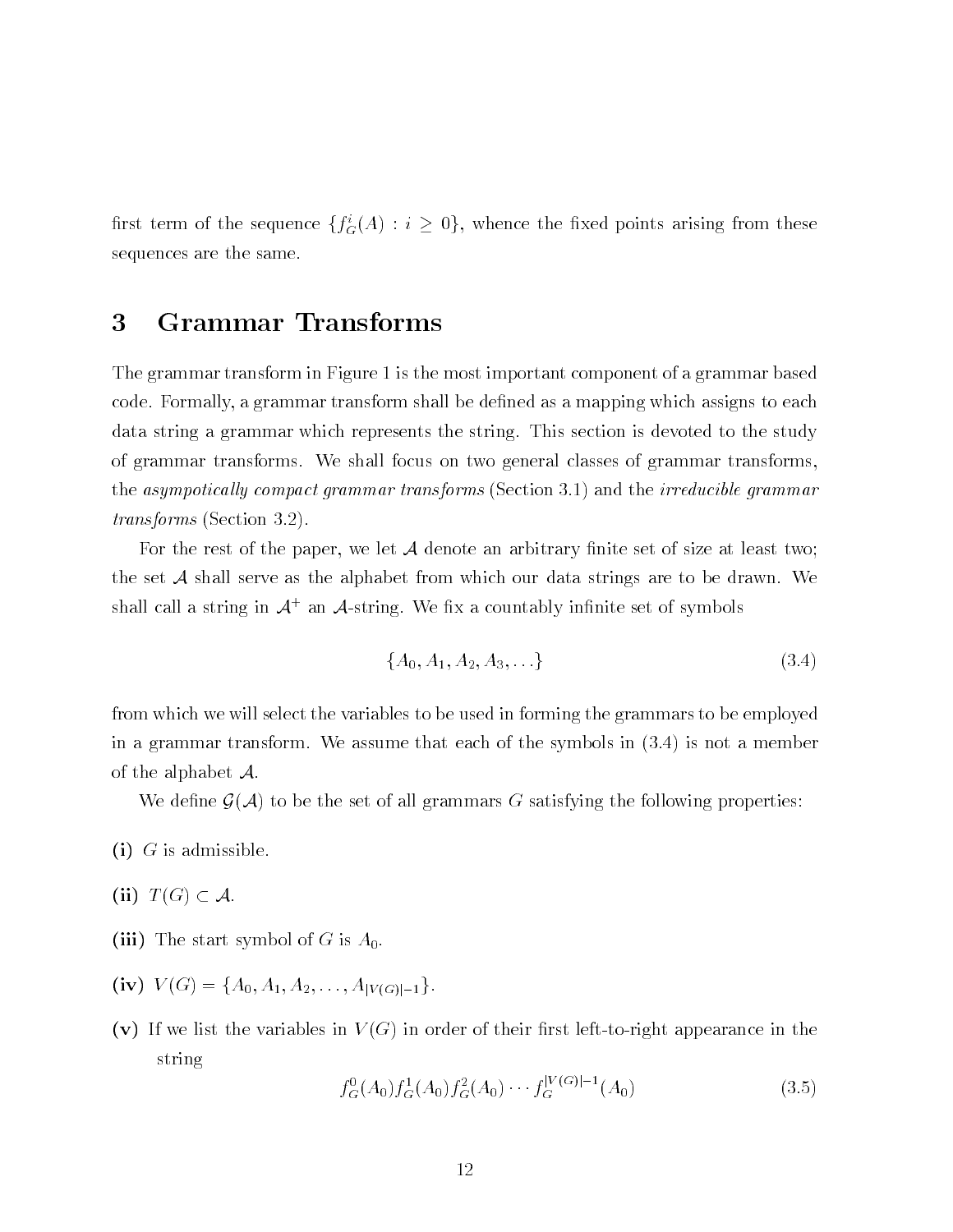then we obtain the list

$$
A_0,A_1,A_2,\ldots,A_{|V(G)|-1}
$$

Discussion. For the purposes of this paper, the function of a grammar is to represent a data string From this point of view it makes no dithe "names" for the variables in  $V(G)$ . Indeed, in reconstructing a data string from a grammar G which represents it, the variables in  $V(G)$  are "dummy" variables which are substituted for in the reconstruction process. By means of property  $(v)$ , we have required that the variables in  $V(G)$  be named in a fixed way, according to a "canonical ordering" of the variables in  $V(G)$ . Our canonical ordering is the unique ordering induced by the depth-first search through the vertices of the derivation graph of  $G$  in which the daughter vertices of a vertex are visited in order of the left-to-right appearance of terms in the right member of a production rule of  $G$ . It is precisely this ordering that will allow the grammar decoder (implicit in the proof of Theorem  $6$  in Section  $4$ ) to determine the name of each new variable that must be decoded (if the decoder has previously dealt with variables A A----Am then the next new variable that will appear in the decoding process will be  $A_{m+1}$ ).

Given any grammar G which is not in  $\mathcal{G}(\mathcal{A})$ , but which satisfies properties (i) and (ii), one can re-name the variables in  $V(G)$  in a unique way so that properties (iii)-(v) will also  $\mathcal{L}$  satisfactor  $\mathcal{L}$  and  $\mathcal{L}$  are member of GAC which is a member of GAC which is a member of GAC which is a member of GAC which is a member of GAC which is a member of GAC which is a member of GAC which is a and which represents the same data string as  $G$ . (If a grammar  $G$  is already a member of Galaxie we denote the grammar  $\mathcal{A}$  and called the called the canonical form of the canonical form of the canonical form of the canonical form of the canonical form of the canonical form of the canonical form of the grammar  $G$ .

 $\mathcal{L}$  . The admissible the admissible grammatic vector  $\mathcal{L}$  , and  $\mathcal{L}$  are  $\mathcal{L}$  . The admissible same  $\mathcal{L}$ 

$$
S \rightarrow BaA
$$
  

$$
A \rightarrow aC
$$
  

$$
B \rightarrow Db
$$
  

$$
C \rightarrow bB
$$
  

$$
D \rightarrow ab
$$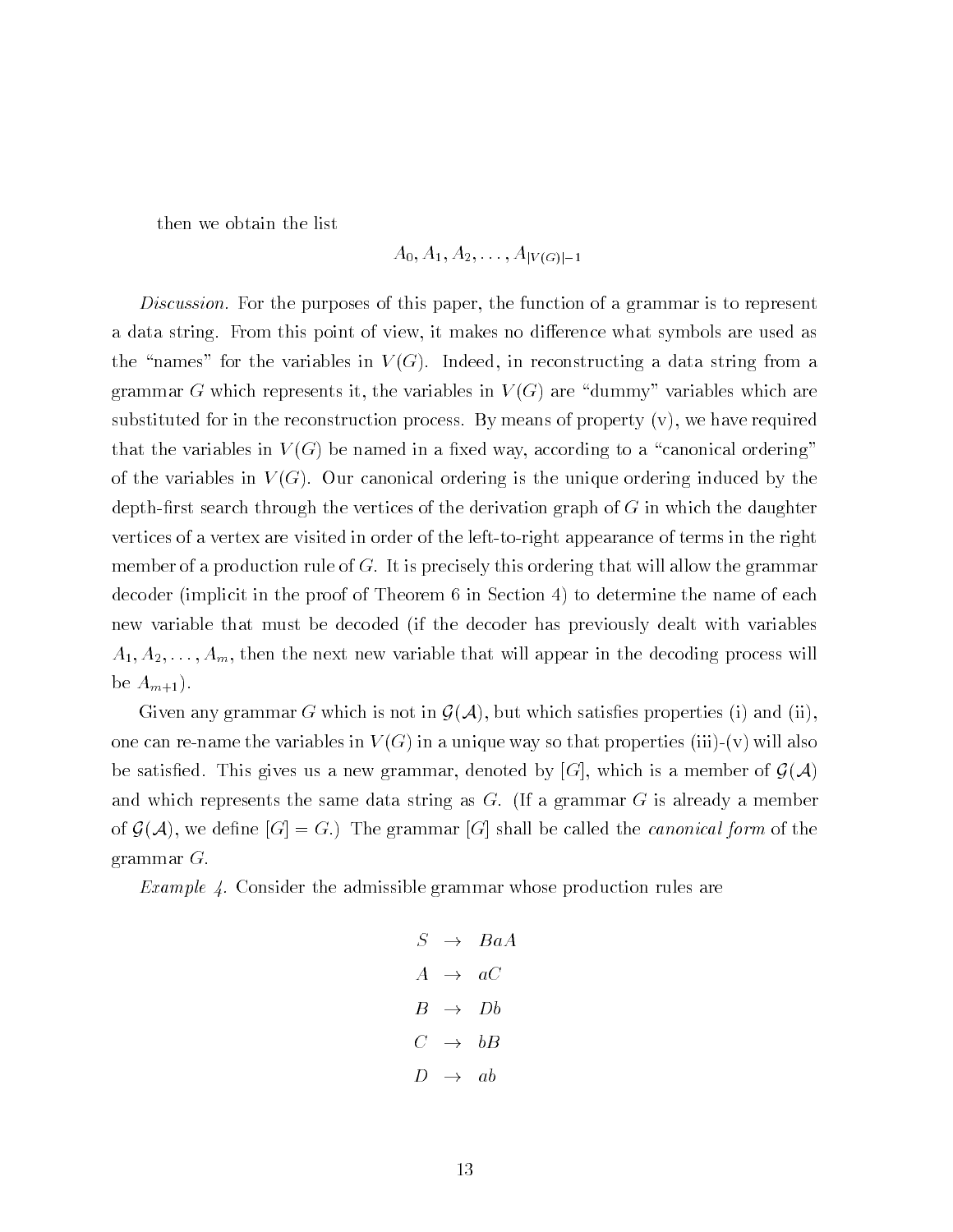One sees that

$$
f_G^0(S) = S
$$
  
\n
$$
f_G^1(S) = BaA
$$
  
\n
$$
f_G^2(S) = DbaaC
$$
  
\n
$$
f_G^3(S) = abbaabB
$$
  
\n
$$
f_G^4(S) = abbaabDb
$$

Multiplying these strings together as in  $(3.5)$ , one obtains the string

## $SBaADbaaCabbaabBabbaabDb$

Listing the variables in  $V(G)$  in order of their first left-to-right appearance in this string, the following list results

$$
S,B,A,D,C
$$

Employing this list, we re-name the variables according to the prescription

$$
S \rightarrow A_0
$$
  
\n
$$
B \rightarrow A_1
$$
  
\n
$$
A \rightarrow A_2
$$
  
\n
$$
D \rightarrow A_3
$$
  
\n
$$
C \rightarrow A_4
$$

 $\mathcal{G}$  is a construction of grammatic production  $\mathcal{G}$  , in  $\mathcal{G}$  ,  $\mathcal{G}$  , are production rules are  $\mathcal{G}$ 

$$
A_0 \rightarrow A_1 a A_2
$$
  
\n
$$
A_1 \rightarrow A_3 b
$$
  
\n
$$
A_2 \rightarrow a A_4
$$
  
\n
$$
A_3 \rightarrow ab
$$

A about the contract of the contract of the contract of the contract of the contract of the contract of the contract of the contract of the contract of the contract of the contract of the contract of the contract of the co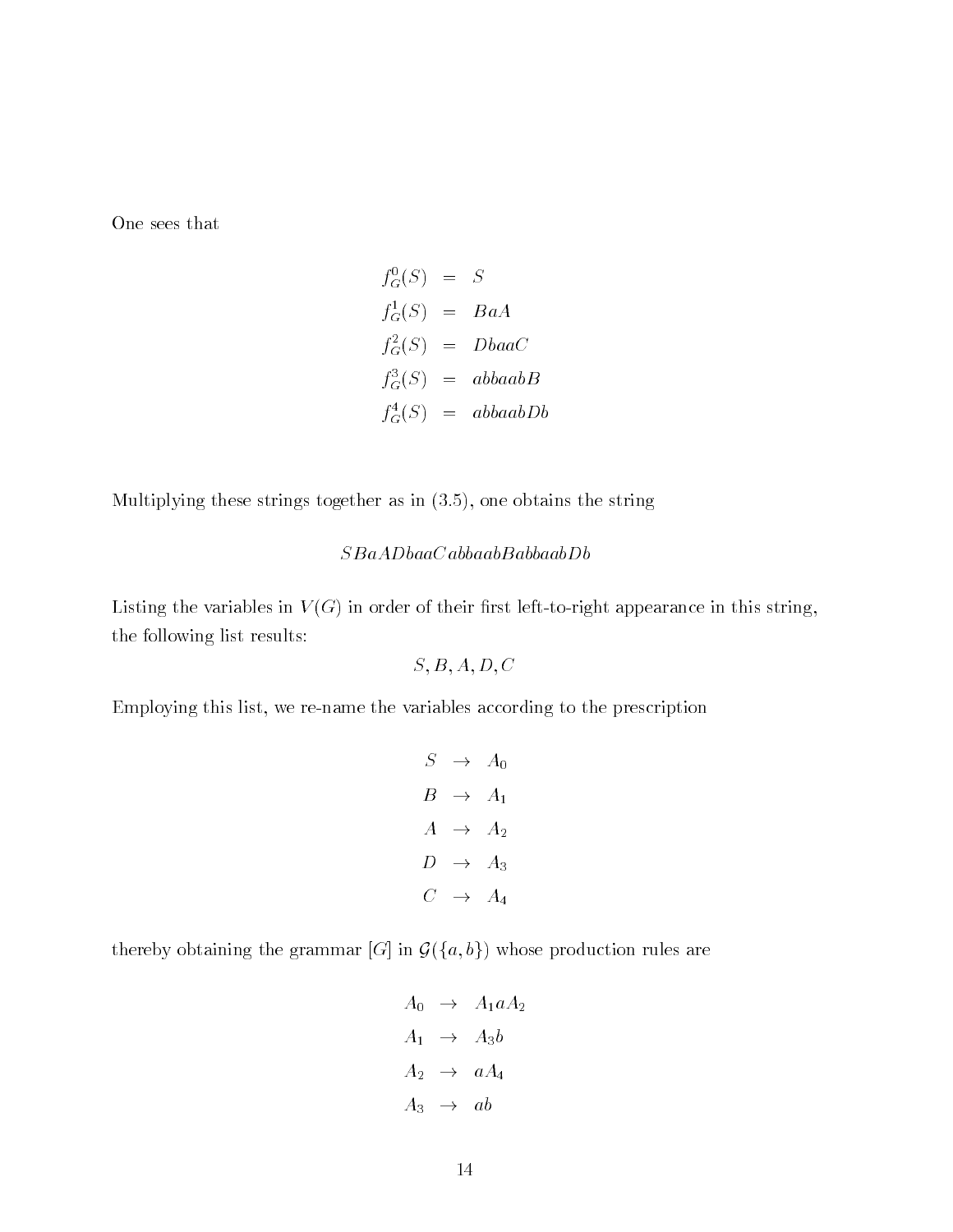$$
A_4 \rightarrow bA_1 \tag{3.6}
$$

The grammars G and G and G and G and G and G and G and G and G and G and G and G and G and G and G and G and G and G and G and G and G and G and G and G and G and G and G and G and G and G and G and G and G and G and G an

A grammar transform is a mapping from  $A^+$  into  $\mathcal{G}(A)$  such that the grammar  $\mathrm{G}_{\mathbf{X}}\in$  $G(\mathcal{A})$  assigned to each  $\mathcal{A}$ -string x represents x. We adopt the notational convention of writing  $\mathbf{x} \to G_{\mathbf{x}}$  to denote a grammar transform. In this notation,  $\mathbf{x}$  is a generic variable denoting an arbitrary A-string, and  $G_x$  is the grammar in  $\mathcal{G}(\mathcal{A})$  assigned to x by the grammar transform

**Definition.** In subsequent sections, we shall occasionally make use of a set of grammars  $\mathcal{G}^*(\mathcal{A})$  which is a proper subset of  $\mathcal{G}(\mathcal{A})$ . The set  $\mathcal{G}^*(\mathcal{A})$  consists of all grammars  $G \in \mathcal{G}(\mathcal{A})$  satisfying the property that  $f_G(A) \neq f_G(D)$  whenever  $A, D$  are distinct variables from  $V(G)$ . At this point, it is not clear to the reader why the smaller set of grammars  $\mathcal{G}^*(\mathcal{A})$  is needed. This will become clear in Lemma 8 of Appendix B, where use of a grammar  $G \in \mathcal{G}^*(\mathcal{A})$  to represent an A-string **x** will allow us to set up a one-to-one correspondence between certain entries of the right members of the production rules of G and substrings of  $x$  forming the entries of a parsing of  $x$ ; this correspondence will allow us to relate the encoding of the right members of  $G$  (as described in Section 4) to the left-to-right encoding of  $x$  in the usual manner of sequential encoders.

#### $3.1$ Asymptotically Compact Grammar Transforms

If G is any context-free grammar, let  $|G|$  denote the total length of the right members of the production rules of G. We say that a grammar transform  $\mathbf{x} \to G_{\mathbf{x}}$  is asymptotically compact if both of the following properties hold:

- (1) For each  $A$ -string x, the grammar  $G_X$  belongs to  $\mathcal G$  (A).
- (ii)  $\lim_{n\to\infty} \max_{\mathbf{x}\in\mathcal{A}^n} \frac{\mathbf{z}}{|\mathbf{x}|} = 0$

Asymptotically compact grammar transforms are important for the following reason Employing an asymptotically compact grammar transform as the grammar transform in Figure 1 yields a grammar based code which is universal (Theorem 7). We present here two examples of asymptotically compact grammar transforms, the Lempel-Ziv grammar transform and the bisection grammar transform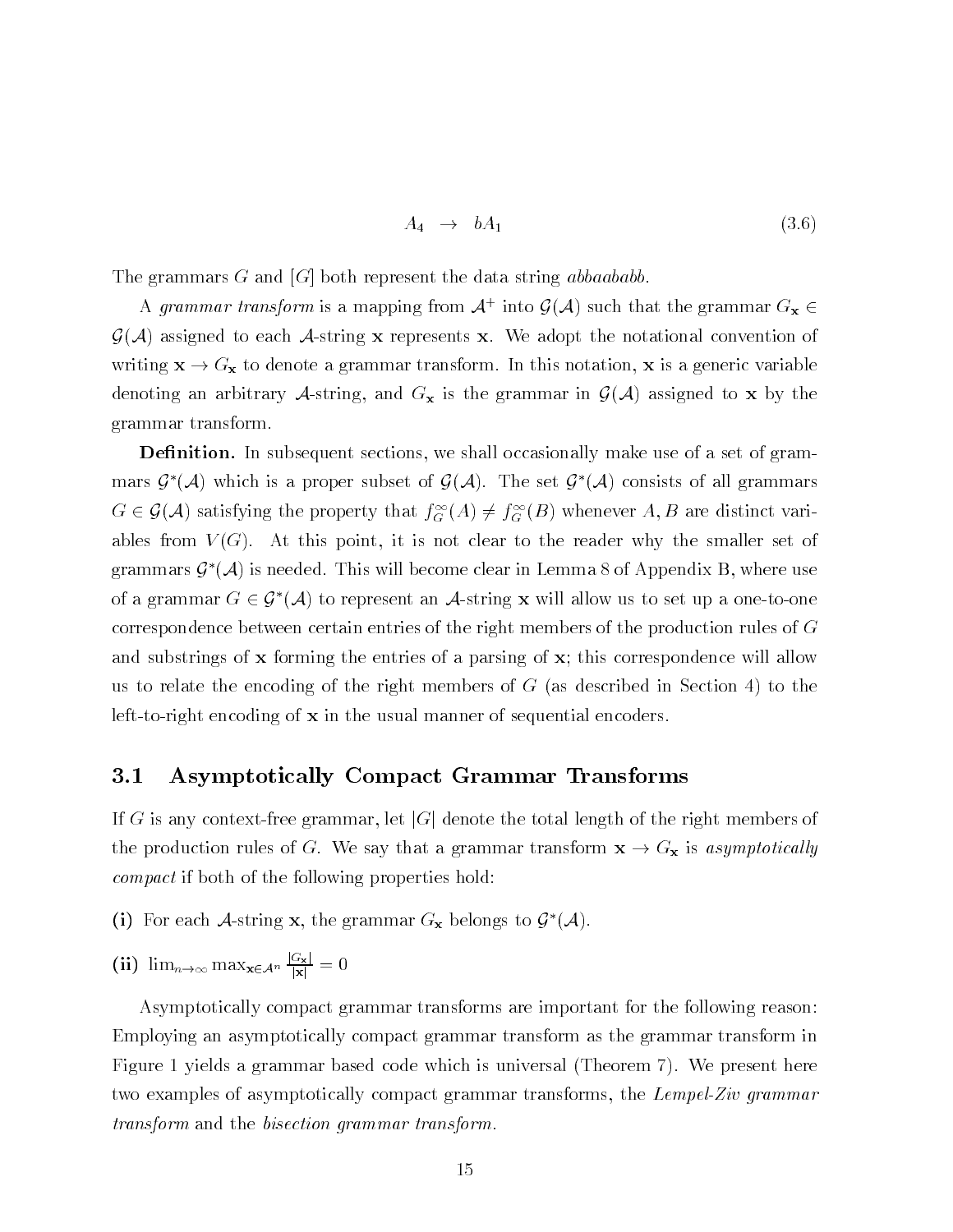## Lempel Ziv Grammar Transform

ال والمستخدم المستخدم المستخدمات المستخدم المستخدمات المستخدمات المستخدمات المستخدمات المستخدمات المستخدمات الم which we mean the parsing it is communicated in the paper of paper in the second in the contract of the Lempel of the state compression algorithm (Let  $\mathsf{L}$  algorithm algorithm of substrate compression of **x** defined by

$$
\mathcal{S}_{lz}(\mathbf{x}) \stackrel{\Delta}{=} \{\mathbf{x}\} \cup \{u_1, u_2, \ldots, u_t\}
$$

For each  $u \in \mathcal{S}_{z}(\mathbf{x})$ , let  $(s_u, a_u)$  be the parsing of u in which  $a_u \in \mathcal{A}$ , and let  $A^u$  be a variable uniquely assigned to u. Let  $G_{\mathbf{x}}^{lz}$  be the admissible grammar such that

The set of variables and the set of terminal symbols are given by

$$
V(G_{\mathbf{x}}^{lz}) = \{A^u : u \in \mathcal{S}_{lz}(\mathbf{x})\}
$$
  

$$
T(G_{\mathbf{x}}^{lz}) = \{a_u : u \in \mathcal{S}_{lz}(\mathbf{x})\}
$$

• The start symbol is  $A^x$  and the  $A^x$  production rule is

$$
A^{\mathbf{x}} \to A^{u_1} A^{u_2} \cdots A^{u_t}
$$

• For each  $u \in \mathcal{S}_{l}(\mathbf{x})$  other than **x**, the  $A^u$  production rule is

$$
A^u \to A^{s_u} a_u
$$

The Lempel-Zw grammar transform is the mapping  ${\bf x} \to [\sigma_{\bf x}^-]$  from A  $\pm$  mto  ${\bf y}(A)$ . For the LempelZiv parsing u---ut of an Astring x let us write t tx to emphasize the dependence of the number of phrases on  $x$ . It is well-known that

$$
\max_{\mathbf{x} \in \mathcal{A}^n} t(\mathbf{x}) = O\left(\frac{n}{\log n}\right) \tag{3.7}
$$

from which it follows that the Lempel-Ziv grammar transform is asymptotically compact.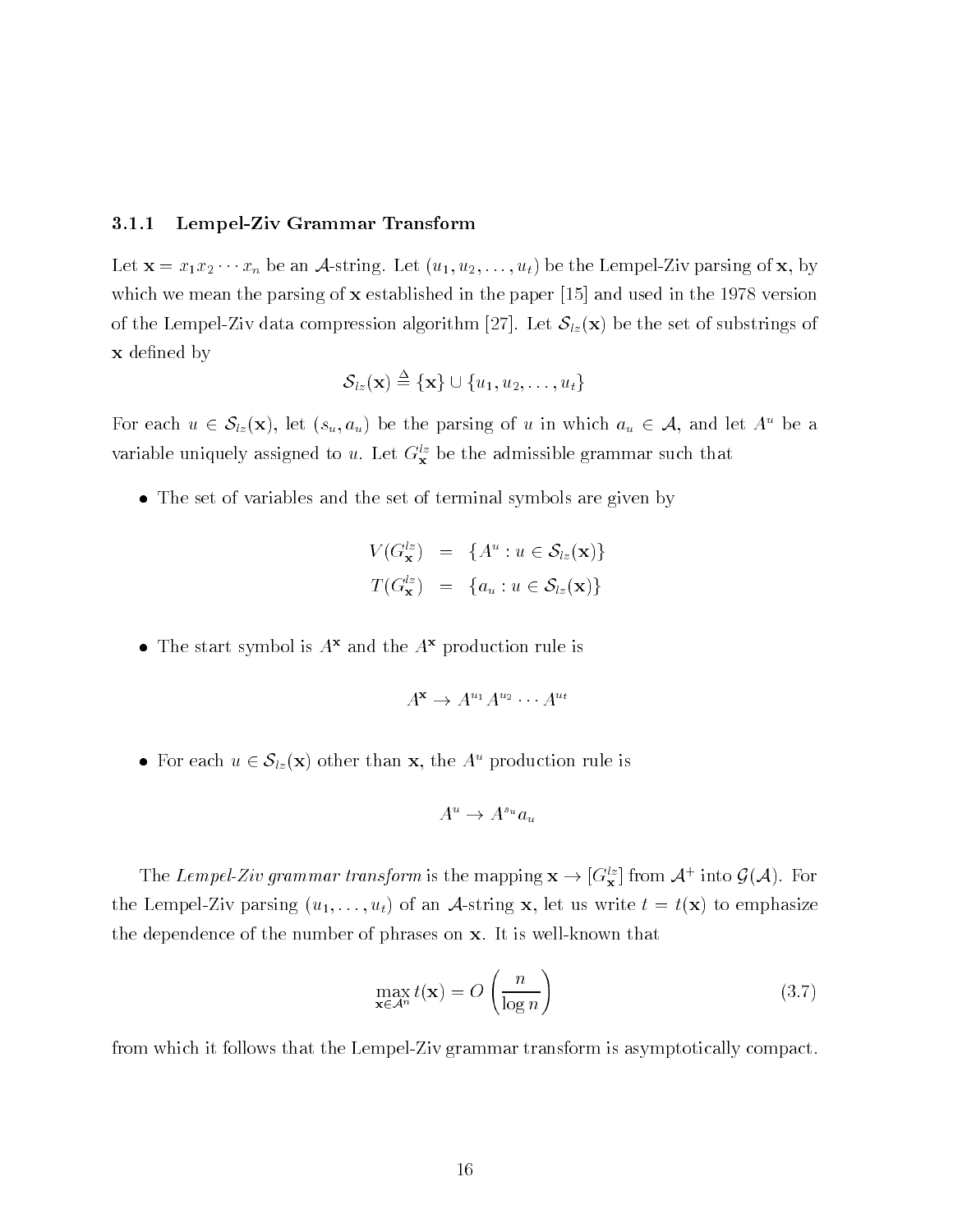*Example 5.* The Lempel-Ziv parsing of the data string  $\mathbf{x} = 010010000001$  is  $(0, 1, 00, 10, 1)$ 000,001). The grammar  $G_{\mathbf{x}}^{lz}$  has the production rules

$$
A^{\mathbf{x}} \rightarrow A^0 A^1 A^{00} A^{10} A^{000} A^{001}
$$
  
\n
$$
A^{00} \rightarrow A^0 0
$$
  
\n
$$
A^{10} \rightarrow A^1 0
$$
  
\n
$$
A^{000} \rightarrow A^{00} 0
$$
  
\n
$$
A^{001} \rightarrow A^{00} 1
$$
  
\n
$$
A^0 \rightarrow 0
$$
  
\n
$$
A^1 \rightarrow 1
$$

The grammar  $[\sigma_x]$  can be verified by the reader to be the grammar in  $\mathcal{G}(\{0,1\})$  with the production rules

$$
A_0 \rightarrow A_1 A_2 A_3 A_4 A_5 A_6
$$
  
\n
$$
A_1 \rightarrow 0
$$
  
\n
$$
A_2 \rightarrow 1
$$
  
\n
$$
A_3 \rightarrow A_1 0
$$
  
\n
$$
A_4 \rightarrow A_2 0
$$
  
\n
$$
A_5 \rightarrow A_3 0
$$
  
\n
$$
A_6 \rightarrow A_3 1
$$

 $\blacksquare$  . The reader of notions called producibility and reproducibility and reproducibility and reproducibility and reproducibility and reproducibility and reproducibility and reproducibility and reproducibility and repro introduced there that allow one to describe a recursive copying process for certain parsings of a data string (not just the parsing considered above). For each such parsing, it is easy to construct a grammar which embodies this copying process and represents the given data string; the grammar we built in Example 5 was just one instance of this paradigm.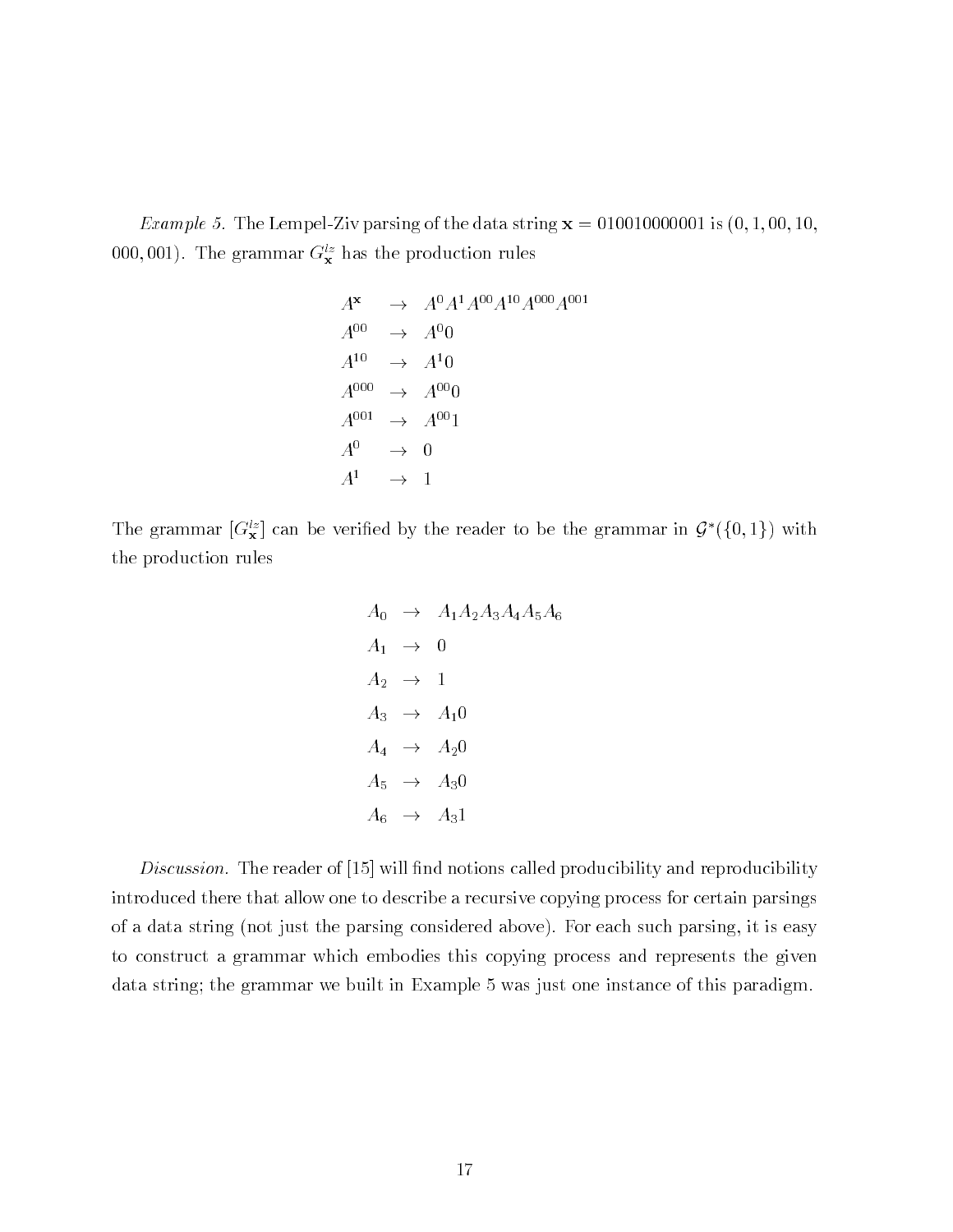## 3.1.2 Bisection Grammar Transform

the contract of the state of the following set of the following set of substrate  $\mu$  and the following set of  $\mu$ of x

$$
\mathcal{S}_{bis}(\mathbf{x}) \triangleq \{\mathbf{x}\} \cup \{(x_i, x_{i+1}, \ldots, x_j): (i-1)/(j-i+1) \And \log(j-i+1) \text{ are integers}\}
$$

For each  $u \in \mathcal{S}_{bis}(\mathbf{x})$ , let  $A^u$  be a variable uniquely assigned to u. For each  $u \in \mathcal{S}_{bis}(\mathbf{x})$ of even length, let  $(s(u, L), s(u, R))$  be the parsing of u in which the strings  $s(u, L)$  and  $s(u, n)$  are of equal length. Let  $G^{\perp}_{\mathbf{x}}$  be the admissible grammar such that

The set of variables and the set of terminal symbols are given by

$$
V(G_{\mathbf{x}}^{bis}) = \{A^u : u \in \mathcal{S}_{bis}(\mathbf{x})\}
$$
  

$$
T(G_{\mathbf{x}}^{bis}) = \{u \in \mathcal{S}_{bis}(\mathbf{x}) : |u| = 1\}
$$

- $\bullet$  The start symbol is  $A^{\mathsf{w}}$ .
- If  $u \in \mathcal{S}_{bis}(\mathbf{x})$  and  $|u|=1$ , the  $A^u$  production rule is

$$
A^u \to u
$$

If  $u \in \mathcal{S}_{bis}(\mathbf{x})$  and  $\log |u|$  is a positive integer, the  $A^u$  production rule is

$$
A^u \to A^{s(u,L)} A^{s(u,R)}
$$

If  $u \in S_{bis}(\mathbf{x})$  and  $\log |u|$  is not an integer (which means that  $u = \mathbf{x}$ ), the  $A^u$ production rule is

$$
A^u \to A^{u_1} A^{u_2} \cdots A^{u_t},
$$

where  $\{v_1\}$  is the unit matrix into string of the string into  $\{v_0\}$  in Sbis $\{v_1\}$  in Sbisson je julij 1998. u junij 1999. u stoletju i provinci u judiju i u julij 1999. u julij 1999. u judi 1999. u stole

The *bisection grammar transform* is the mapping  $x \to [\sigma_x^*]$  from  $A^+$  into  $\mathcal{G}(A)$ . In the paper is the compact that the bisection grammar transform is assessed to the processed compact the compact of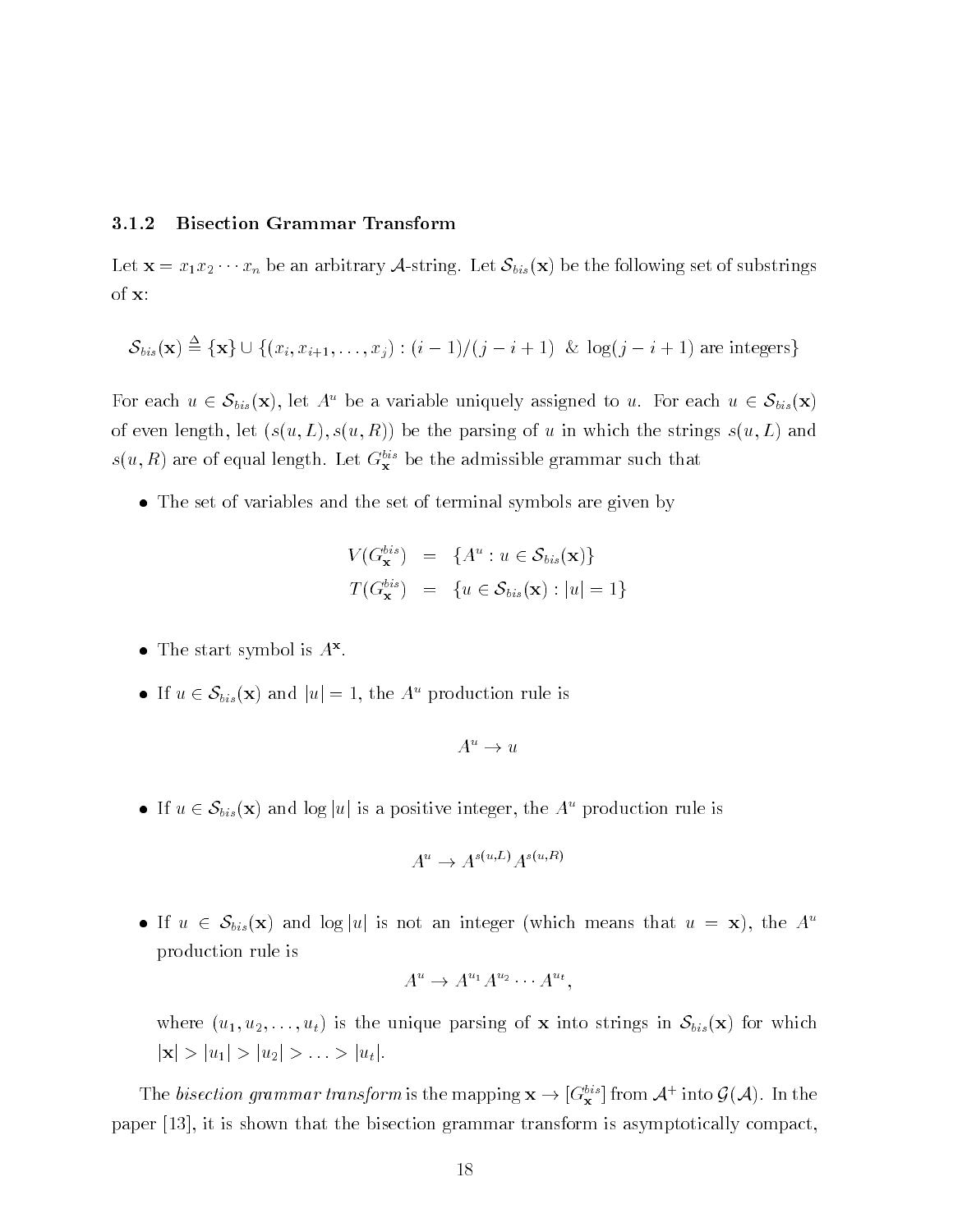and a lossless compression algorithm with good redundancy properties is developed based upon the bisection grammar transform

*Example 6.* For the data string  $x = 0001010$ , we have

$$
\mathcal{S}_{bis}(\mathbf{x}) = \{\mathbf{x}, 0001, 01, 0, 00, 1\},\
$$

and the production rules of the grammar  $G_{\mathbf{x}}$  are:

 $A^{\mathbf{x}} \rightarrow A^{0001}A^{01}A^0$  $A^{0001} \rightarrow A^{00}A^{01}$  $A^{00} \rightarrow A^0 A^0$  $A^{01} \rightarrow A^0 A^1$  $A^0 \rightarrow 0$  $A^1 \rightarrow 1$ 

We then see that the production rules of  $[\mathbf{G}_{\mathbf{x}}^{\dagger}]$  are given by

$$
A_0 \rightarrow A_1 A_2 A_3
$$
  
\n
$$
A_1 \rightarrow A_4 A_2
$$
  
\n
$$
A_2 \rightarrow A_3 A_5
$$
  
\n
$$
A_3 \rightarrow 0
$$
  
\n
$$
A_4 \rightarrow A_3 A_3
$$
  
\n
$$
A_5 \rightarrow 1
$$

## 3.2 Irreducible Grammar Transforms

We define a context-free grammar  $G$  to be *irreducible* if the following four properties are satisfied:

-a G is admissible

(a. 2) If  $v_1, v_2$  are distinct variables in  $V(G)$ , then  $J_G(v_1) \neq J_G(v_2)$ .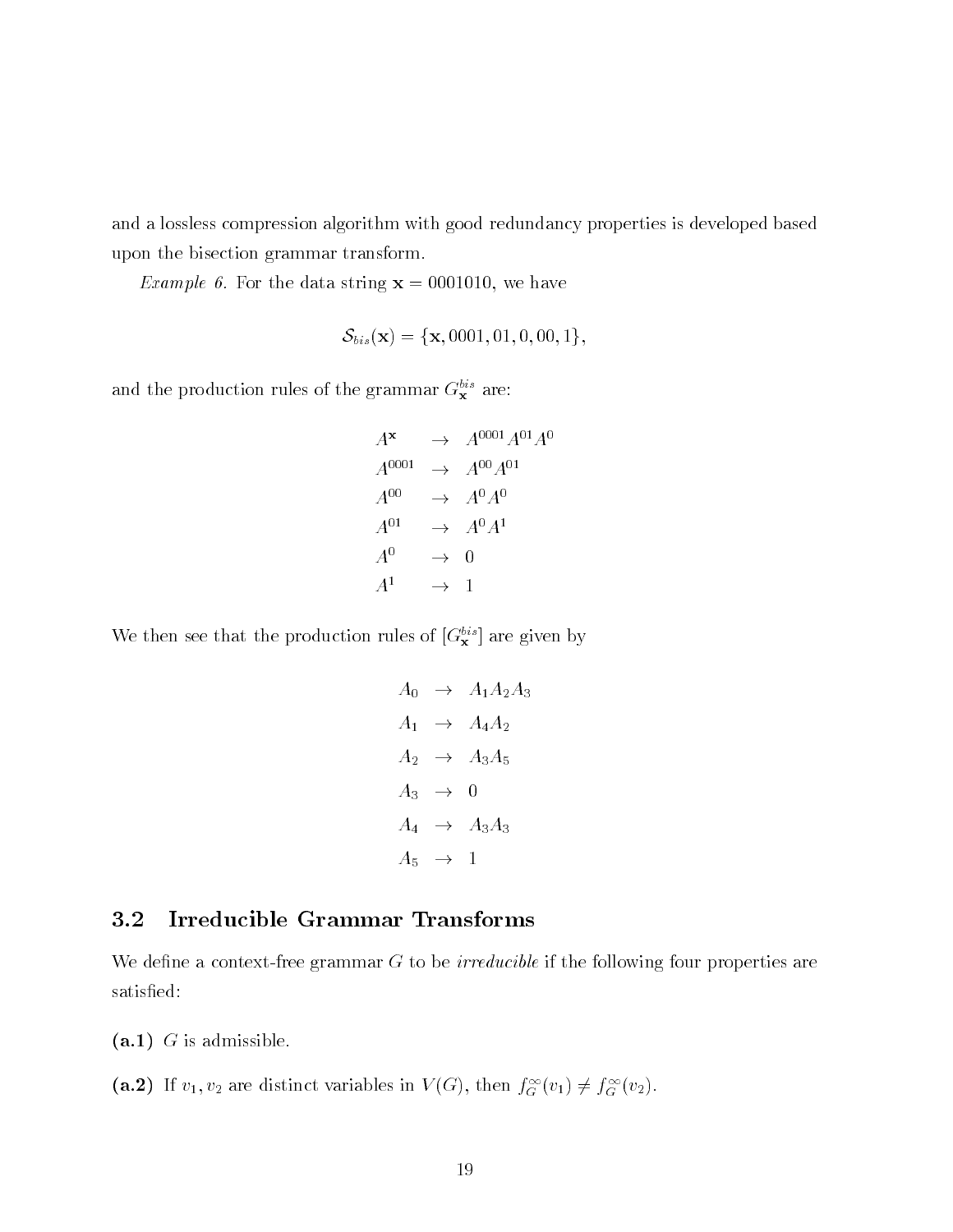- , and a Every variable in V G other than the start symbol appears at least twice and the start twice entry in the right members of the production rules of the grammar  $G$ .
- $\blacksquare$  and the symbols in  $\blacksquare$  of symbols in  $\blacksquare$  such that the string in  $\blacksquare$  $\Box$  and  $\Box$  and  $\Box$  are the right positions as a substring position of the right positions as a substring of the right position  $\Box$ members of the production rules for  $G$ .

*Example 7.* The admissible grammar with production rules

$$
S \rightarrow ACBBEA
$$
  
\n
$$
A \rightarrow DD1
$$
  
\n
$$
B \rightarrow C10
$$
  
\n
$$
C \rightarrow 0D
$$
  
\n
$$
D \rightarrow 0E
$$
  
\n
$$
E \rightarrow 11
$$
 (3.8)

can be verified to be an irreducible grammar.

A grammar transform  $\mathbf{x} \to G_{\mathbf{x}}$  is defined to be an *irreducible grammar transform* if each grammar  $G_x$  is irreducible. In principle, it is easy to obtain irreducible grammar transforms. One can start with any grammar transform  $x \to G_x$  and exploit the presence of matching substrings in the right members of the production rules of each  $G_x$  to reduce  $G_{\mathbf{x}}$  to an irreducible grammar representing  $\mathbf{x}$  in finitely many reduction steps. A wealth of di-erent irreducible grammar transforms are obtained by doing the reductions in di-erent ways. In Section 6, we develop a systematic approach for reducing grammars to irreducible grammars and present examples of irreducible grammar transforms which have yielded good performance in compression experiments on real data

# Entropy and Coding of Grammars

In this section, we define the entropy  $H(G)$  of a grammar  $G \in \mathcal{G}(\mathcal{A})$ , and present a result (Theorem 6) stating that we can losslessly encode each G using approximately  $H(G)$ codebits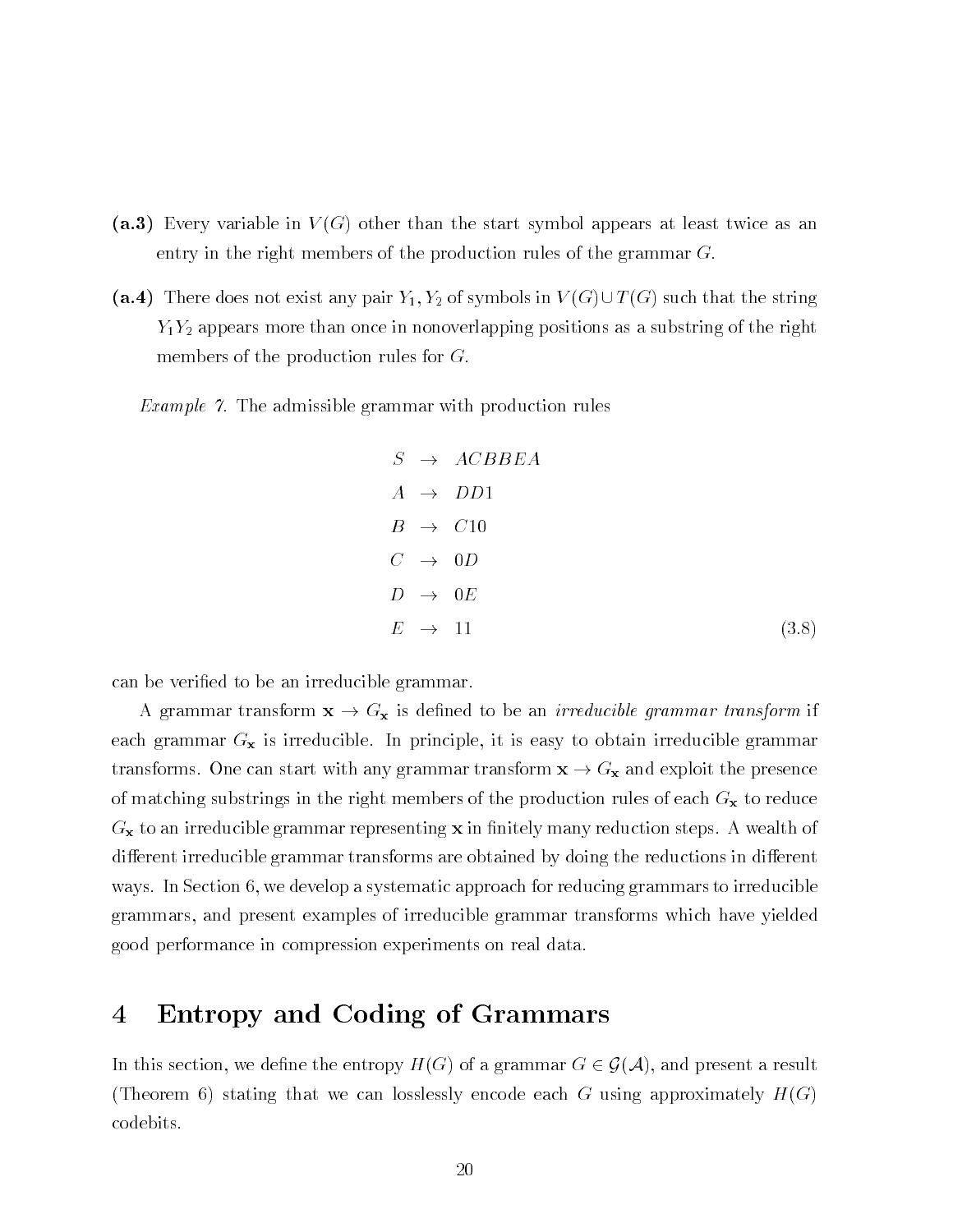First, we need to define the concept of unnormalized entropy, which will be needed in this section and in subsequent parts of the paper Suppose u is either a string uu- --- un in a multiplicative monoid or a parsing u u----un of a string in a multiplicative  $-$  1  $\pm$  1  $\pm$  1  $\pm$  1  $\pm$  10  $\pm$  1  $\pm$  1  $\pm$  1  $\pm$  1  $\pm$  1  $\pm$  1  $\pm$  1  $\pm$  1  $\pm$  1  $\pm$  1  $\pm$  1  $\pm$  1  $\pm$  1  $\pm$  1  $\pm$  1  $\pm$  1  $\pm$  1  $\pm$  1  $\pm$  1  $\pm$  1  $\pm$  1  $\pm$  1  $\pm$  1  $\pm$  1  $\pm$  1  $\pm$  1  $\pm$ equal to s

$$
m(s|u) = |\{1 \le i \le n : u_i = s\}|
$$

We define the unnormalized entropy of  $u$  to be the following nonnegative real number  $H^*(u)$ :

$$
H^*(u) \stackrel{\Delta}{=} \sum_{i=1}^n \log \left( \frac{n}{m(u_i|u)} \right)
$$

Let G be an arbitrary grammar in  $\mathcal{G}(\mathcal{A})$ ; recalling the notation we introduced in e si ster ivital al internetti and for the following the following the following the following the following the following the following the following the following the following the following the following the following t string of length  $|G|$ :

$$
\rho_G \triangleq f_G(A_0) f_G(A_1) f_G(A_2) \cdots f_G(A_{|V(G)|-1}) \tag{4.1}
$$

Notice that the string  $\rho_G$  is simply the product of the right members of the production rules in  $P(G)$ . We define  $\omega_G$  to be the string obtained from  $\rho_G$  by removing from  $\rho_G$ the rest left to region appearance of each variable in fA-1) ((() called M-1). We denote the entropy  $H(G)$  of the grammar G to be the number

$$
H(G) \stackrel{\Delta}{=} H^*(\omega_G)
$$

**Theorem o** There is a one-to-one mapping  $D: \mathcal{G}(\mathcal{A}) \to \{0, 1\}^+$  such that

- If G and G-distinct grammars in G-distinct  $\mathcal{G}$  (1999) in Galaxy codewords  $\mathcal{G}$  is a second by  $\mathcal{G}$ not a prex of the binary codeword being been a presented by the binary codeword by the binary codeword BG-
- For each  $G \in \mathcal{G}(\mathcal{A})$ , the length of the codeword  $B(G)$  satisfies

$$
|B(G)| \le |\mathcal{A}| + 4|G| + [H(G)] \tag{4.2}
$$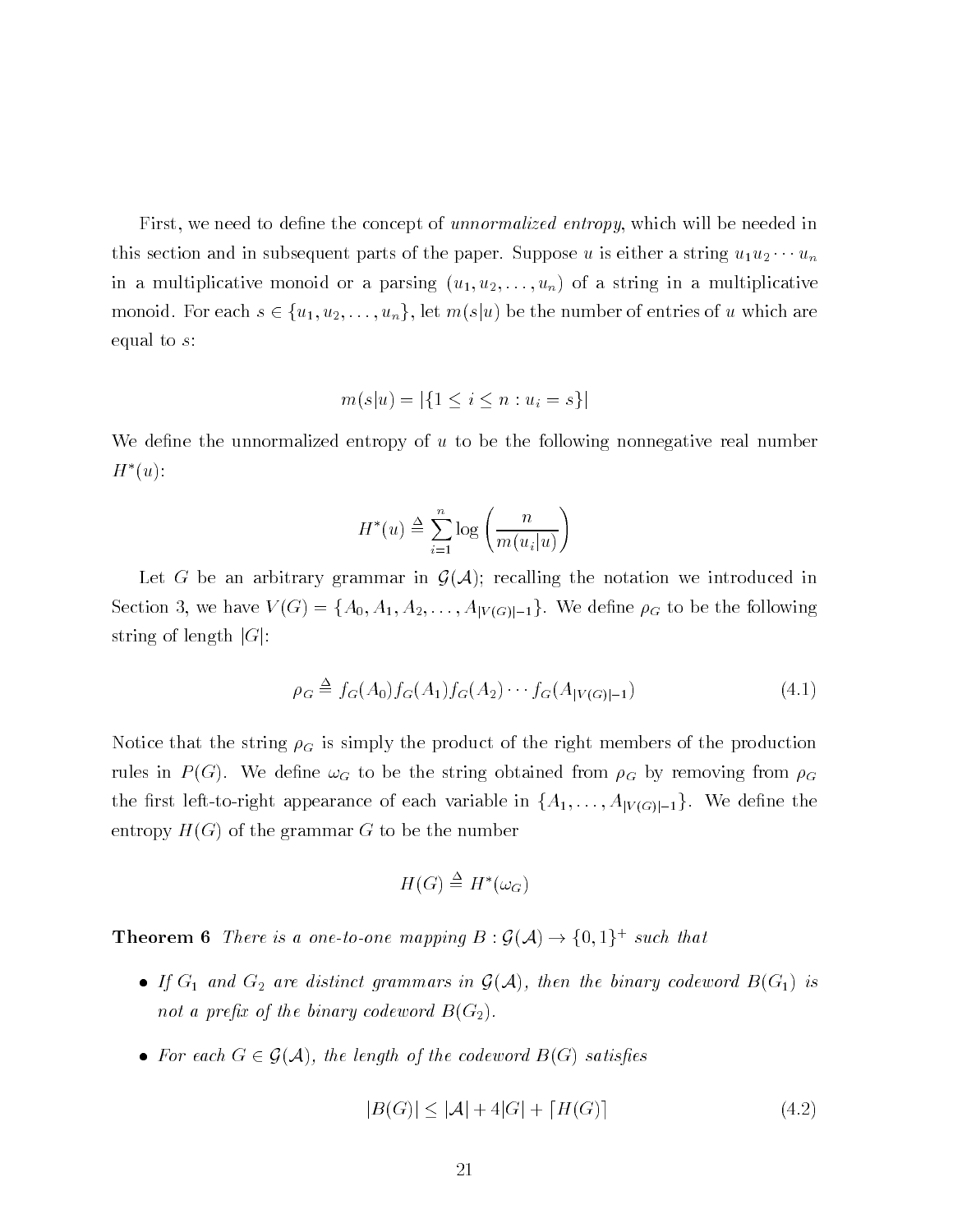*Proof.* Given the grammar  $G \in \mathcal{G}(\mathcal{A})$ , the binary codeword  $B(G)$  has a parsing  $\mathbf{B}$  by the state  $\mathbf{B}$  and  $\mathbf{B}$  and  $\mathbf{B}$ 

- in B has length j v G j and indicates what V G is Specially B constructed in the species of j v G j j 1 zeroes followed by a one.)
- in a length in B-and is formed to the second in the form of the transmitted of a code the second of a codebit o to indicate whether or not that element is in  $T(G)$ .
- -iii B has length jGj and indicates the frequency with which each symbol in V G The right members in the right members of the production rules of the production rules of  $\mathcal{A}$ frequency is given a unary representation as in  $(i)$ .
- is length indicates that is length in an order that indicates the lengths of the right members of the production  $\alpha$ rules of  $G$ .
- -v B has length jGj and indicates which entries of G are variables in <sup>V</sup> G appearing for the first time as  $\rho_G$  is scanned from left to right.
- via b at most distribution at most distribution in most distribution who were well as an and well are computed ative the coding technique for the model to obtain  $\alpha$  from  $\alpha$   $\alpha$  the obtain from  $\alpha$  from  $\alpha$ the frequencies of symbols in  $\omega_G$  learned from  $B_3$  to encode  $\omega_G$  into a codeword of length equal to the smallest integer greater than or equal to the logarithm of the size of the type class of the beginning of Appendix Box 1.1 and the denition of Appendix Box 1.1 and the denition o  $\mathcal{L} = \mathcal{L}$ clear that the codeword length can be no more than  $[H(G)]$ .

 $\mathbf u$  and the information convex by B can be reconstructed by B can be reconstructed since  $\mathbf u$ new variables in  $\rho_G$  are numbered consecutively as they first appear. From  $\rho_G$  and the information conveyed by  $B_4$ , the right members of the production rules in G can be obtained, completing the reconstruction of G from  $B(G)$ . The total length of the strings  $\mathbf{B} = \mathbf{B}$  is at  $\mathbf{B} = \mathbf{B}$  is at most the right side of  $\mathbf{B}$  is at  $\mathbf{B}$ 

*Example 8.* Consider the grammar  $G \in \mathcal{G}(\mathcal{A})$  with the production rules given in (3.6). We have

$$
\rho_G = A_1 a A_2 A_3 ba A_4 ab b A_1
$$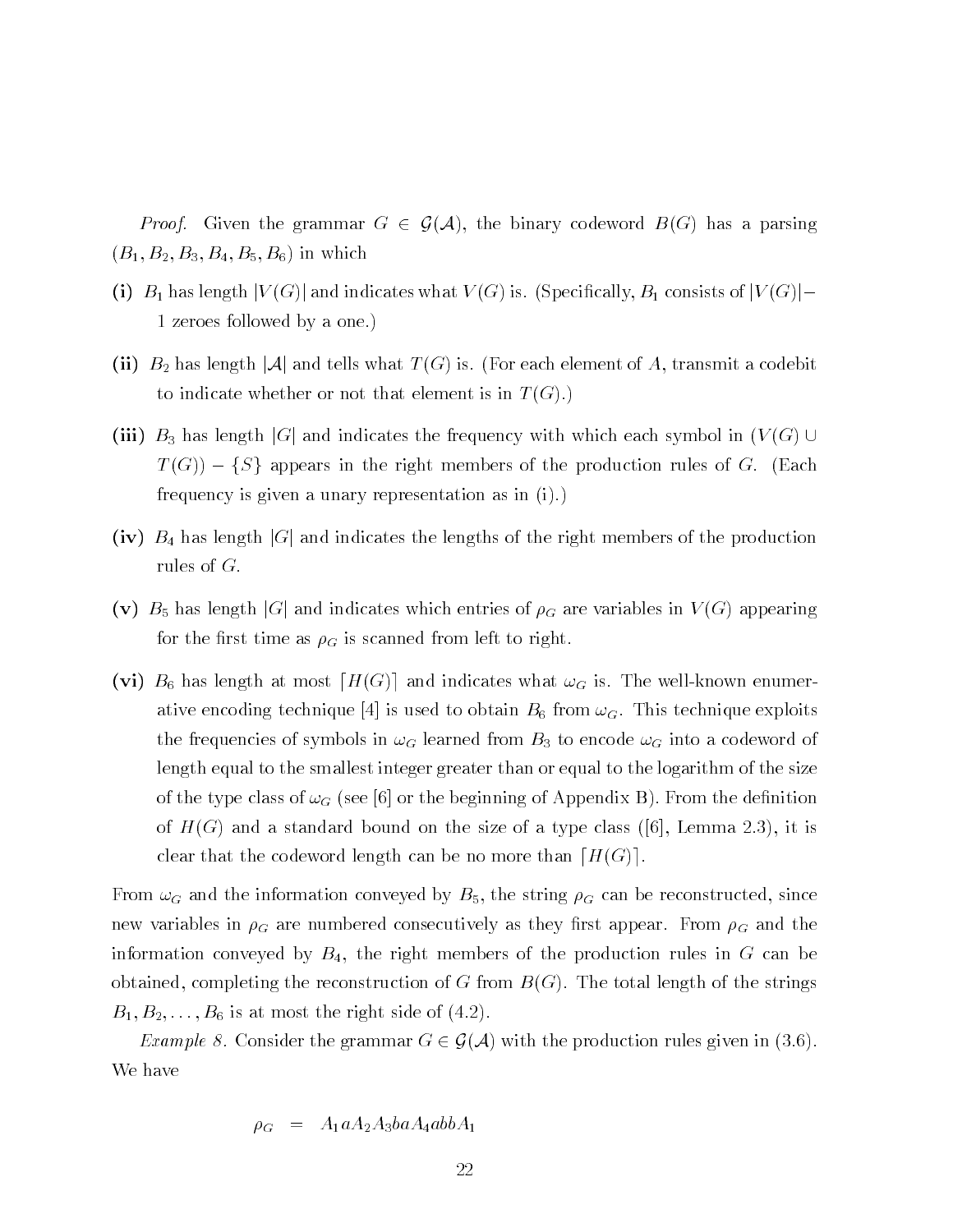$$
\omega_G = abaabbA_1
$$
  

$$
H(G) = H^*(\omega_G) = 3\log\left(\frac{7}{3}\right) + 3\log\left(\frac{7}{3}\right) + \log 7 = 10.14
$$

Substituting  $H(G)$ ,  $|G| = 11$ , and  $|A| = 2$  into (4.2), we see that the codeword  $B(G)$  is of length no more than

# Coding Theorems

We embark upon the main section of the paper. A formal definition of the concept of grammar based code is given. Specific redundancy bounds for a grammar based code with respect to families of finite state information sources (Theorems 7 and 8) are obtained.

**Information sources.** An alphabet  $A$  information source is defined to be any map- $\lim g \mu : \mathcal{A} \rightarrow 0, 1$  such that

$$
\mu(1_{\mathcal{A}}) = 1 \n\mu(\mathbf{x}) = \sum_{a \in \mathcal{A}} \mu(\mathbf{x}a), \ \mathbf{x} \in \mathcal{A}^*
$$

**Finite State Sources.** Let k be a positive integer. An alphabet  $\mathcal A$  information source is called a kth order nite state source if there is a set <sup>S</sup> of cardinality k a symbol  $s_0 \in \mathcal{S}$ , and nonnegative real numbers  $\{p(s, x | s \mid s, s \in \mathcal{S}, \ x \in \mathcal{A}\}$  such that both of the following hold

$$
\sum_{s,x} p(s,x|s') = 1, \quad s' \in \mathcal{S} \tag{5.3}
$$

$$
\mu(x_1 x_2 \cdots x_n) = \sum_{s_1, s_2, \dots, s_n \in \mathcal{S}} \prod_{i=1}^n p(s_i, x_i | s_{i-1}), \quad x_1 x_2 \cdots x_n \in \mathcal{A}^+ \tag{5.4}
$$

We let  $\Lambda_{fs}^*(\mathcal{A})$  denote the family of all alphabet  $\mathcal{A}$  k-th order linite state sources. We call members of the set  $\cup_k \Lambda_{fs}^*(\mathcal{A})$  *finite state sources.* 

**Remark.** If in addition to  $(5.3)$ - $(5.4)$ , we require that for each  $(x, s')$ , the quantity  $p(s, x | s$  ) is nonvanishing for just one s, then the finite state source  $\mu$  is said to be unifiar. We point out that our definition of finite state source includes sources which are not unifilar as well as those which are unifilar.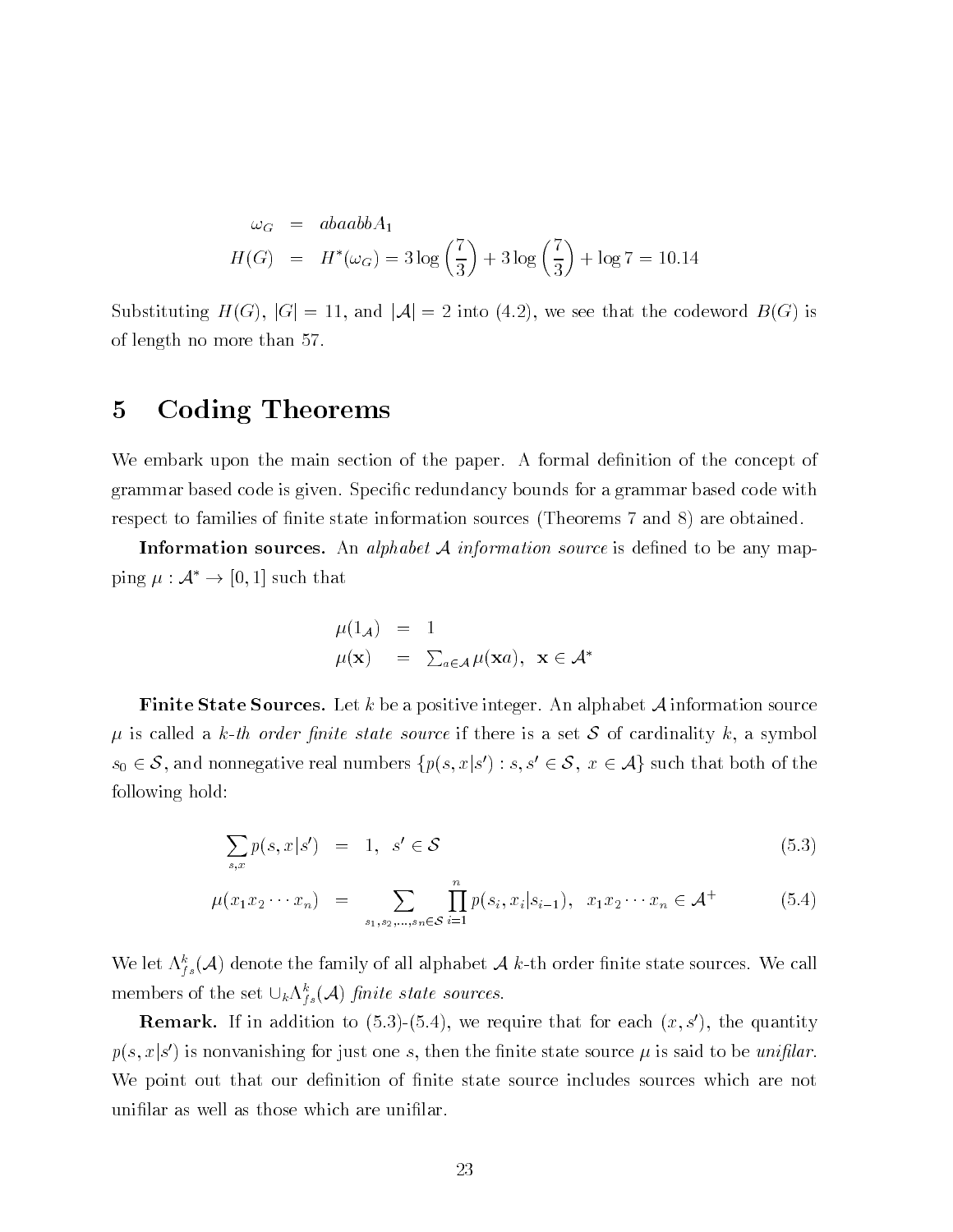**Stationary Sources.** We define  $\Lambda_{sta}(\mathcal{A})$  to be the set of all alphabet  $\mathcal{A}$  information sources and the which is a strong of the which is a strong of the which is a strong of the which is a strong of the which is a strong of the which is a strong of the which is a strong of the which is a strong of the which

$$
\mu(\mathbf{x}) = \sum_{a \in \mathcal{A}} \mu(a\mathbf{x}), \ \mathbf{x} \in \mathcal{A}^+
$$

The members of  $\Lambda_{sta}(\mathcal{A})$  are called *stationary sources* 

**Lossless source codes.** We define an *alphabet A lossless source code* to be a pair  $\phi = (\epsilon_{\phi}, \delta_{\phi})$  in which

- is a mapping called the encoder of  $\alpha$  which mapping is into a codeword  $\alpha$  in the encoder of  $\alpha$  $\epsilon_{\phi}(\mathbf{x}) \in \{0,1\}^{\perp}$ , and  $\sigma_{\phi}$  is the mapping (called the decoder of  $\phi$ ) which maps  $\epsilon_{\phi}(\mathbf{x})$ back into  $x$ ; and
- (ii) for each  $n = 1, 2, \ldots$ , and each distinct pair of strings  $\mathbf{x}_1, \mathbf{x}_2$  in  $\mathcal{A}^{\sim}$ , the codeword  $\mathbb{R}^n$  is not a present the codeword  $\mathbb{R}^n$  . The codeword  $\mathbb{R}^n$

An alphabet  ${\cal A}$  lossless source code  $\phi$  is defined to be an alphabet  ${\cal A}$  grammar based code if there is a grammar transform  $\mathbf{x} \to G_{\mathbf{x}}$  such that

$$
\epsilon_{\phi}(\mathbf{x}) = B(G_{\mathbf{x}}), \ \ \mathbf{x} \in \mathcal{A}^+
$$

The grammar transform in this definition shall be called the *grammar transform under*lying the grammar based code  $\phi$ . We isolate two classes of grammar based codes. We let  $\mathcal{C}_{ac}(\mathcal{A})$  be the class of all alphabet  $\mathcal{A}$  grammar based codes for which the underlying grammar transform is asymptotically compact. We let  $\mathcal{C}_{irr}(\mathcal{A})$  denote the class of all alphabet  $\mathcal A$  grammar based codes for which the underlying grammar transform is irreducible.

**Redundancy Results.** The type of redundancy we employ in this paper is  $\textit{maximal}$ pointwise redundancy a notion of redundancy that has been studied previously   Let  $\Lambda$  be a family of alphabet  $\mathcal A$  information sources. Let  $\phi$  be an alphabet  $\mathcal A$  lossless source code. The *n*-th order maximal pointwise redundancy of  $\phi$  with respect to the family of sources  $\Lambda$  is the number defined by

$$
\text{Red}_n(\phi,\Lambda) \stackrel{\Delta}{=} n^{-1} \max_{\mathbf{x} \in \mathcal{A}^n} \sup_{\mu \in \Lambda} \left[ |\epsilon_{\phi}(\mathbf{x})| + \log \mu(\mathbf{x}) \right] \tag{5.5}
$$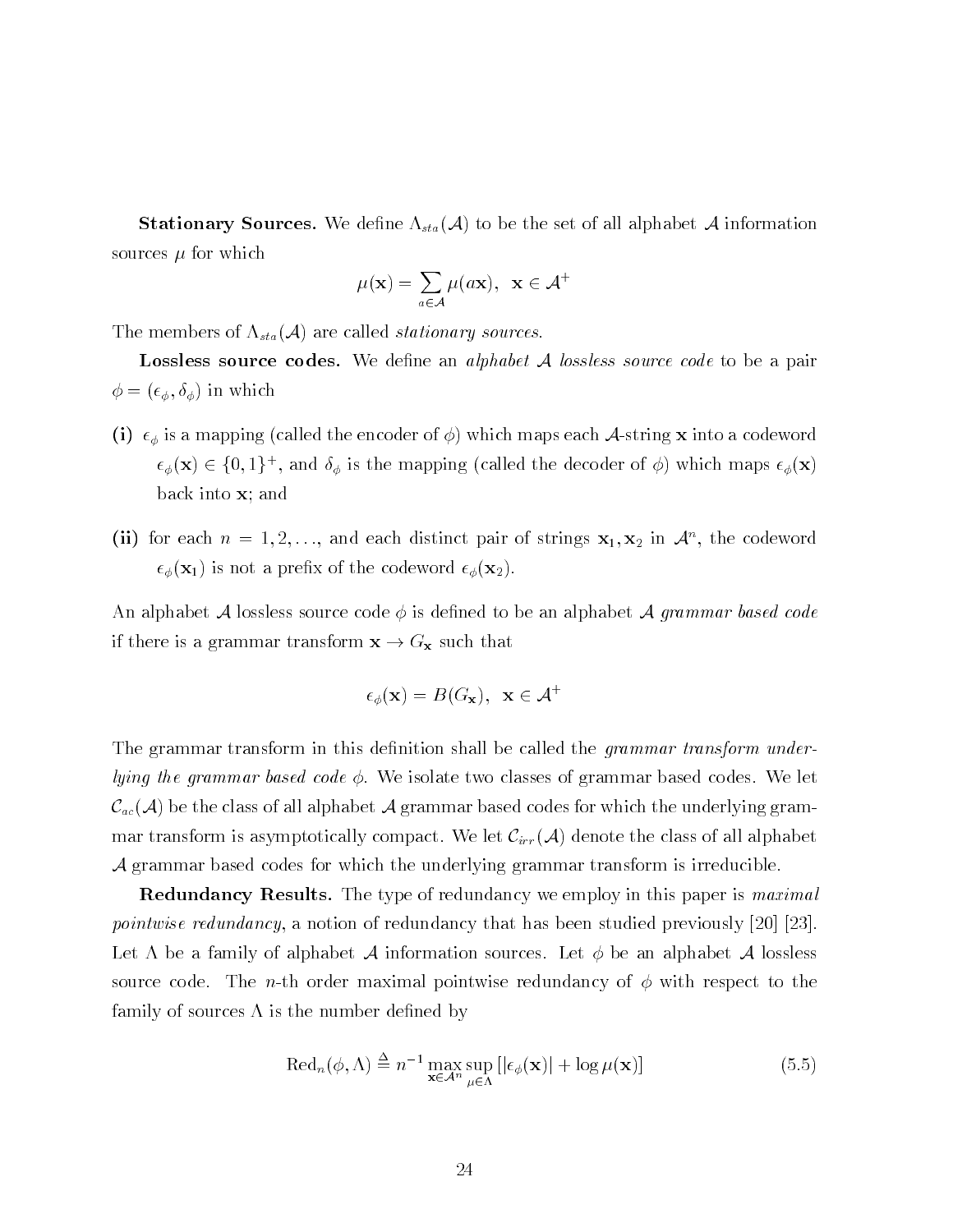We present two results concerning the asymptotic behavior of the maximal pointwise redundancy for alphabet <sup>A</sup> grammar based codes with respect to each family of sources  $\Lambda_{fs}^*(\mathcal{A})$  ( $\kappa \geq 1$ ). These are the main results of this paper.

**Theorem 7** Let  $\phi$  be a grammar based code from the class  $\mathcal{C}_{ac}(\mathcal{A})$ , and let  $\mathbf{x} \to G_{\mathbf{x}}$  be the grammar transform underlying  $\phi$ . Let  $\{\nu_n\}$  be a sequence of positive numbers converging to zero such that

$$
\max_{\mathbf{x} \in \mathcal{A}^n} \frac{|G_{\mathbf{x}}|}{|\mathbf{x}|} = O(\nu_n)
$$

Then, for every positive integer  $k$ .

$$
\text{Red}_n(\phi, \Lambda_{fs}^k(\mathcal{A})) = O(\gamma(\nu_n))\tag{5.6}
$$

where  $\gamma$  is the function defined by

$$
\gamma(x) \stackrel{\Delta}{=} x \log(1/x), \ \ x > 0
$$

**Theorem 8** The class of codes  $C_{irr}(\mathcal{A})$  is a subset of the class of codes  $C_{ac}(\mathcal{A})$ . Further more, for every positive integer  $k$ ,

$$
\max_{\phi \in \mathcal{C}_{irr}(\mathcal{A})} \text{Red}_n(\phi, \Lambda_{fs}^k(\mathcal{A})) = O\left(\frac{\log \log n}{\log n}\right)
$$

## Remarks

- -i Theorem tells us that the maximal pointwise redundancies asymptotically decay to zero for each code in  $\mathcal{C}_{ac}(\mathcal{A})$ ; the speed of decay is dependent upon the code. Theorem 8 tells us that the maximal pointwise redundancies decay to zero uniformly over the class of codes  $\mathcal{C}_{irr}(\mathcal{A})$ , with the uniform speed of decay at least as fast as a constant times  $\log \log n / \log n$ .
- -ii An alphabet <sup>A</sup> lossless source code is said to be a weakly minimax universal code  $\mathcal{W}$  respect to a family of alphabet A information sources in a information sources in  $\mathcal{W}$

$$
\lim_{n \to \infty} n^{-1} \sum_{\mathbf{x} \in \mathcal{A}^n} (|\epsilon_{\phi}(\mathbf{x})| + \log \mu(\mathbf{x})) \mu(\mathbf{x}) = 0, \ \ \mu \in \Lambda
$$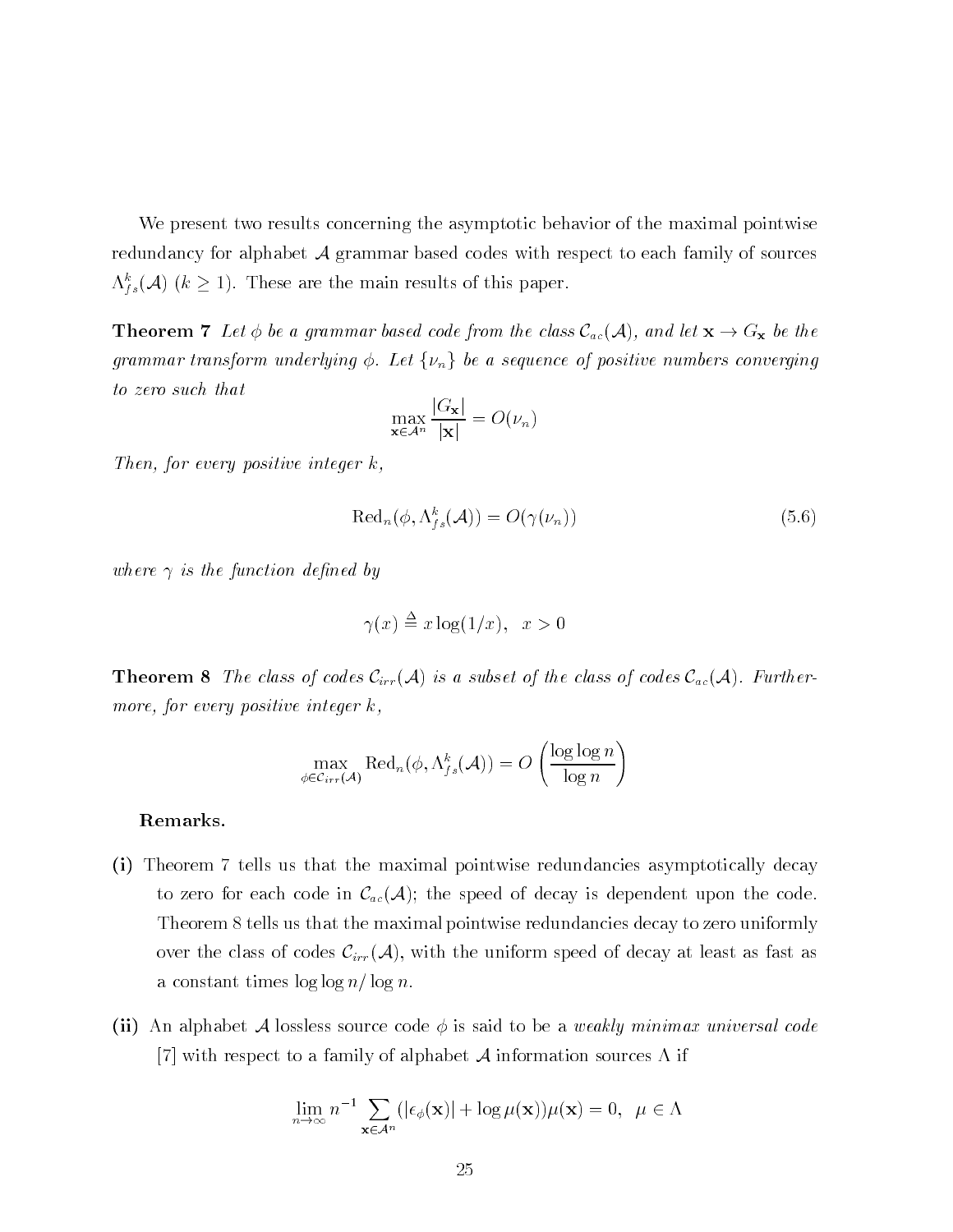Theorem 7 tells us that every code in  $\mathcal{C}_{ac}(\mathcal{A})$  is a weakly minimax universal code with respect to the family of sources  $\cup_k \Lambda_{fs}(\mathcal{A})$ . It is then automatic that the codes in  $\mathcal{C}_{ac}(\mathcal{A})$  are each weakly minimax with respect to the family of sources  $\Lambda_{sta}(\mathcal{A})$ easily established using Markov approximations of stationary sources  

issaid a second component and allowed a loss source to be a minimax universal contract and a minimax universal respect to a family of alphabet  $A$  information sources  $\Lambda$  if

$$
\lim_{n \to \infty} n^{-1} \sup_{\mu \in \Lambda} \sum_{\mathbf{x} \in \mathcal{A}^n} (|\epsilon_{\phi}(\mathbf{x})| + \log \mu(\mathbf{x})) \mu(\mathbf{x}) = 0
$$

Theorem 7 tells us that every code in  $\mathcal{C}_{ac}(\mathcal{A})$  is a minimax universal code with respect to each family of sources  $\Lambda_{fs}(\mathcal{A}),\ \kappa\geq 1.$ 

-iv J Ziv and A Lempel dene an individual sequence to be an innite sequence  $\lambda$  if an official  $\lambda$  belongs to the alphabet A Theorem and  $\lambda$    have put forth a notion of what it means for an alphabet <sup>A</sup> lossless source code to be a universal code with respect to the family of individual sequences. (Leaving aside the technical details, we point out that Ziv and Lempel define a class of lossless codes called finite state codes, and define a code to be universal if it encodes each individual sequence asymptotically as well as each finite state code.) It can be shown that if an alphabet A lossless source code  $\phi$  satisfies

$$
\limsup_{n \to \infty} \left[ n^{-1} \sup_{\mu \in \Lambda_{f_s}^k(\mathcal{A})} (|\epsilon_{\phi}(x_1 x_2 \cdots x_n)| + \log \mu(x_1 x_2 \cdots x_n)) \right] \le 0
$$

for every k and every individual sequence x x---- then is a universal code with respect to the family of individual sequences. This fact, together with Theorem 7, allows us to conclude that every code in  $\mathcal{C}_{ac}(\mathcal{A})$  is a universal code with respect to the family of individual sequences

The following two lemmas, together with Theorem 6, immediately imply Theorems 7 and 8. They are proved in Appendix B.

**Lemma 1** Let **x** be any A-string, and let G be any grammar in  $\mathcal{G}^*(\mathcal{A})$  which represents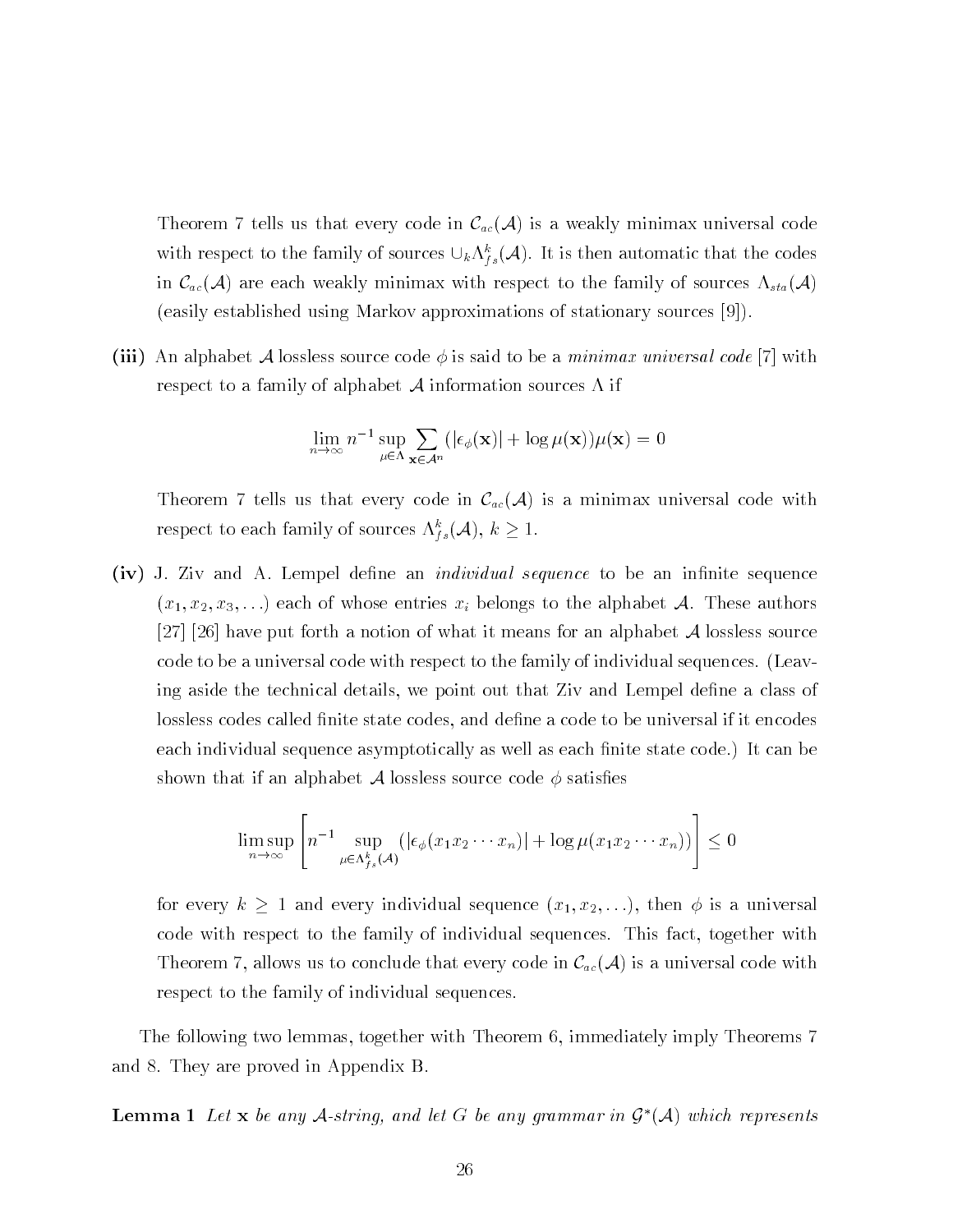**x**. Then, for every positive integer  $\kappa$ , and every  $\mu \in \Lambda_{fs}(\mathcal{A}),$ 

$$
H(G) \le -\log \mu(\mathbf{x}) + |G|(2 + \log k) + 2|\mathbf{x}| \gamma\left(\frac{|G| - |V(G)| + 1}{|\mathbf{x}|}\right)
$$
(5.7)

**Lemma 2** Let **x** be any A-string of length at least  $|A|^{34}$ . Then

$$
\frac{|G|}{|\mathbf{x}|} \le \frac{|\mathcal{A}|}{|\mathbf{x}|} + \frac{12\log|\mathcal{A}|}{\log|\mathbf{x}| - 8\log|\mathcal{A}| - 8} \tag{5.8}
$$

for any irreducible grammar  $G$  which represents  $\mathbf{x}$ .

In concluding this section, we remark that our grammar based encoding technique and Theorems 7 and 8 based on it are predicated on the implicit assumption that a data string x is first batch processed before formation of a grammar representing x; only after the batch processing and grammar formation can the grammar then be encoded. An approach involving less delay is to form and encode production rules of a grammar on the fly as we sequentially process the data from left to right, with the grammar encoding terminating simultaneously with the sequential processing of the last data sample. The Improved Sequential Algorithm of  adopts this approach necessitating a di-erent method for encoding grammars than used in Section  $4$ , as well as new proofs of the universal coding theorems

## Reduction Rules 6

We present five reduction rules, such that if an admissible grammar  $G$  is not irreducible there will be at least one of the five reduction rules which can be applied to the grammar  $G$ ; any of these rules applicable to G will produce a new admissible grammar  $G'$  satisfying the properties

- $\rm \mu$  G represents the same data string that is represented by  $\rm G$ .
- -ii G is closer to being irreducible than G in a sense made clear in the discussion just prior to Section 6.1).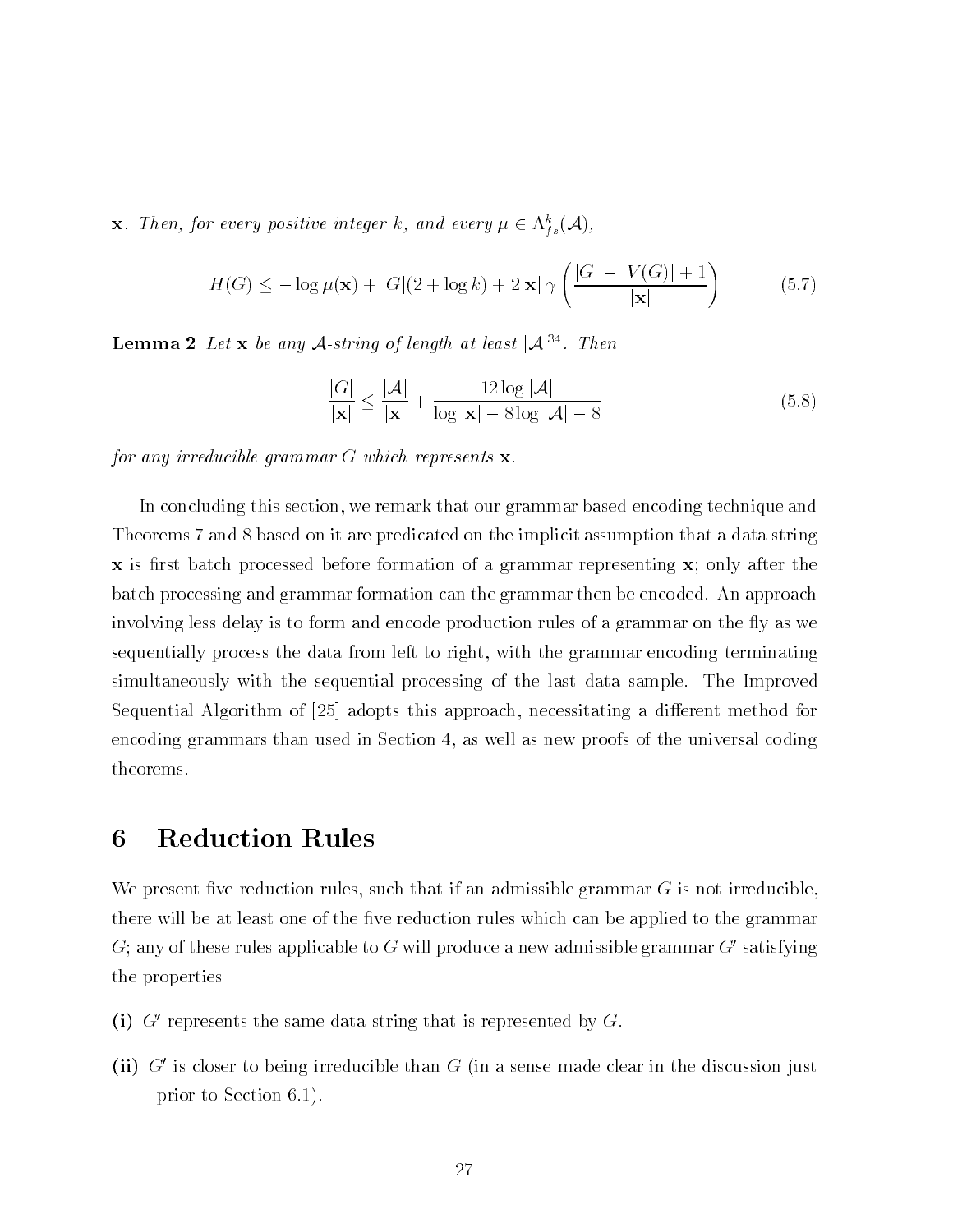**Reduction Rule 1**. Let G be an admissible grammar. Let A be a variable of G that appears only once in the right members of the production rules of G. Let  $B \to \alpha A \beta$  be the unique production rule in which A appears in the right member. Let  $A \rightarrow \gamma$  be the A production rule of  $G$ . Simultaneously do the following to the set of production rules of  $G$ :

- Delete the production rule  $A \to \gamma$  from the production rules of G.
- Replace the production rule  $B \to \alpha A \beta$  with the production rule  $B \to \alpha \gamma \beta$ .

Let  $P'$  be the resulting smaller set of production rules. Define  $G'$  to be the unique admissible grammar whose set of production rules is  $P'$ .

**Reduction Rule 2**. Let G be an admissible grammar. Suppose there is a production rule

$$
A \to \alpha_1 \beta \alpha_2 \beta \alpha_3 \tag{6.9}
$$

where  $|\beta| \geq 2$ . Let B be a symbol which does not belong to  $V(G) \cup T(G)$ . Perform the following operations simultaneously to  $P(G)$ :

• Replace the rule  $(6.9)$  with the rule

$$
A \to \alpha_1 B \alpha_2 B \alpha_3
$$

• Append the rule  $B \to \beta$ .

Let  $P'$  be the resulting set of production rules. Define  $G'$  to be the unique admissible grammar whose set of production rules is  $P'$ .

**Reduction Rule 3**. Let  $G$  be an admissible grammar. Suppose there are two distinct production rules of form

$$
A \rightarrow \alpha_1 \beta \alpha_2 \tag{6.10}
$$

$$
B \rightarrow \alpha_3 \beta \alpha_4 \tag{6.11}
$$

where is of length at least two either is not the empty string and either  $\alpha$  $\alpha_4$  is not the empty string. Let C be a symbol not appearing in  $V(G) \cup T(G)$ . Perform the following operations simultaneously to  $P(G)$ :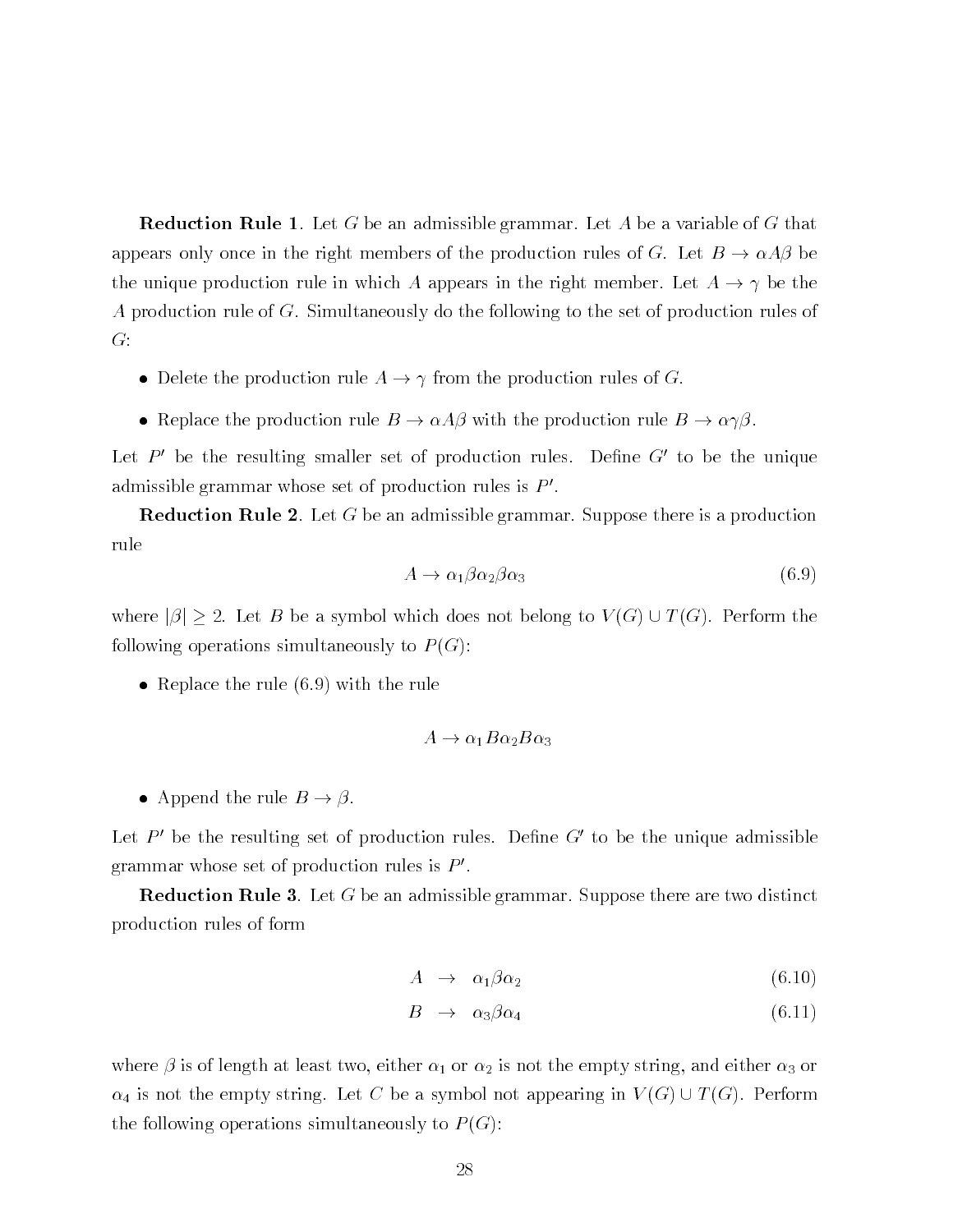• Replace the rule  $(6.10)$  with the rule

$$
A \to \alpha_1 C \alpha_2
$$

• Replace the rule  $(6.11)$  with the rule

$$
B \to \alpha_3 C \alpha_4
$$

Append the rule

$$
C \to \beta
$$

Let  $P'$  be the resulting set of production rules. Define  $G'$  to be the unique admissible grammar whose set of production rules is  $P'$ .

**Reduction Rule 4.** Let G be an admissible grammar. Suppose there are two distinct production rules of the form

$$
A \rightarrow \alpha_1 \beta \alpha_2 \tag{6.12}
$$
  

$$
B \rightarrow \beta
$$

where is of length at least two and either is not the empty string in  $\mathbb{R}^n$  and  $\mathbb{R}^n$  (1 and  $\mathbb{R}^n$  (1 and  $\mathbb{R}^n$  (1 and  $\mathbb{R}^n$  (1 and  $\mathbb{R}^n$  (1 and  $\mathbb{R}^n$  (1 and  $\mathbb{R}^n$  (1 and  $\mathbb{R}^n$ replace the production rule  $(6.12)$  with the production rule

$$
A \rightarrow \alpha_1 B \alpha_2
$$

Let  $P'$  be the resulting set of production rules. Define  $G'$  to be the unique admissible grammar whose set of production rules is  $P'$ .

**Reduction Rule 5.** Let  $G = (V, T, P, S)$  be an admissible grammar. Suppose there exist distinct variables  $A, D \in V$  such that  $f_{\tilde{G}}(A) = f_{\tilde{G}}(D)$ . Let  $P$  be the set of production rules that results by substituting  $A$  for each appearance of  $B$  in the right members of the production rules in  $P$ . Let  $U$  be the set of those variables in  $V$  which are useless symbols with respect to the grammar  $(V, I, P_-, S)$ . (Note that  $U$  is nonempty, because  $B \in U$ .) Let P' be the set of production rules obtained by removing from  $P^*$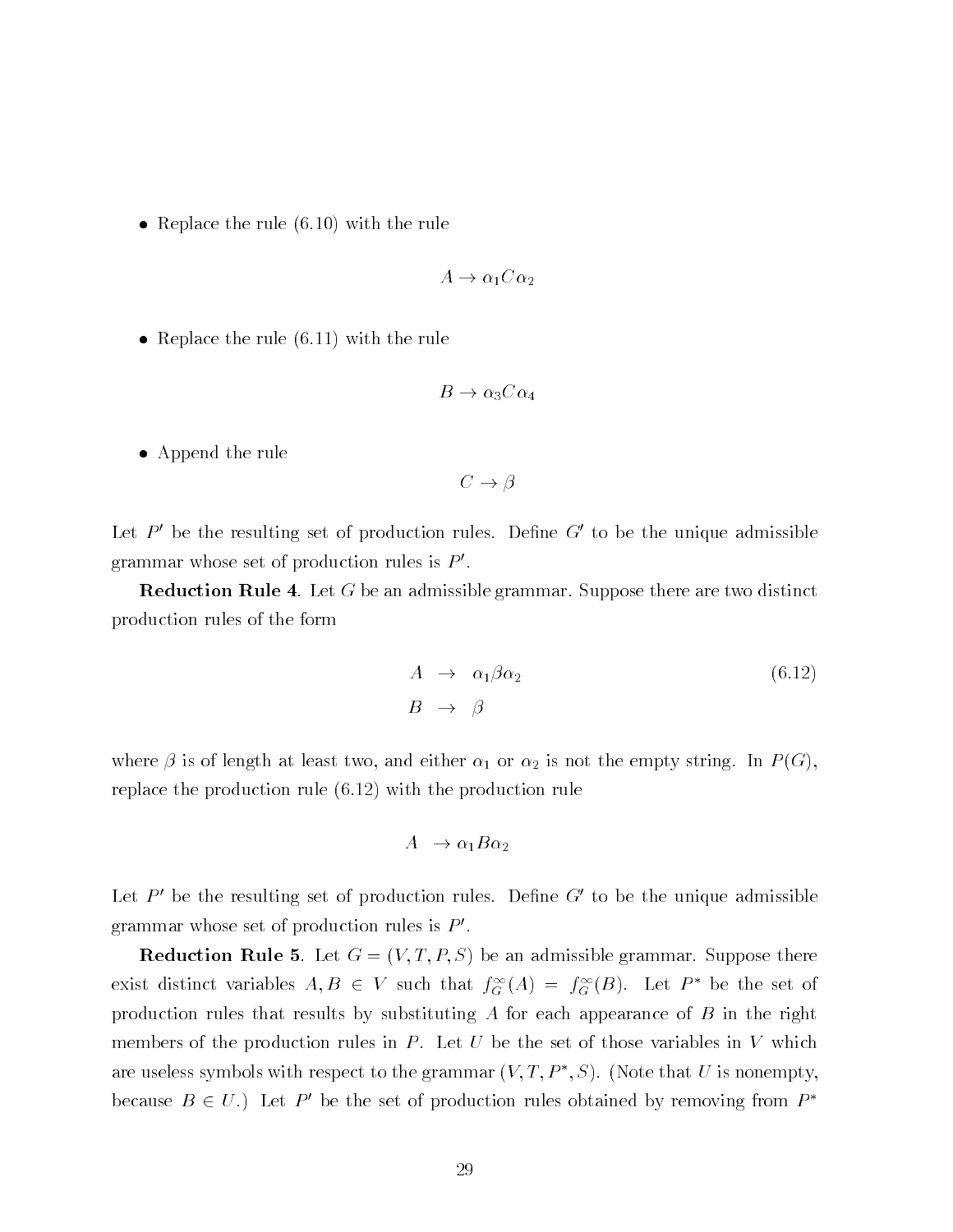all production rules whose left member is in  $U$ . Define  $G'$  to be the unique admissible grammar whose set of production rules is  $P'$ .

Example 9. Consider the admissible grammar  $G$  whose production rules are

$$
S \rightarrow AB
$$
  
\n
$$
A \rightarrow CD
$$
  
\n
$$
B \rightarrow aE
$$
  
\n
$$
C \rightarrow ab
$$
  
\n
$$
D \rightarrow cd
$$
  
\n
$$
E \rightarrow bD
$$

Notice that  $f_G^-(A) = f_G^-(B) = a b c a$ . Replace every B on the right with A:

$$
S \rightarrow AA
$$
\n
$$
A \rightarrow CD
$$
\n
$$
B \rightarrow aE
$$
\n
$$
C \rightarrow ab
$$
\n
$$
D \rightarrow cd
$$
\n
$$
E \rightarrow bD
$$
\n(6.13)

Consider the grammar G in which  $V(G) = \{S, A, D, C, D, E\}$ ,  $I(G) = \{a, 0, c, a\}$ , and  $P(G^*)$  is the set of production rules listed in (6.13). Let us compute the members of  $V$  (G ) which are useless symbols with respect to the grammar G  $\,$  :  $\,$ 

We have

$$
f_{G^*}^0(S) = S
$$
  
\n
$$
f_{G^*}^1(S) = AA
$$
  
\n
$$
f_{G^*}^2(S) = CDCD
$$
  
\n
$$
f_{G^*}^n(S) = abcdabcd, n \ge 3
$$
\n(6.14)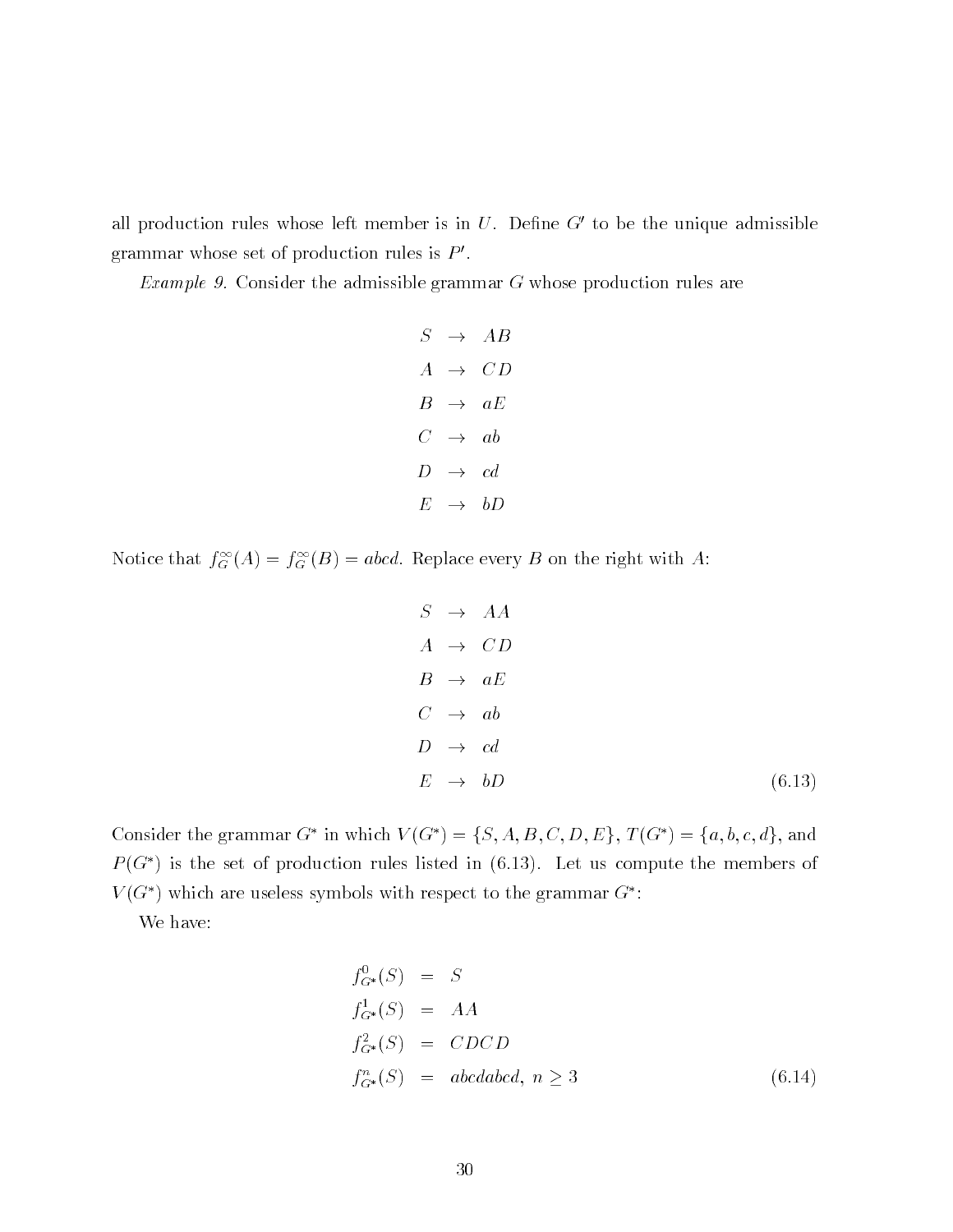The useless members of  $V(G^*)$  are the members of  $V(G^*)$  not appearing in the right hand sides of the equations in  $(6.14)$ . These are the variables B and E. Removing the two production rules from the list  $(6.13)$  which have B and E as left members, we obtain the set of production rules

$$
S \rightarrow AA
$$
  

$$
A \rightarrow CD
$$
  

$$
C \rightarrow ab
$$
  

$$
D \rightarrow cd
$$

which uniquely defines an admissible grammar  $G'$ . The reader can verify that the grammars  $G$  and  $G'$  both represent the data string abcdabcd.

Example - Consider the data string

$$
\mathbf{x} = 011011100110011100011101101101111
$$

We will obtain an irreducible grammar representing  $x$  in finitely many reduction steps. where on each reduction step, one of the Reduction Rules  $2-4$  is used. We start with the list of production rules consisting of just one rule

 $S \to \mathbf{x}$ 

Applying Reduction Rule 2, we get the list of production rules:

$$
S \rightarrow A001100111000111011A
$$
  

$$
A \rightarrow 0110111
$$

We apply Reduction Rule 2 again, getting the list of production rules

$$
S \rightarrow A0011BB11
$$
  

$$
A \rightarrow 0110111
$$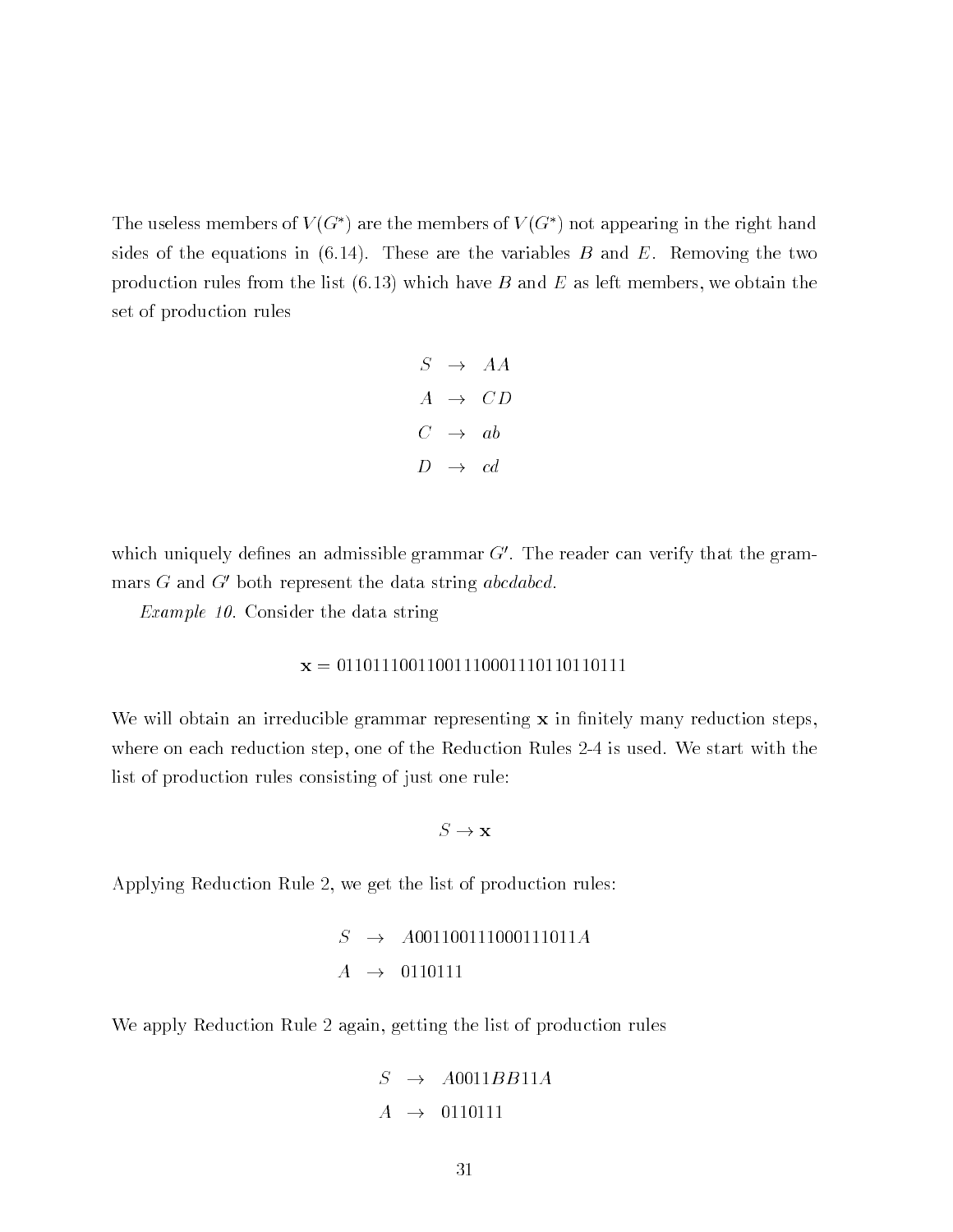$$
B \rightarrow 001110
$$

Applying Reduction Rule 3, we obtain:

$$
S \rightarrow ACBB11A
$$
  

$$
A \rightarrow 0110111
$$
  

$$
B \rightarrow C10
$$
  

$$
C \rightarrow 0011
$$

The following is then obtained via application of Reduction Rule 2 followed by Reduction Rule

$$
S \rightarrow ACBB11A
$$
  
\n
$$
A \rightarrow DD1
$$
  
\n
$$
B \rightarrow C10
$$
  
\n
$$
C \rightarrow 0D
$$
  
\n
$$
D \rightarrow 011
$$

Applying Reduction Rule 3 at this point yields the list of production rules  $(3.8)$ , which is seen to define an irreducible grammar. This grammar will automatically represent the string **x**.

Discussion. Notice that in the preceding example, we started with a grammar representing our data string and obtained an irreducible grammar representing the same string via finitely many reduction steps, in which each reduction step involved exactly one of the Reduction Rules 1-5. How can we be sure that it is always possible to do this? To answer this question, define

$$
C(G) \stackrel{\Delta}{=} 2|G| - |V(G)|
$$

for any admissible grammar G. The number  $C(G)$  is a positive integer for any admissible grammar G. Also, the reader can check that if the grammar  $G'$  is obtained from the grammar G by applying one of the Reduction Rules 1-5, then  $C(G') < C(G)$ . From these facts, it follows that if we start with a grammar  $G$  which is not irreducible, then in at most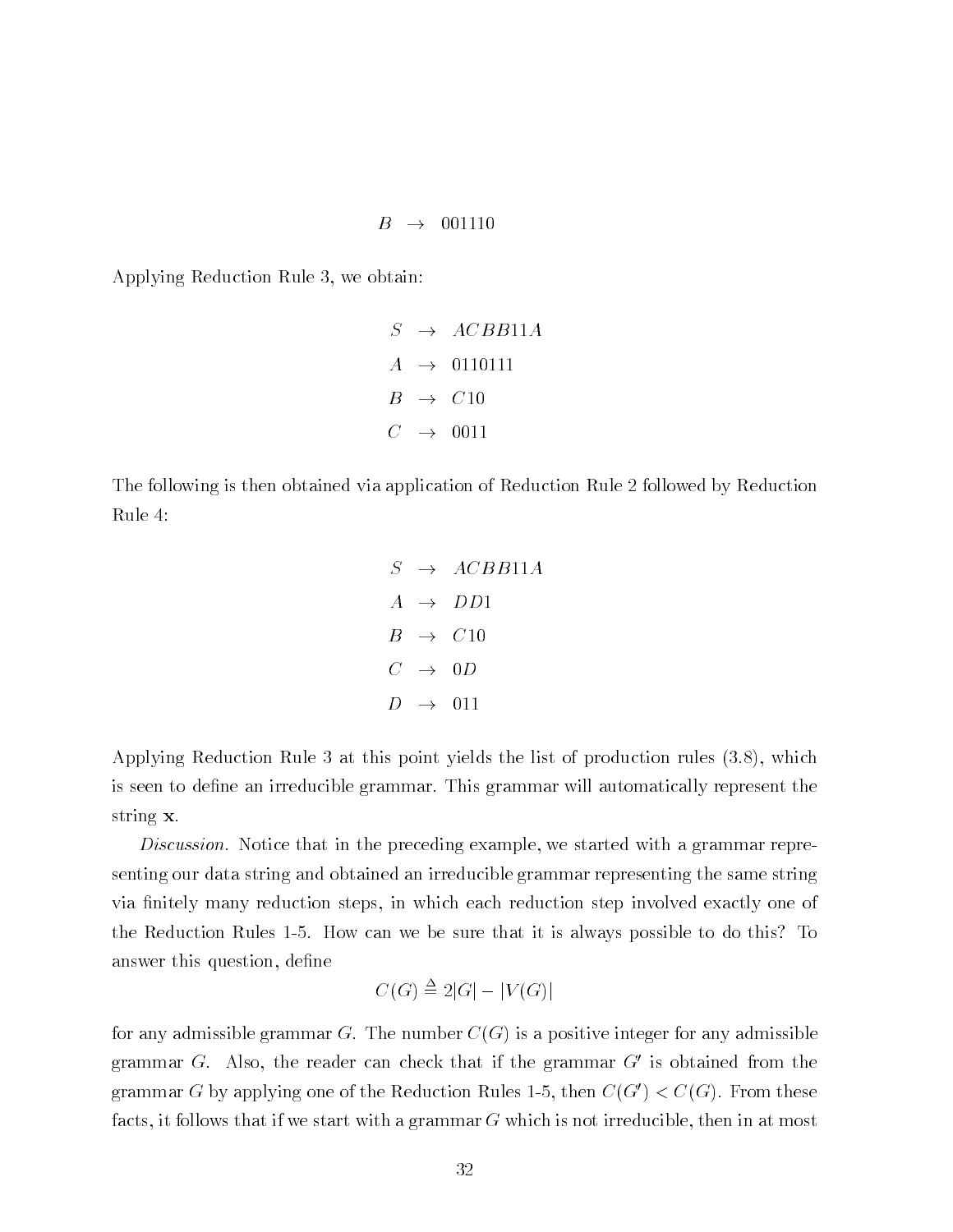Castle in the steps in which reduction step in the application step involves the problem of exactly the application of  $\alpha$ one of the Reduction Rules 1-5), we will arrive at an irreducible grammar representing the same data string as  $G$ . It does not matter how the reductions are done-they will always lead to an irreducible grammar in finitely many steps.

**Remark.** It is possible to define more reduction rules than Reduction Rules 1-5. For example, if the right members of the production rules of a grammar  $G$  contain nonoverlapping substrings  $\alpha \neq \alpha$  for which  $J_G(\alpha) = J_G(\alpha)$ , one can reduce G by replacing  $\alpha, \alpha'$  with a new variable A, while introducing a new production rule (either  $A \to \alpha$  or  $A \to \alpha'$ ). This new reduction rule is somewhat difficult to implement in practice, however. We limited ourselves to Reduction Rules 1-5 because

- Reduction Rules  $1-5$  are simple to implement.
- Reduction Rules 1-5 yield grammars which are sufficiently reduced so as to yield excellent data compression capability (Theorem 8).

Remark Cook et al  developed a hill climbing search process to infer a simple grammar G whose language  $L(G)$  contains a given set of strings S. The grammar inferred by their algorithm locally minimizes an objective function  $M(G|S)$  which measures the "goodness of fit" of the grammar G to the set of strings S. It is interesting to note that Reduction Rules were proposed in  as part of the search process along with some other rules. However, unlike our approach in the present paper, Cook et al. do a reduction step only if the objective function is made smaller by doing so.

Using Reduction Rules 1-5, it is possible to design a variety of irreducible grammar transforms. We discuss two of these, the *longest matching substring algorithm* and the modified SEQUITUR algorithm.

#### $6.1$ Longest Matching Substring Algorithm

For a given data string  $x$ , start with the trivial grammar consisting of the single production rule  $S \to \mathbf{x}$ , and then look for a substring of x that is as long as possible and appears in at least two nonoverlapping positions in  $x$ . (We call such a substring a *longest matching* substring.) A first round of reductions using Reduction Rules 2-4 is then performed, in which each nonoverlapping appearance of the longest matching substring is replaced by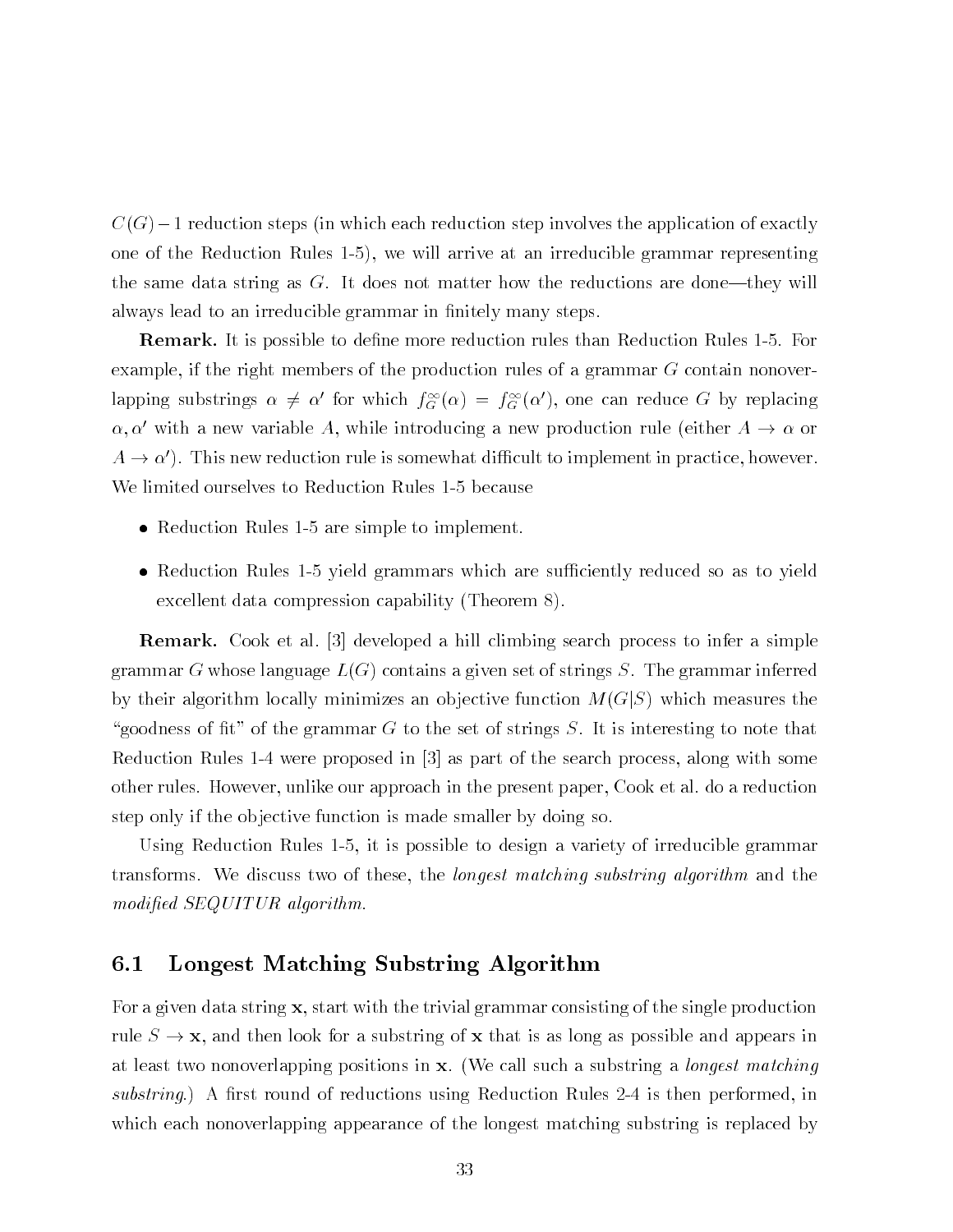a variable, resulting in a new grammar. In subsequent rounds of reductions, one first detects a longest matching substring (the longest  $A$ -string appearing in nonoverlapping positions in the right members of the previously constructed grammar), and then applies Reduction Rules 2-4 to obtain a new grammar. The rounds of reductions terminate as soon as a grammar is found for which no longest matching substring can be found. This grammar is irreducible and represents x. Calling this grammar  $G_{\mathbf{x}}$ , we have defined a grammar transform  $\mathbf{x} \to G_{\mathbf{x}}$ . This grammar transform is the longest matching substring algorithm. Example 10 illustrates the use of the longest matching substring algorithm. In each list of production rules that was generated in Example 10, the right member of the last rule listed is the longest matching substring that was used in the round of reductions that led to that list

#### 6.2 Modied SEQUITUR Algorithm

 $\begin{array}{ccc} \text{()} & \text{1} & \text{2} & \text{10} & \text{1} & \text{11} & \text{12} & \text{13} & \text{14} & \text{15} & \text{16} & \text{17} & \text{18} & \text{19} & \text{19} & \text{19} & \text{19} & \text{19} & \text{19} & \text{19} & \text{19} & \text{19} & \text{19} & \text{19} & \text{19} & \text{19} & \text{19} & \text{19} & \text{19} & \text{19} & \text{19} & \$ Irreducible grammars are generated recursively, with the *i*-th grammar  $G_i$  representing the first i data samples. Each new data sample  $x_i$  is appended to the right end of the right member of the S production rule of the previous  $\cup$  and  $\cup$   $\cup$   $\cup$   $\cup$  then then reductions takes place to generate the next grammar  $G_i$  before the next sample  $x_{i+1}$  is processed. Since only one sample is appended at each stage of recursive grammar formation the reductions that need to be performed to recursively generate the irreducible grammars  ${G_i}$  are simple. The final grammar  $G_n$  is an irreducible grammar which represents the entire data string **x**. Calling this final grammar  $G_{\mathbf{x}}$ , we have defined a grammar transform  $\mathbf{x} \to G_{\mathbf{x}}$ . We call this transform the modified SEQUITUR algorithm because of its resemblance to the SEQUITUR algorithm studied in the papers  

 $\mathbf{r}$  is a grammar Gaussian algorithm and  $\mathbf{r}$  and  $\mathbf{r}$  is a grammar Gaussian and  $\mathbf{r}$ ing a data string **x** which is not a member of the set of grammars  $\mathcal{G}^*(A)$ , and therefore we cannot apply Theorem 8 to the SEQUITUR algorithm. It is an open problem whether the SEQUITUR algorithm leads to a universal source code. On the other hand, the modified SEQUITUR algorithm does lead to a universal source code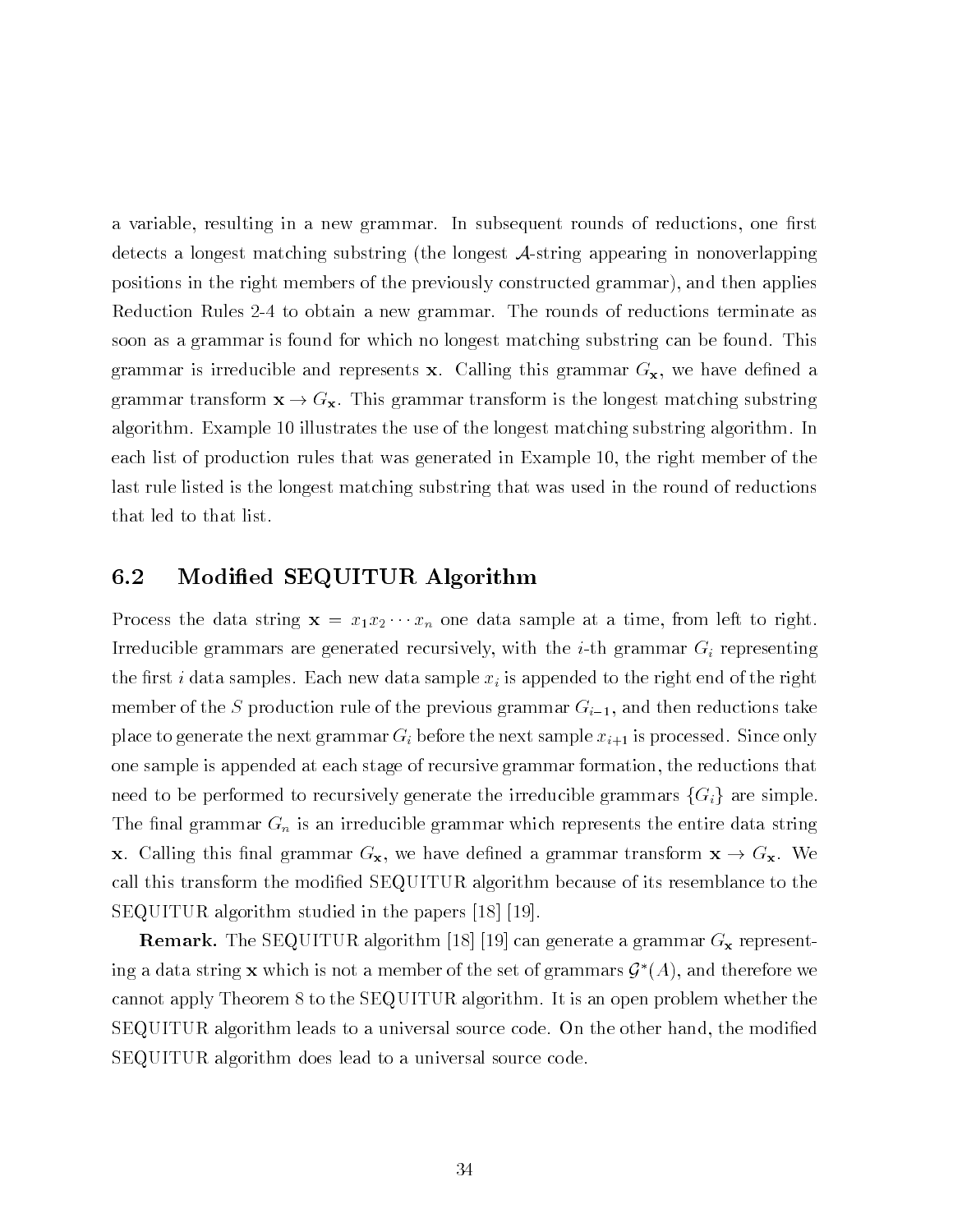# Conclusions

We conclude the paper by embedding our grammar based coding approach into a general framework which lends perspective to the approach and allows one to more easily relate the approach to other source coding approaches

Our general framework employs Turing machines. We adopt the usual definition of  $\mathcal{F}$  and  $\mathcal{F}$  are the set of the set of the set of the set output all  $\mathcal{F}$  and  $\mathcal{F}$  are the set of the set of the set of the set of the set of the set of the set of the set of the set of the set of the set phabet is the set  $A$ . Each Turing machine possesses a doubly-infinite tape consisting of cells

$$
\ldots, C_{-2}, C_{-1}, C_0, C_1, C_2, \ldots
$$

which are linked together from left to right in the indicated order; each cell  $C_i$  can store a symbol from  $A$  or else its content is blank. There is also a read/write head which can be positioned over any of the cells on the machine tape A Turing machine executes a computation by going through finitely or infinitely many computational cycles, possibly changing its machine state during each cycle A computational cycle of a Turing machine consists of an operation of one of the following two types

- -i Read write head is moved one cell to the left or right of its current position and the machine moves to a new state or stays in the same state
- -ii Read write head stays in its current position and either a symbol from <sup>A</sup> or a blank is written into the cell below, replacing the previous cell content, or the machine state is changed (or both).

In our use of Turing machines we di-er from the standard approach in that we do not program our Turing machines. (A Turing machine is programmed by placing finitely many inputs in the cells of the machine tape before the machine goes through its first computational cyclethe inputs can be varied to induce the machine to produce di-er ent computations.) We always assume that in performing a computation using a given Turing machine, the initial configuration of the machine's input tape is "all cells blank"  $\pi$  in other words, the input to the machine is the empty string. By initializing the machine's tape cells to be blank, the machine is set up to do one and only one computation. (Nothing is lost by doing this—if a string is computed using a Turing machine whose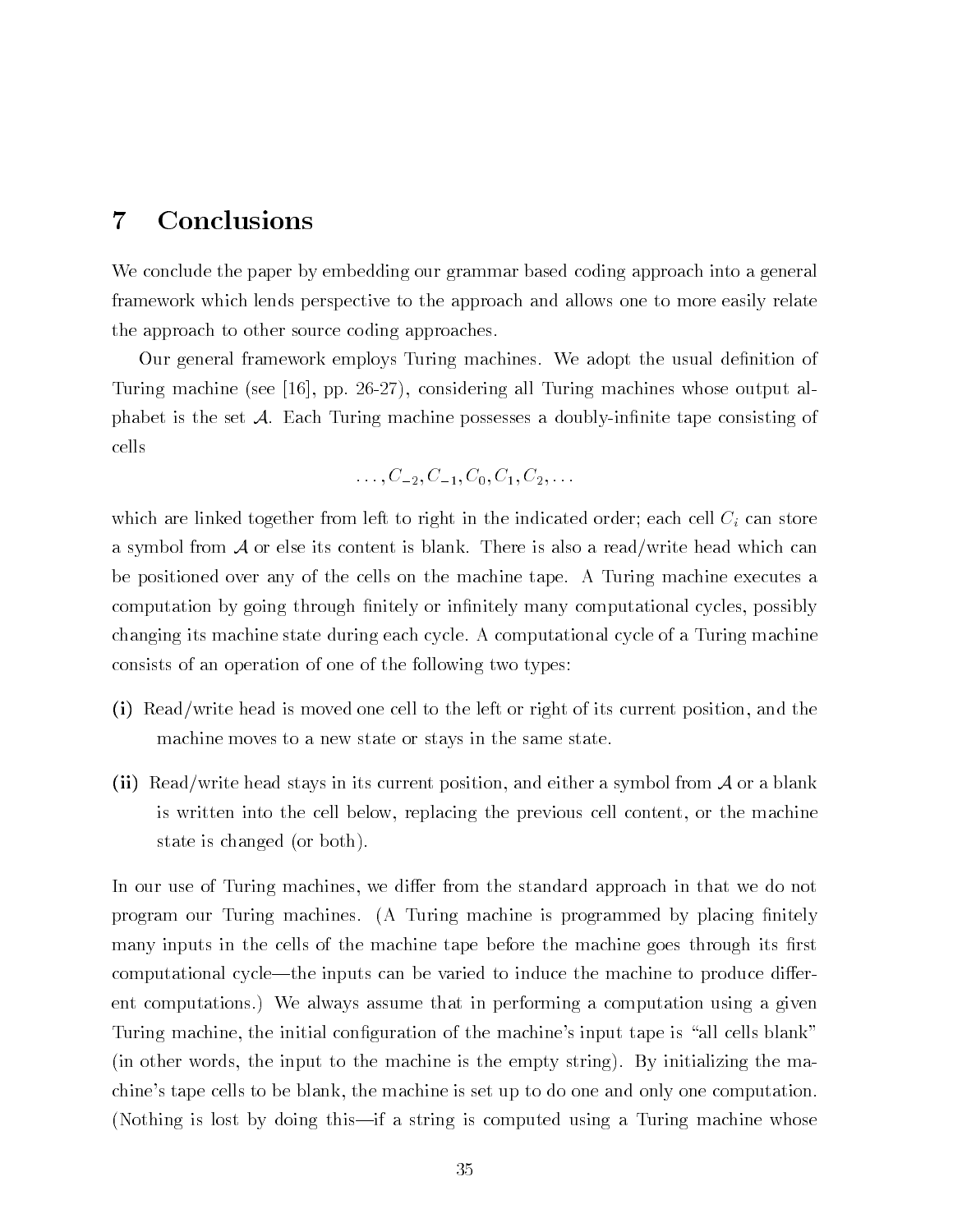initial tape configuration has finitely many nonblank cells, it is not hard to constuct another Turing machine which starts with blank cells and emulates the computations done on the first machine after finitely many computational cycles.) When a Turing machine does a computation either the computation goes on forever or the machine halts after finitely many computational cycles. We say that a Turing machine computes an  $A$ -string  $\cdot$  if the machine tape consecutive tape contents contents contents  $\cdot$  if  $\cdot$  if  $\cdot$  if  $\cdot$  if  $\cdot$ x x----xn respectively and with every other tape cell having blank content The reader now sees that in our formulation, given a Turing machine  $T$ , either (i) there exists exactly one A-string  $x$  such that T computes  $x$ , or else the machine T computes no string in  $\mathcal{A}^+$  (meaning that the machine did not halt, or else halted with cell contents not of the  $$ proper form described previously 

of the contract contract the contract of the contract of Turing machines such any sequence of Turing machines such as that the following property holds

$$
\forall \mathbf{x} \in \mathcal{A}^+, T_i \text{ computes } \mathbf{x} \text{ for at least one } i \tag{7.15}
$$

Let  $B_1, B_2, B_3, \ldots$  be the lexicographical ordering of all binary strings in  $\{0, 1\}^*$  . (This is the sequence  $0,1,00,01,10,11,000,001$ , etc.) Define

$$
C(\mathbf{x}|\tau) \stackrel{\Delta}{=} \min\{|B_i| : T_i \text{ computes } \mathbf{x}\}, \ \ \mathbf{x} \in \mathcal{A}^+
$$

Also, define a lossless alphabet  $\cal A$  source code to be a  $\tau$  based code if for each  $\cal A$ -string -does the codeword into which is encoded into which is encoded is a Bi is encoded in the such that Ti computes  $\ell$ 

The following coding theorem is an easy consequence of these definitions.

 $\mathcal{L} = \mathcal{L} = \mathcal{L} = \mathcal{L} = \mathcal{L} = \mathcal{L} = \mathcal{L} = \mathcal{L} = \mathcal{L} = \mathcal{L} = \mathcal{L} = \mathcal{L} = \mathcal{L} = \mathcal{L} = \mathcal{L} = \mathcal{L} = \mathcal{L} = \mathcal{L} = \mathcal{L} = \mathcal{L} = \mathcal{L} = \mathcal{L} = \mathcal{L} = \mathcal{L} = \mathcal{L} = \mathcal{L} = \mathcal{L} = \mathcal{L} = \mathcal{L} = \mathcal{L} = \mathcal{L} = \mathcal$ 

-a for any based code

$$
C(\mathbf{x}|\tau) \leq |\epsilon_{\phi}(\mathbf{x})|, \ \ \mathbf{x} \in \mathcal{A}^{+}
$$

-b there exists a based code such that

$$
C(\mathbf{x}|\tau) = |\epsilon_{\phi}(\mathbf{x})|, \ \mathbf{x} \in \mathcal{A}^+ \tag{7.16}
$$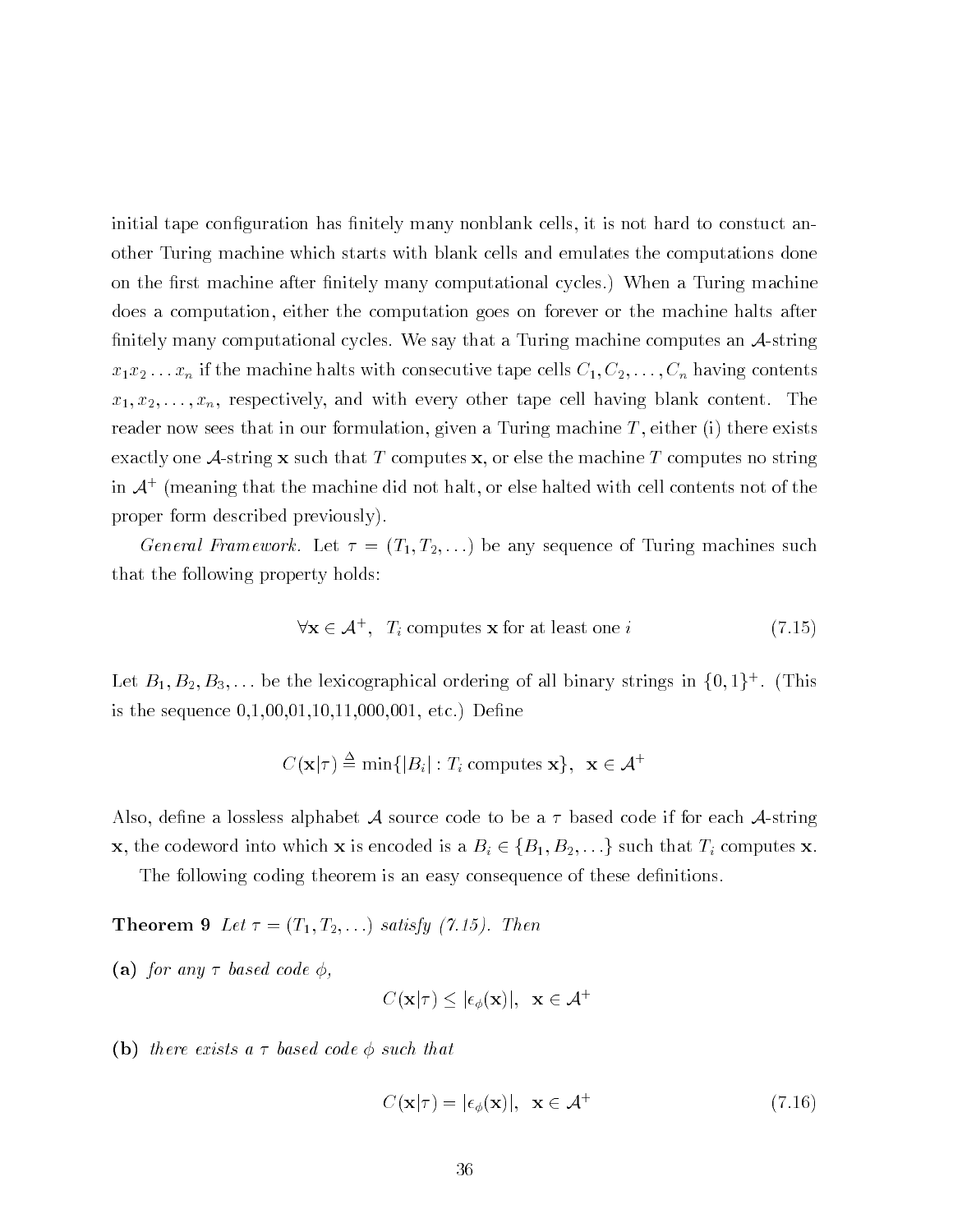Discussion. Let us call a  $\tau$  based code satisfying (7.16) an optimal  $\tau$  based code. Let us can the function  $\mathbf{X} \to \mathbb{C}(\mathbf{X} | \mathcal{T})$  from  $\mathcal{A}^+$  to  $\{1, 2, 3, \ldots\}$  the  $\mathcal{T}$  complexity function. Theorem 9 tells us that there is an optimal  $\tau$  based code, and that its codeword length performance is governed by the  $\tau$  complexity function.

By changing we get di-erent families of based codes as the following two examples indicate

Example -- Let T T---- be an e-ective enumeration of all Turing machines as described in the section in  $\mathcal{S}$  . The Section is the Kolmogorov is the Kolmogorov is the Kolmogorov is the Kolmogorov is the Kolmogorov is the Kolmogorov is the Kolmogorov is the Kolmogorov is the Kolmogorov is th  $\blacksquare$  function  $\blacksquare$  and  $\blacksquare$  the family of  $\blacksquare$ this, let  $\mathcal{C}_{rec}(\mathcal{A})$  be the family of all alphabet A lossless source codes whose encoder is a one-to-one total recursive function on  $\mathcal A^+$  and whose decoder is a partial recursive function on  $\{0,1\}$ . Let  $\phi$  be a code in  $C_{rec}(\mathcal{A})$ . Using the Invariance Theorem of Kolmogorov complexity theory (projection and is a positive constant that there is a positive constant C and a  $\tau$  based code  $\phi'$  in  $\mathcal{C}_{rec}(\mathcal{A})$  such that

$$
\epsilon_{\phi'}(\mathbf{x}) \le \epsilon_{\phi}(\mathbf{x}) + C, \ \ \mathbf{x} \in \mathcal{A}^+
$$

On the other hand, any optimal  $\tau$  based code is not a member of  $\mathcal{C}_{rec}(\mathcal{A})$ , because, if it were, there would be a computable version of the Kolmogorov complexity function, and  $t \hbox{ }$  is known not to be true the paper strong refutation  $t \hbox{ }$ 

Example - Let

$$
G^1, G^2, G^3, G^4, \ldots
$$

be the ordering of the grammars in  $\mathcal{G}(\mathcal{A})$  such that the corresponding codewords

$$
B(G^1), B(G^2), B(G^3), B(G^4),...
$$

are in lexicographical order. For each  $G \in \mathcal{G}(\mathcal{A})$ , define the new codeword  $D(G)$  in which  $B(G) = B_i$  for that i for which  $G = G$ . Since  $|B(G)| \leq |B(G)|$  for every  $G$ , we lose nothing by redefining the concept of grammar based code to use the codewords  $\{B(\mathbf{G})\ : \ \mathbf{G} \in \mathcal{G}(\mathcal{A})\}$  instead of the codewords  $\{B(\mathbf{G}) : \mathbf{G} \in \mathcal{G}(\mathcal{A})\}$ . Accordingly, let us now define a code  $\phi$  to be a grammar based code if there exists a grammar transform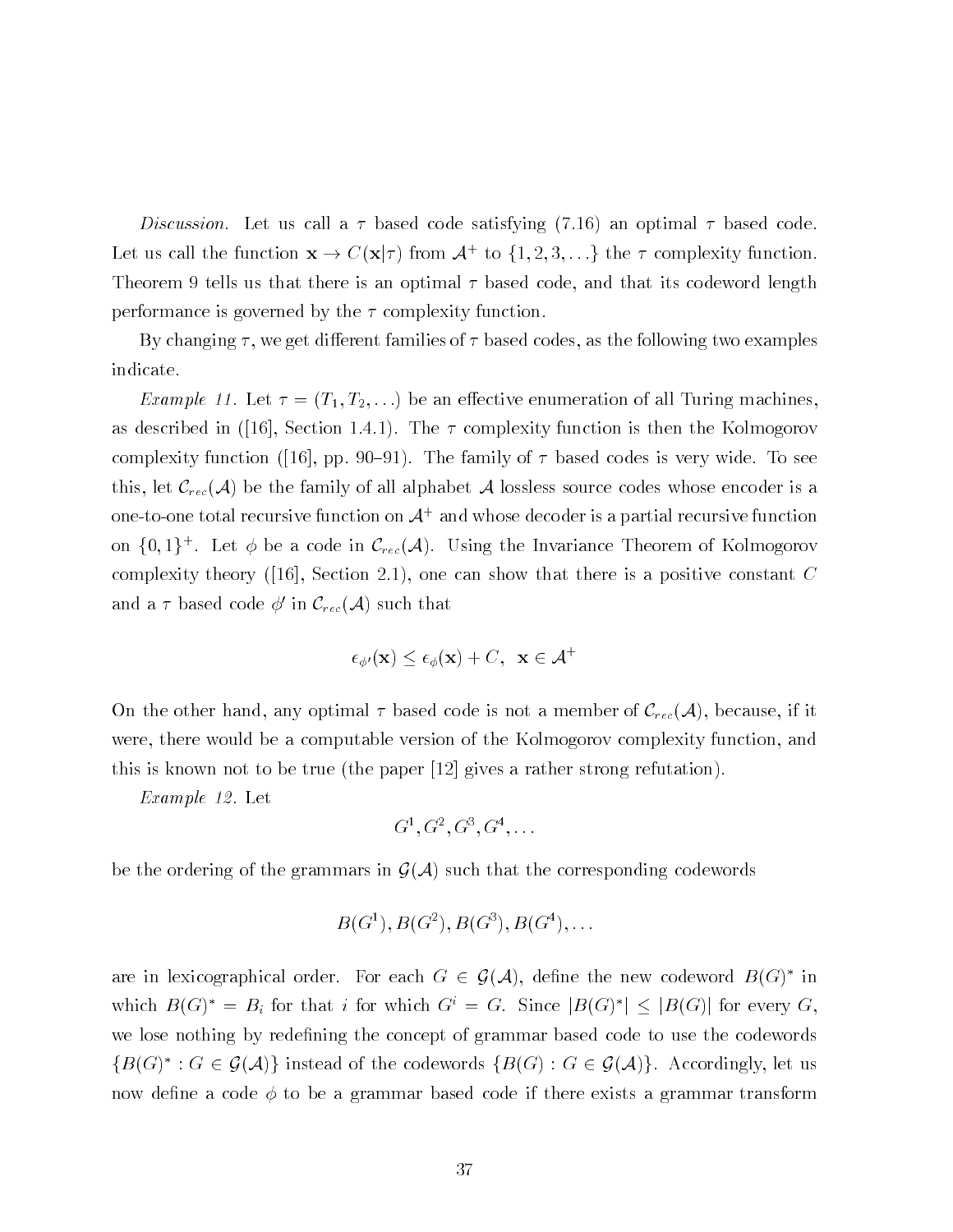$\mathbf{x} \to G_{\mathbf{x}}$  for which

$$
\epsilon_{\phi}(\mathbf{x}) = B(G_{\mathbf{x}})^*, \ \ \mathbf{x} \in \mathcal{A}^+
$$

For each grammar G in  $\mathcal{G}(\mathcal{A})$ , one can construct a Turing machine  $T(G)$  with control function based on the production rules of  $G$ , which computes the data string represented by G. Let  $\tau = (I \cup \tau^*), I \cup \tau^*), \ldots$  I ne family of  $\tau$  based codes is the family of grammar based codes. Therefore, an optimal  $\tau$  based code is an optimal grammar based code. It can be seen that there is an optimal grammar based code belonging to the family of codes  $C_{rec}(\mathcal{A})$  introduced in Example 11. The complexity function  $\mathbf{x} \to C(\mathbf{x}|\tau)$ , which describes the codeword length performance of optimal grammar based codes, is computable, unlike the Kolmogorov complexity function (although we conjecture that there is no polynomial time algorithm which computes an optimal grammar based code or this complexity function). Future research could focus on obtaining bounds on the complexity function  $x \to C(x|\tau)$  so that we could have a better idea how optimal grammar based codes perform

we conclude the paper by remaining that the chomsky methods of grammars (proposed Chapter  $9$  can be mined to provide other instances in which it might be useful to look at a family of  $\tau$  based codes for a sequence of machines  $\tau$  associated with a set of grammars. To illustrate, the set of context-sensitive grammars belongs to the Chomsky hierarchy. Each data string could be represented using a context-sensitive grammar, and then a machine could be constructed which computes the data string, using the production rules of the grammar as part of the machine's logic. Letting  $\tau$  be an enumeration of these machines, the corresponding family of  $\tau$  based codes (which is strictly larger than the family of grammar based codes of this paper), might contain codes of practical significance that are waiting to be discovered

acknowledgement and all the authors are grateful to W Evans R Manager and Manager are an tilla, G. Nelson, M. Weinberger, and S. Yakowitz for helpful comments concerning this work. Special thanks are due to Professors M. Marcellin of the University of Arizona Department of Electrical and Computer Engineering, H. Flaschka of the University of Arizona Department of Mathematics and J Massey of the Swiss Federal Institute of Technology (Zürich, Switzerland) for arranging for financial support during the first au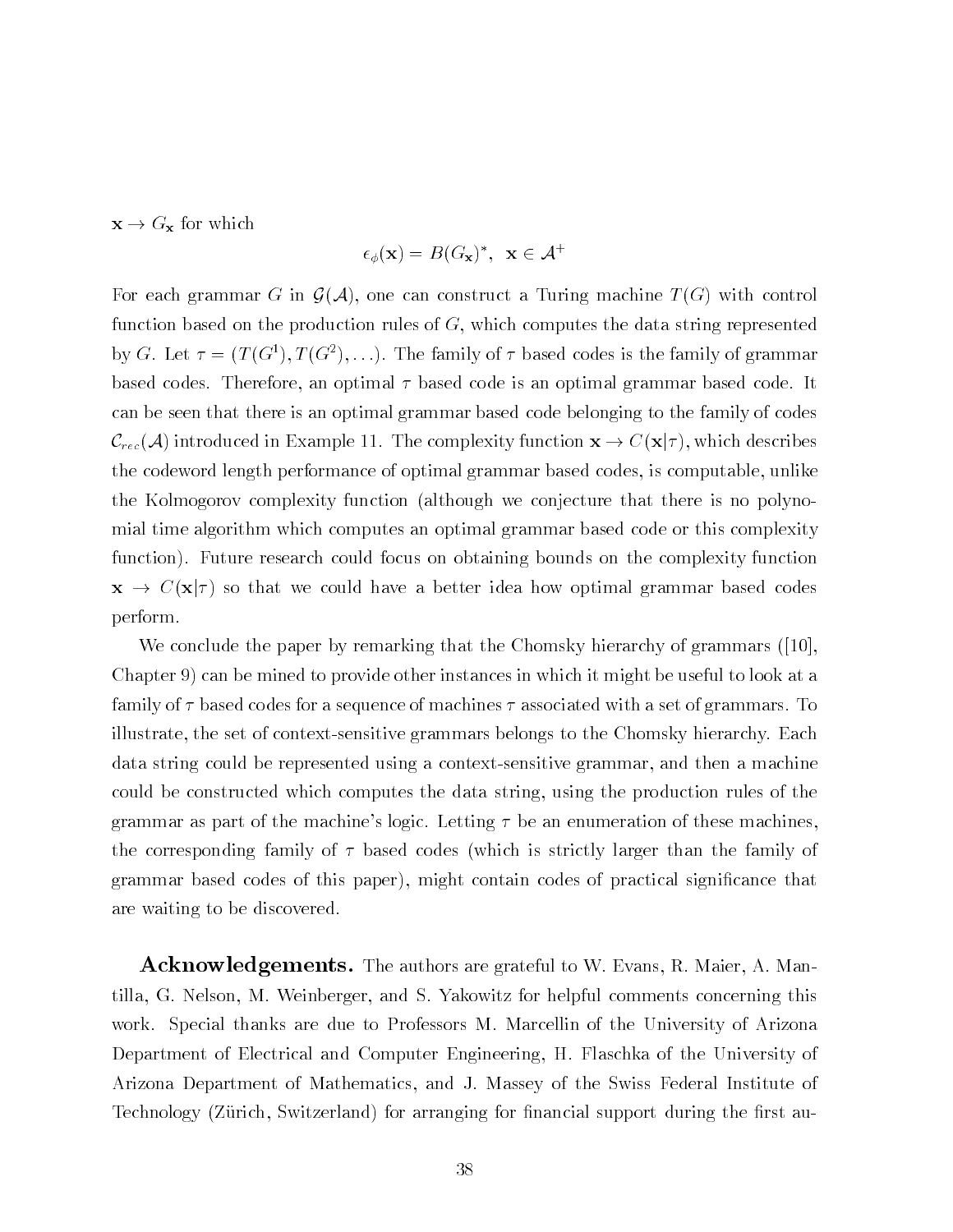thor's 1996–97 sabbatical that helped to make the completion of this work possible.

# Appendix A

In this Appendix, we prove Theorem 2 by means of a sequence of lemmas.

**Lemma 3** Let G be a deterministic context-free grammar such that the empty string is not the right member of any production rule of  $G$ . Suppose that the derivation graph of G is acycuc. Let u be a string in  $(V(G) \cup I(G))^\perp$  which is not a string in  $I(G)^\perp$ . Then there exists a variable  $A \in V(G)$  such that both of the following hold:

- $\bullet$  A is an entry of u.
- A is not an entry of any of the strings  $f_G(u)$ ,  $i = 1, 2, \ldots$ .

*Proof.* We suppose that the conclusion of the lemma is false, and prove that there must exist a cycle in the derivation graph. Let S be the set of all variables in  $V(G)$  which are entries of u. By assumption, S is not empty. For each  $A \in S$ , let  $S(A)$  be the set

$$
\mathcal{S}(A) = \{ B \in V(G) : B \text{ is an entry of some } f_G^*(A), i \ge 1 \}
$$

Notice that each variable in  $V(G)$  appearing in at least one of the strings  $J_G(u)$ ,  $i \geq 1$ , must lie in the union of the sets  $\mathcal{S}(A)$ . Since the conclusion of the lemma was assumed to be false, for each  $A \in \mathcal{S}$ , there exists  $B \in \mathcal{S}$  such that  $A \in \mathcal{S}(B)$ . Pick an infinite sequence  $A_-, A_-, A_+, \ldots$  from  $\phi$  such that

$$
A^i \in \mathcal{S}(A^{i+1}), \ i \ge 1 \tag{8.17}
$$

Since the set  $\bullet$  is nimited that a must exist at  $\in \bullet$  and positive integers  $\cup$  ,  $\cup$  and  $\cup$ 

$$
A^{i_1} = A^{i_2} = A \tag{8.18}
$$

Observe that if  $B \in \mathcal{S}(A)$ , then there is a path in the derivation graph which starts at the A vertex and ends at the B vertex. Applying this observation to the statements in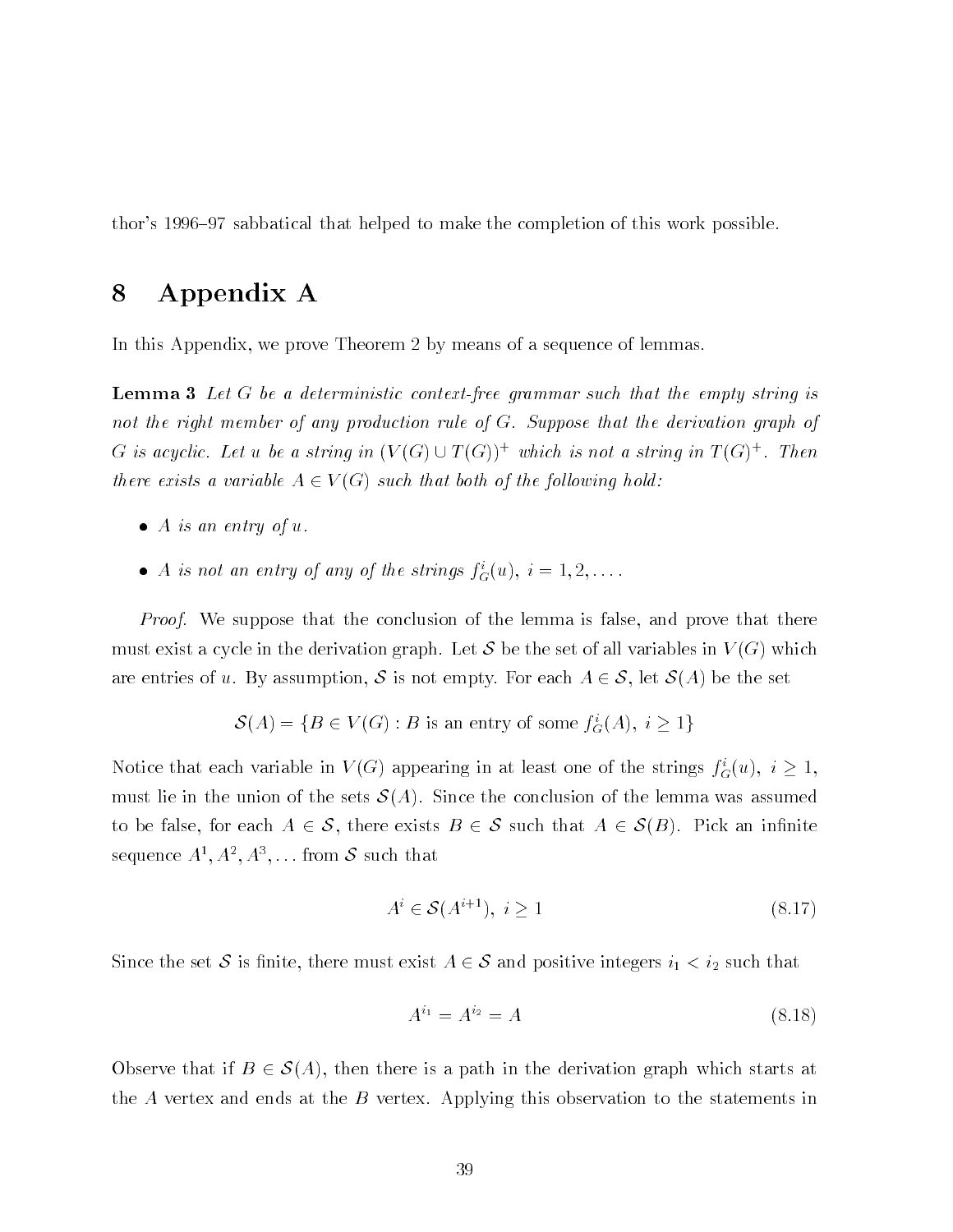, i.e., i.e., which is a path in the derivation  $\alpha$  and the derivation  $\alpha$  and  $\alpha$  and  $\alpha$  and  $\alpha$ that the vertices visited by the path, in order, are

$$
A^{i_2}, A^{i_2-1}, \ldots, A^{i_1+1}, A^{i_1}
$$

Relation  $(8.18)$  tells us that this path begins and ends at A and is therefore a cycle.

**Lemma 4** Let G be a deterministic context-free grammar for which the empty string is not the right member of any production rule of  $G$ , and for which the derivation graph is acyclic. Then

$$
f_G^{|V(G)|}(u) \in T(G)^+, \ \forall u \in (V(G) \cup T(G))^+
$$

*Proof.* Fix  $u \in (V(G) \cup I(G))$ . We assume that

$$
f_G^{|V(G)|}(u) \notin T(G)^+
$$
\n
$$
(8.19)
$$

and show that this leads to a contradiction. The assumption  $(8.19)$  leads us to conclude that each string  $j_{G}(u), \; i = 0, 1, \ldots, |V(G)|$ , must have at least one entry which is a member of V (G). Applying the previous lemma, there exists a sequence  $A^+, A^+, \ldots, A^{(n+1)}$ of variables from  $V(G)$  such that the following hold:

- (1) A is an entry of  $J_G(u)$ ,  $i = 0, 1, \ldots, |V(G)|$ .
- (ii) for each  $i = 0, 1, \ldots, |V(G)|$ , the variable  $A$  is not an entry of any of the strings  $f_G(u),\ j\geq i.$

There are more terms in the sequence  $A^+, A^-, \ldots, A^{(n-1)}$  than there are members of  $V(G)$ . Therefore we may not a variable  $\Omega$  and integers integers integers in the set for  $\Omega$ such that  $A^+ = A^* = A$ . Decause of statements (i) and (ii) above, we see that  $A^+,$  and therefore A, is an entry of  $J_G^{\perp}(u)$  but not an entry of  $J_G^{\perp}(u)$ . From statement (1) above, we see that  $A^{*2}$ , and therefore  $A$ , is an entry of  $f_{G}^{*}(u)$ . We have arrived at the desired contradiction

**Lemma 5** Let G be a deterministic context-free grammar for which the empty string is not the right member of any production rule of  $G$ , and for which the derivation graph is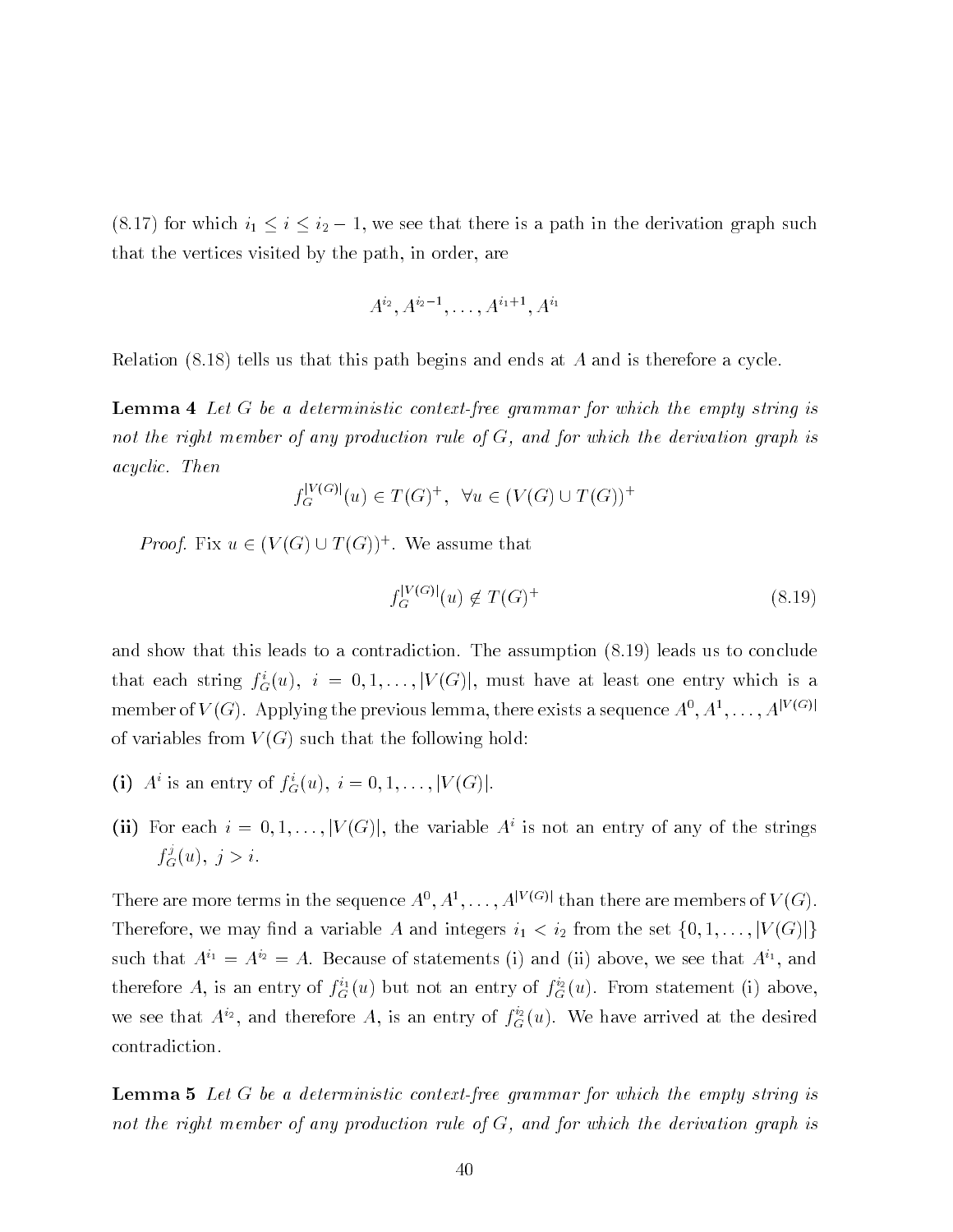acyclic and rooted at the S vertex. Then each symbol in  $V(G) \cup T(G)$  is an entry of at least one of the strings  $f_G(\mathcal{S})$ ,  $i = 0, 1, \ldots, |V(G)|$ .

*Proof.* If  $Y \in V(G) \cup T(G)$  and  $A \in V(G)$ , and there is a path in the derivation graph consisting of i edges which starts at the  $A$  vertex and ends at the  $Y$  vertex, then it is easy to see that Y is an entry of  $f_G(A)$ . Fix  $Y \in V(G) \cup I(G)$ ,  $Y \neq S$ . The proof is complete once we show that Y is an entry of  $f_G(S)$  for some positive integer  $i \leq |V(G)|$ . Since the derivation graph is rooted at  $\mathbf{I}$  the S theorem is a path fe e-set of e-set of e-set of e-set of e-set of e-set of e-set of e-set of e-set of e-set of e-set of e-set of e-set of e-set of e-set of e-set of e-set o vertex and ends at the Y vertex. For each  $\gamma = 1, \ldots, i$ , let  $A^* \in V(G)$  be the variable such that the edge  $e_j$  starts at the  $A^j$  vertex of the derivation graph. Since the derivation graph is acyclic, the terms in the sequence  $A^*,A^*,\ldots,A^*$  are distinct members of  $V(G)$ . Therefore, it must be that  $i \leq |V(G)|$ . By our observation at the beginning of the proof, we also have that Y is an entry of  $f_{\tilde{G}}(S)$ . The proof is complete.

**Lemma 6** Let G be an admissible context-free grammar. Then the derivation graph of G is rooted at the S vertex

*Proof.* The proof is by induction. Let  $Y \neq S$  be a symbol in  $V(G) \cup T(G)$ . We must show that there is a path in the derivation graph of  $G$  which starts at the  $S$  vertex of the graph and terminates at the Y vertex of the graph. Since Y is not a useless symbol, we can not strings in the sequence of strings in the sequence of strings in the sequence of the sequence of the s

- $\bullet$   $\alpha_1$  is the right member of the production rule whose left member is S.
- If  $k > 1$ , then  $\alpha_i \to \alpha_{i+1}, i = 1, \ldots, k-1$ .
- Y is an entry of  $\alpha_k$ .

Suppose  $k = 1$ . In the derivation tree, there is a path consisting of one edge which starts at the S vertex and terminates at the Y vertex. Suppose  $k > 1$ . We may take as our induction hypothesis the property that for every symbol in k- there is a path in the derivation graph leading from the  $S$  vertex to the vertex labelled by that symbol. Pick an entry A  $\sim$  from the right member of the right member of the right member of the  $\sim$  100  $\,$ rule is substituted for A in the S vertex to the A in the A vertex to the A vertex to the A vertex to the A ver may then append an edge leading from the  $A$  vertex to the  $Y$  vertex, thereby obtaining a path leading from the  $S$  vertex to the Y vertex.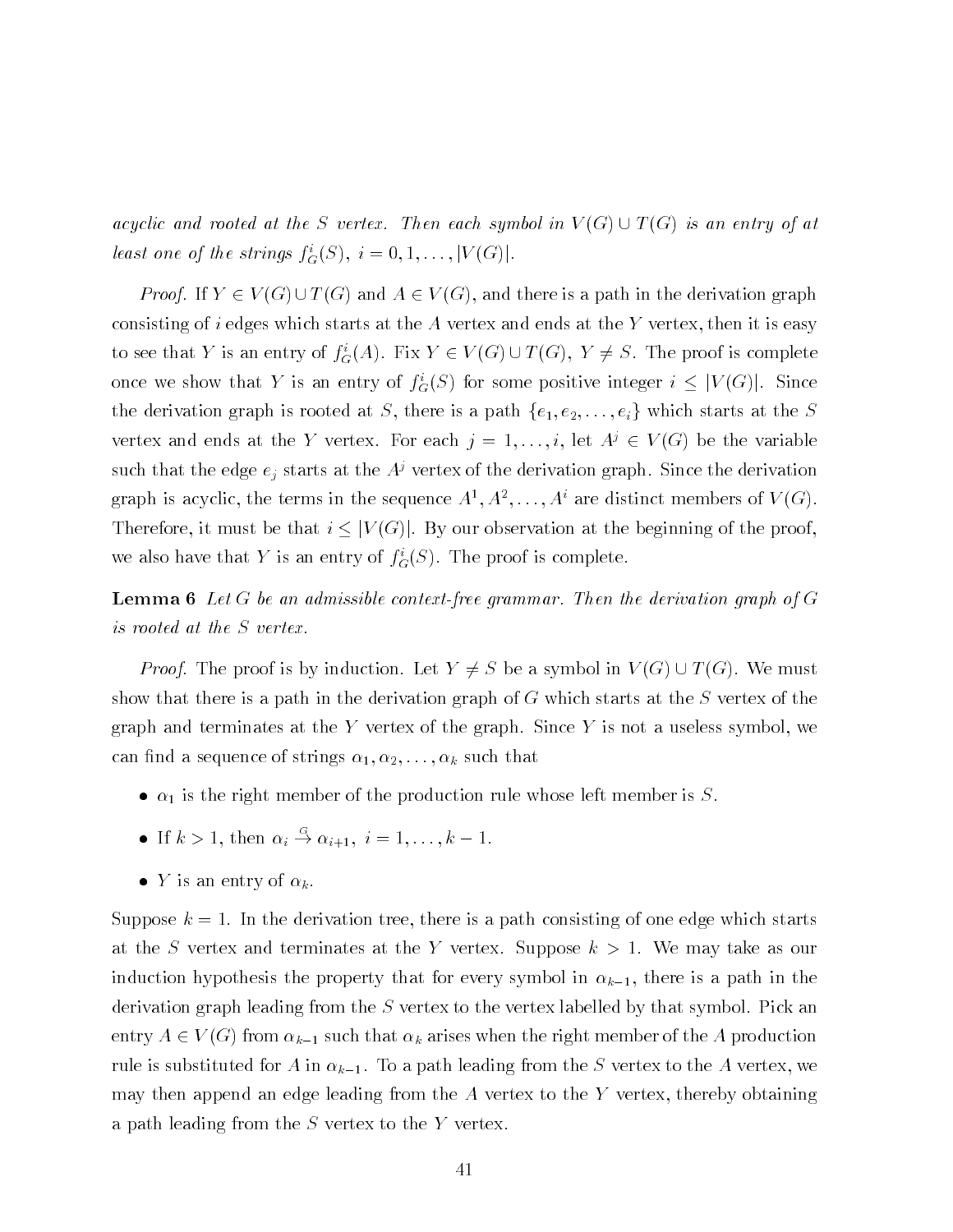**Lemma 7** Let G be an admissible context-free grammar. Then the derivation graph of  $G$ is acyclic

*Proof.* Since  $L(G)$  is not empty, for some  $i \geq 1$ , the string  $J_G(S)$  is a member of  $L(G)$ and therefore a member of  $T(G)$  , which implies that the following property holds:

**Property:** All but limitely many terms of the sequence  $\{f_G(\beta): i \geq 1\}$  coincide with a string in  $I$  (G).

Suppose A, B are variables in  $V(G)$  and there is a path in the derivation graph leading from the A vertex to the B vertex. Since A is not a useless symbol, A is an entry of  $f_{\tilde{G}}(S)$ for some *i*. Using the path from the A vertex to the B vertex, one then sees that B is an entry of  $f_G^{\omega}(S)$  for some  $j>i$ . This implies that if there were a cycle in the derivation graph, some  $A \in V(G)$  (the variable labelling the vertex at the beginning and the end of the cycle) would be an entry of  $f_G(s)$  for infinitely many  $i$ . This being a contradiction of the Property, the derivation graph must be acyclic.

*Proof of Theorem 2.* Statement (i) of Theorem 2 implies Statement (ii) of Theorem 2 by Lemmas 6 and 7. Statement (ii) of Theorem 2 implies Statement (iii) of Theorem 2 by Lemmas  $4$  and  $5$ . It is evident that Statement (iii) implies Statement (i).

## Appendix B 9

In this Appendix, we prove Lemmas 1 and 2. We adopt a notation that will be helpful in these proofs: If  $u$  and  $v$  are strings in the same multiplicative monoid  $\delta$  , we shall write  $u \sim v$  to denote that v can be obtained by permuting the entries of the string u. (In the represented that use the same that use the same that we recovered the same type class to the same that the same to establish the following lemma that is an aid in proving Lemmas 1 and 2.

**Lemma 8** Given any grammar  $G \in \mathcal{G}^*(\mathcal{A})$ , there exists a parsing  $\pi$  of the A-string represented by G satisfying

$$
H(G) \le H^*(\pi) + |G| \tag{9.20}
$$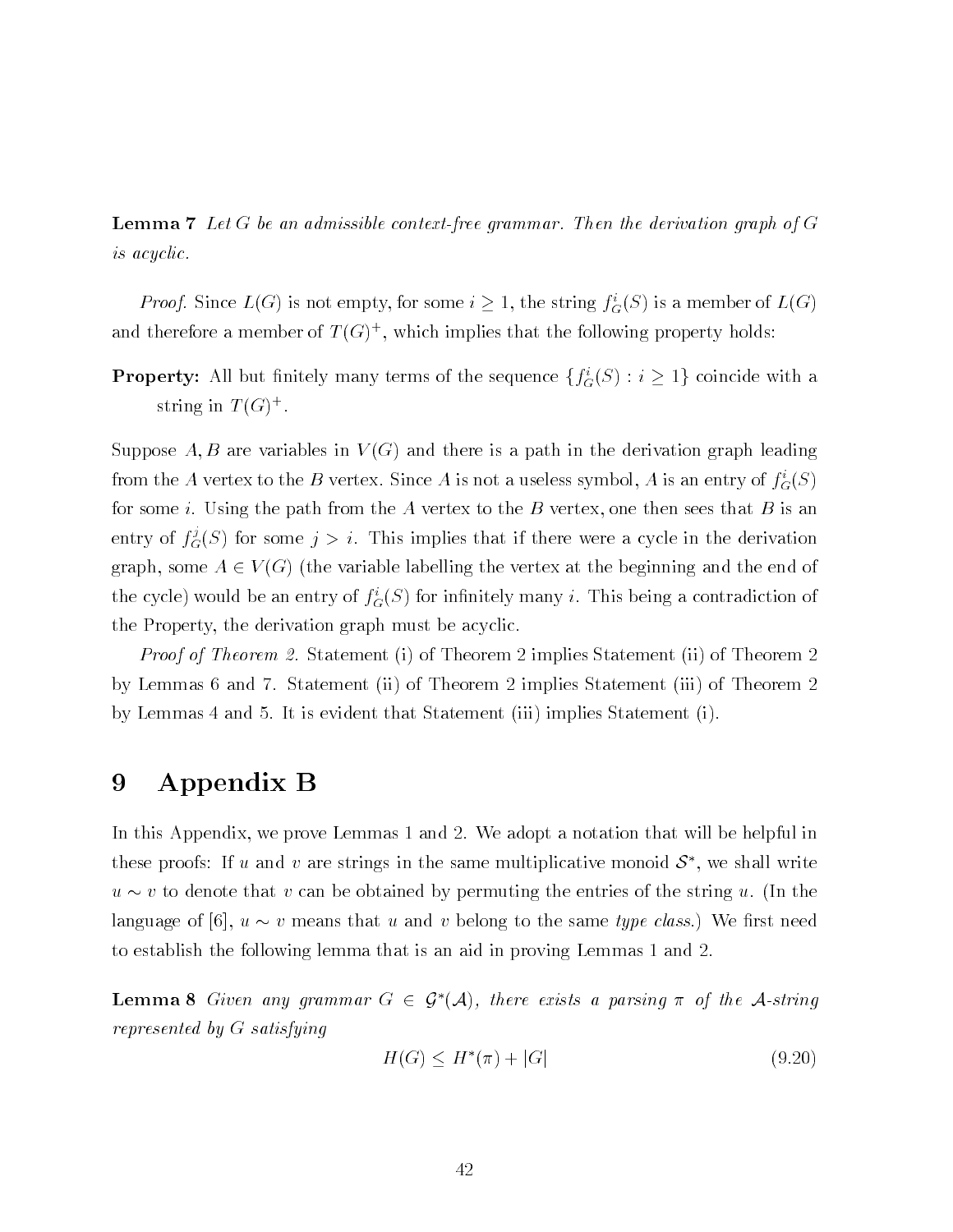Furthermore  $\gamma$  in the following the following way There is a string  $\gamma$  -string  $\gamma$  $V(G) \cup T(G)$  such that  $\sigma \sim \omega_G$  and

$$
\pi = (f_G^{\infty}(\sigma_1), f_G^{\infty}(\sigma_2), \dots, f_G^{\infty}(\sigma_t))
$$
\n(9.21)

*Proof.* Fix  $G \in \mathcal{G}^*(\mathcal{A})$ . Let x be the A-string represented by G. Find any string  $\sigma$  for where it is a string in the strings in the strings in the strings in the strings in the strings in the strings in the strings in the strings in the strings in the strings in the strings in the strings in the strings in th

- -i fGA and jV Gj-
- ii for each  $i=1,2, \ldots$  in the string is obtained from the string intervals in  $\alpha$ exactly one appearance of Ai in in  $\mu$  is well in its wealth for  $\mu$  in the second that there are the second exist strings - such that Ai - is a parsing of i- and fGAi - is a parsing of  $\alpha_i$ .)

Letting t be the length of the string write - --- t where ---t <sup>V</sup> G  $T(G)$ . Let  $\pi$  be the sequence of substrings of **x** defined by (9.21). Studying the construction in (i)-(ii), it can be seen that  $\sigma \sim \omega_G$ . We complete the proof by showing that  $\pi$ is a parsing of **x** satisfying  $(9.20)$ . From the equation  $(9.21)$  and the fact that  $f_G$  is an endomorphism,  $\pi$  is a parsing of  $J_G(\sigma)$ . Therefore,  $\pi$  will be a parsing of **x** provided we can show that

$$
f_G^{\infty}(A_0) = f_G^{\infty}(\sigma) \tag{9.22}
$$

From statement in the statement in the state for each  $\sim$ 

$$
f_G^{\infty}(\alpha_{i-1}) = f_G^{\infty}(\gamma_1) f_G^{\infty}(A_i) f_G^{\infty}(\gamma_2)
$$
  

$$
f_G^{\infty}(\alpha_i) = f_G^{\infty}(\gamma_1) f_G^{\infty}(f_G(A_i)) f_G^{\infty}(\gamma_2)
$$

From conclusion (iv) of Theorem 5, the two middle factors in the right members of the preceding equations are equal, from which we conclude that the left members are equal, and then (9.22) must hold. Using again the fact that  $\sigma \sim \omega_G$ , the unnormalized entropies of these two strings must coincide, whence

$$
H(G) = H^*(\omega_G) = H^*(\sigma),
$$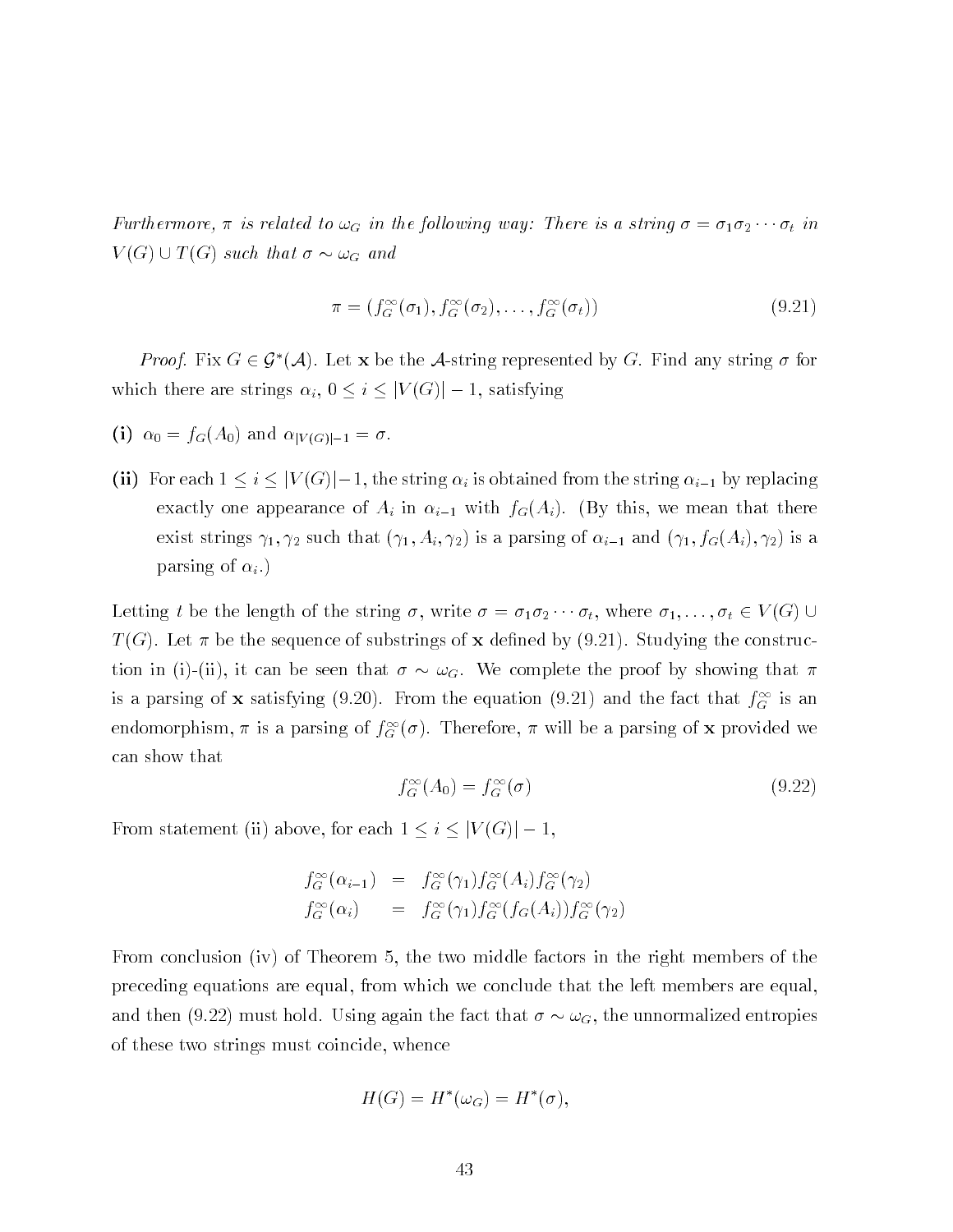and  $(9.20)$  will be true provided we can show that

$$
H^*(\sigma) \le H^*(\pi) + |G| \tag{9.23}
$$

Let  $\sigma^{(1)}$  be the string obtained from  $\sigma$  by striking out all entries of  $\sigma$  which belong to  $T$  (G). Let  $\sigma^{<\omega}$  be the string obtained from  $\sigma$  by striking out all entries of  $\sigma$  which belong to  $V(G)$ . For  $i = 1, 2$ , let  $\pi^{(i)}$  be the subsequence of  $\pi$  obtained by applying  $f_{G}^{(i)}$  to the entries of  $\sigma^{(1)}$ . If  $\sigma^{(2)}$  is the empty string or if  $\sigma^{(2)}$  is the empty string, then the mapping  $f_{\tilde{G}}$  provides a one-to-one correspondence between the entries of  $\sigma$  and  $\pi$ , forcing  $H^*(\sigma) = H^*(\pi)$  and the conclusion that (9.23) is true. So, we may assume that neither of the sequences  $\sigma^{(2)}, \sigma^{(2)}$  is the empty string. Properties of unnormalized entropy give us

$$
H^*(\sigma) \le H^*(\sigma^{(1)}) + H^*(\sigma^{(2)}) + |\sigma|
$$
  

$$
H^*(\pi) \ge H^*(\pi^{(1)}) + H^*(\pi^{(2)})
$$
(9.24)

We also have

$$
H^*(\sigma^{(1)}) = H^*(\pi^{(1)})
$$
  

$$
H^*(\sigma^{(2)}) = H^*(\pi^{(2)})
$$
 (9.25)

Combining (9.24) with (9.25), and using the fact that  $|\sigma| \leq |G|$ , we obtain (9.23), completing the proof of Lemma

#### $9.1$ Proof of Lemma

Fix a positive integer k. Choose an arbitrary A-string x, an arbitrary grammar  $G \in \mathcal{G}^*(\mathcal{A})$ which represents and an arbitrary alphabet A kth order nite state source alphabet A kth order nite source source source source source and an arbitrary alphabet A kth order nite source in the source source in the source of wish to establish the inequality  $(5.7)$ . Let n be the length of x, and we write out x as as a  $x_1 \cdots x_n$  , which we can also to the denition of the family of the family of the family of the family of information sources  $\Lambda_{fs}({\cal A}),$  we select a set  ${\cal S}$  of cardinality  $\kappa,\,s_0\in{\cal S}_k,$  and nonnegative real numbers  $\{p(s,x|s) : s,s \in \mathcal{O}_k, \; x \in \mathcal{A}\}$  such that (0.0)–(0.4) noid. We introduce the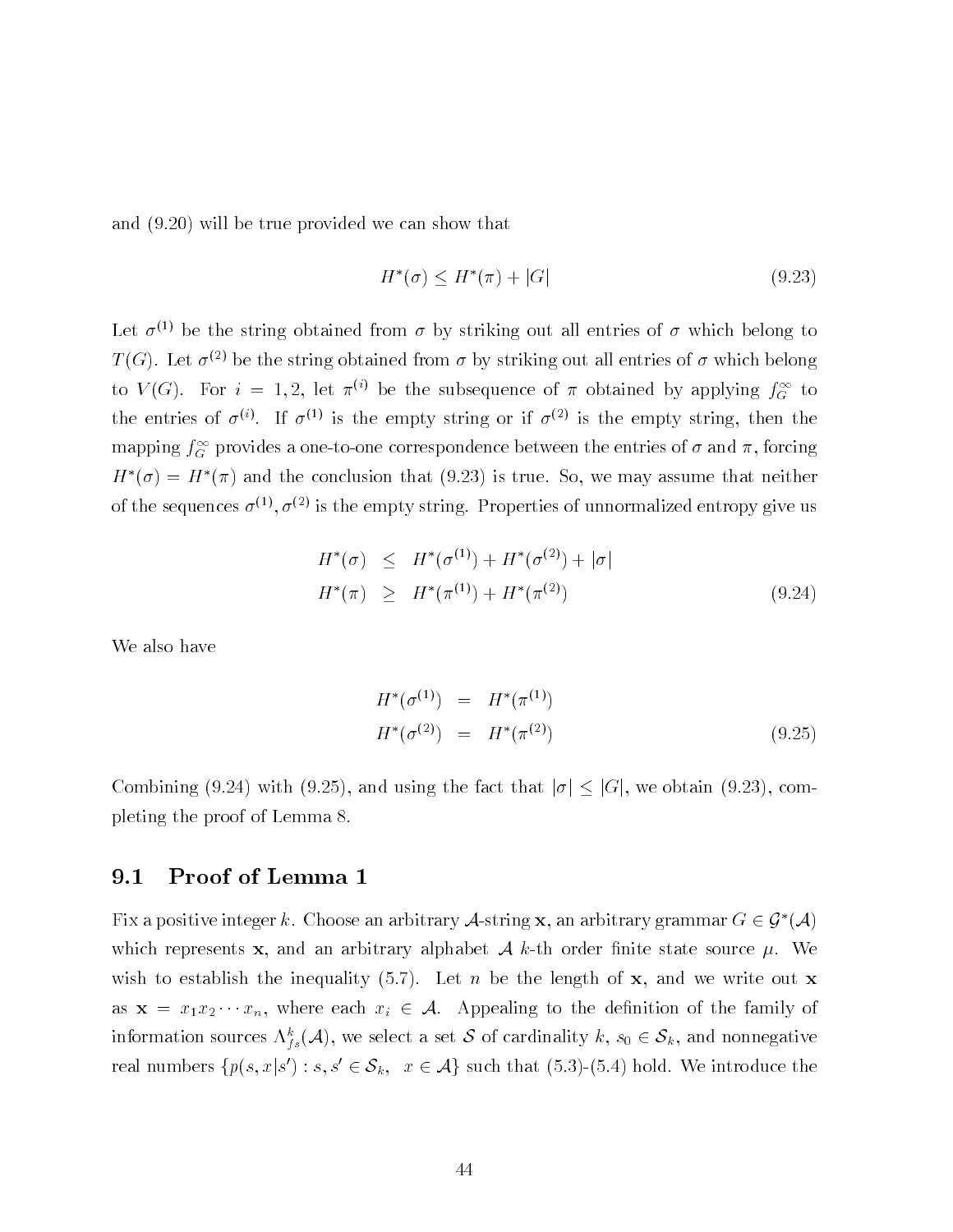function  $\tau : \mathcal{A}^+ \to |0,1|$  in which

$$
\tau(\mathbf{y}) \triangleq \max_{s_0 \in \mathcal{S}_k} \sum_{s_1, s_2, \dots, s_m \in \mathcal{S}_k} \prod_{i=1}^m p(s_i, y_i | s_{i-1})
$$

for every Astring y yy- --- ym We note for later use that for every Astring y and every parameter video of your comment of the following relationship and the following relation of the following  $\sim$ 

$$
\tau(\mathbf{y}) \le \tau(v_1)\tau(v_2)\dots\tau(v_j) \tag{9.26}
$$

There exists a probability distribution  $p$  fon  $\mathcal{A}$  such that for every positive integer r and every  $y \in \mathcal{A}$  .

$$
p^*(y) = Q_k k^{-1} r^{-2} \tau(y)
$$
\n(9.27)

where it can be determined that  $Q_k$  is a positive constant that must satisfy  $Q_k \geq 1/2$ . a particle let  $\sim$  and the contract of the anti-structure of the contract of the contract of the contract of the contract of the contract of the contract of the contract of the contract of the contract of the contract of such that  $(9.20)$  holds. We have

$$
H^*(\pi) = \min_{q} \sum_{i=1}^t -\log q(u_i) \le \sum_{i=1}^t -\log p^*(u_i)
$$
 (9.28)

where the minimum is over all probability distributions q on  $\mathcal{A}^+$ . From (9.20)–(9.27),

$$
\mu(\mathbf{x}) \le \left[ \prod_{i=1}^{t} p^*(u_i) \right] \left[ \prod_{i=1}^{t} \{2k |u_i|^2\} \right] \tag{9.29}
$$

Combining  $(9.20)$ ,  $(9.28)$ , and  $(9.29)$ , we have

$$
H(G) \le -\log \mu(\mathbf{x}) + t(1 + \log k) + |G| + 2\sum_{i=1}^{t} \log |u_i|
$$
\n(9.30)

We can appeal to the concavity of the logarithm function to obtain

$$
\sum_{i=1}^{t} \log |u_i| \le t^{-1} \log \left( \frac{\sum_{i=1}^{t} |u_i|}{t} \right) = t \log(n/t)
$$
 (9.31)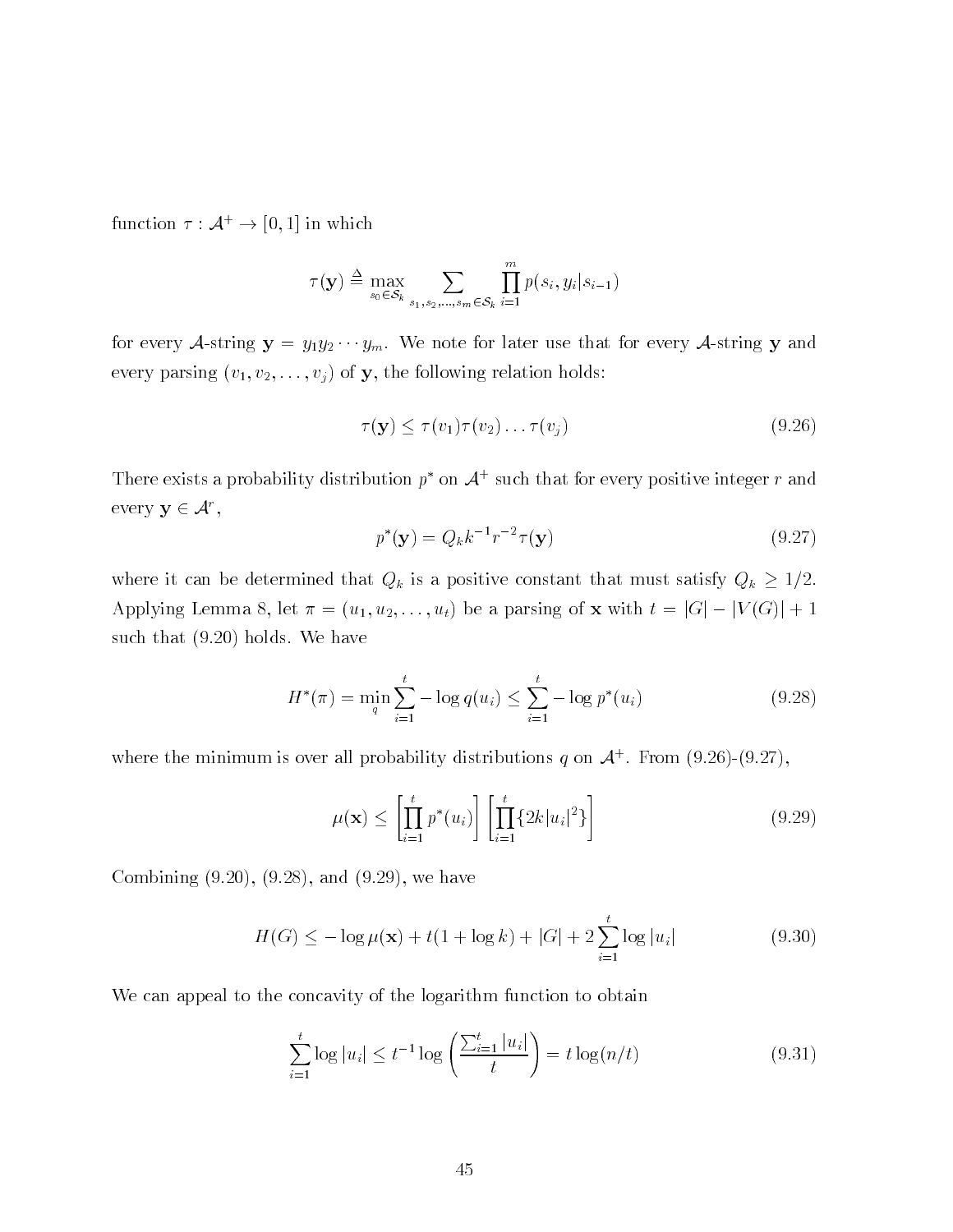<u>Combining (along it the fact that the fact that the fact that the fact that the fact that the fact that the fact</u> holds

## 9.2 Proof of Lemma

The following lemma, used in the proof of Lemma 2, is easily proved by mathematical induction

**Lemma 9** Let  $\alpha$  be a real number satisfying  $\alpha \geq 4/3$ . The following statement holds for every integer  $r \geq 2$ :

$$
\sum_{n=2}^{r} n(n-1)\alpha^{n} \ge (r-3) \sum_{n=2}^{r} (n-1)\alpha^{n}
$$
 (9.32)

We begin our proof of Lemma 2 by fixing an  $A$ -string x of length at least  $|A|^{34}$ . Let G be any series and the contract represents and the contract represents and the contract of the contract of the c where A is the start symbol of G For each <sup>i</sup> jV G j we can express

$$
f_G(A_i) = \alpha_1^i \alpha_2^i \cdots \alpha_{n_i}^i
$$

where each  $\alpha_i \in \mathcal{A} \cup V(G)$ . For each  $i = 0, 1, \ldots, |V(G)| - 1$ , let

$$
\tilde{f}_G(A_i) \triangleq \begin{cases}\nf_G(A_i), & |f_G(A_i)| \text{ even} \\
\alpha_2^i \alpha_3^i \cdots \alpha_{n_i}^i, & |f_G(A_i)| > 1 \text{ and odd}, |f_G^{\infty}(\alpha_1^i)| \leq |f_G^{\infty}(\alpha_{n_i}^i)| \\
\alpha_1^i \alpha_2^i \cdots \alpha_{n_i-1}^i, & |f_G(A_i)| > 1 \text{ and odd}, |f_G^{\infty}(\alpha_{n_i}^i)| < |f_G^{\infty}(\alpha_1^i)| \\
\text{empty string}, & |f_G(A_i)| = 1\n\end{cases}
$$

Define the three strings

$$
\hat{\mathbf{x}} \triangleq f_G^{\infty}(\rho_G)
$$
\n
$$
s(\mathbf{x}) \triangleq \tilde{f}_G(A_0)\tilde{f}_G(A_1)\cdots\tilde{f}_G(A_{|V(G)|-1})
$$
\n
$$
\tilde{\mathbf{x}} \triangleq f_G^{\infty}(s(\mathbf{x}))
$$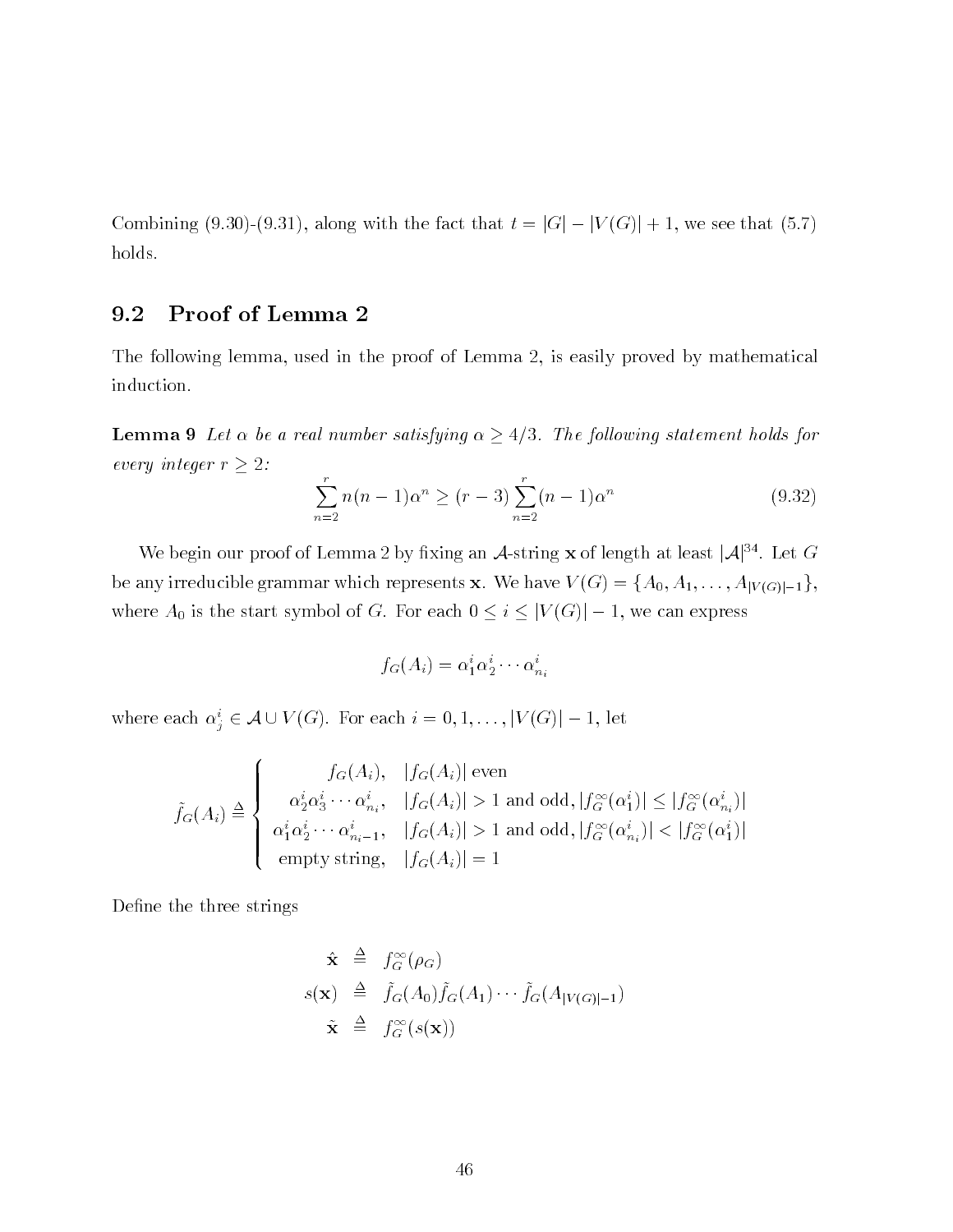The strings  $s(\mathbf{x})$  and  $\tilde{\mathbf{x}}$  are not the empty string because  $|f_G(A_i)| > 1$  for at least one *i*. Define  $m(\mathbf{x})$  to be the positive integer

$$
m(\mathbf{x}) \stackrel{\Delta}{=} \frac{|s(\mathbf{x})|}{2}
$$

We derive the following relationships which shall be useful to us in the proof of Lemma 2.

$$
|\mathbf{x}| \leq |\hat{\mathbf{x}}| \leq 2|\mathbf{x}| \tag{9.33}
$$

$$
|G| \le 3m(\mathbf{x}) + |\mathcal{A}| \tag{9.34}
$$

$$
|\tilde{\mathbf{x}}| \leq |\hat{\mathbf{x}}| \leq 2|\tilde{\mathbf{x}}| + |\mathcal{A}| \tag{9.35}
$$

From the fact that  $\mathbf{x} \sim f_G\left(\omega_G\right)$  (deducible from Lemma 8), and the fact that

$$
\rho_G \sim A_1 A_2 \cdots A_{|V(G)|-1} \omega_G
$$

we deduce that

$$
\hat{\mathbf{x}} \sim f_G^{\infty}(A_1 A_2 \cdots A_{|V(G)|-1}) \mathbf{x}
$$

and therefore

$$
|\hat{\mathbf{x}}| = |f_G^{\infty}(A_1 A_2 \cdots A_{|V(G)|-1})| + |\mathbf{x}| \tag{9.36}
$$

Since G is irreducible each of the variables A A----AjV Gj- appears at least once in  $\omega_G$ , and therefore we must have

$$
|f_G^{\infty}(A_1 A_2 \cdots A_{|V(G)|-1})| \le |f_G^{\infty}(\omega_G)| = |\mathbf{x}| \tag{9.37}
$$

From  $(9.36)$  and  $(9.37)$ , we conclude that  $(9.33)$  is true.

Now we prove the relation (9.34). Since G is irreducible, if  $|f_G(A)| = 1$  for a variable  $A \in V(G)$ , then  $f_G(A) \in \mathcal{A}$ , whence

$$
|\{A \in V(G) : |f_G(A)| = 1\}| \le |\mathcal{A}| \tag{9.38}
$$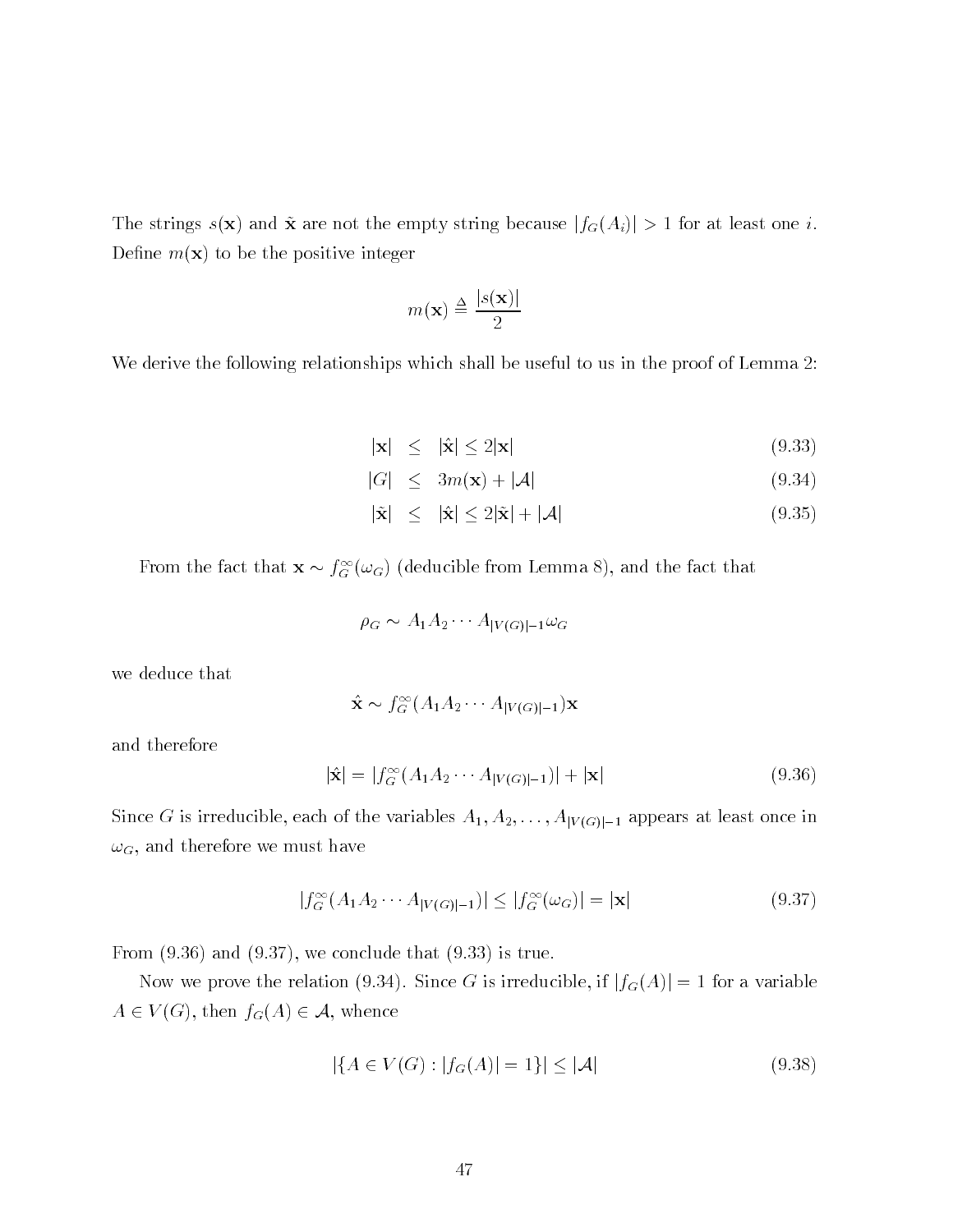Using  $(9.38)$ , we obtain

$$
|G| = \sum_{A \in V(G)} |f_G(A)|
$$
  
= 
$$
\sum_{|f_G(A)| \text{ even}} |f_G(A)| + \sum_{|f_G(A)| \text{ odd}} |f_G(A)|
$$
  

$$
\leq \sum_{|f_G(A)| \text{ even}} 3 \frac{|f_G(A)|}{2} + \sum_{|f_G(A)| \text{ odd}} 3 \left( \frac{|f_G(A)| - 1}{2} \right) + |\mathcal{A}| \qquad (9.39)
$$

Noting that

$$
m(\mathbf{x}) = \frac{\left[\sum_{|f_G(A)| \text{ even}} |f_G(A)|\right] + \left[\sum_{|f_G(A)| \text{ odd}} \{|f_G(A)| - 1\}\right]}{2}
$$

we see that  $(9.34)$  follows from  $(9.39)$ .

We now turn our attention to the proof of (9.35). By construction of the string  $s(\mathbf{x})$ and the strings  $\alpha$  are strings  $\alpha$  and  $\alpha$  and  $\alpha$  and  $\alpha$ 

- $\cdots$  in  $\cdots$
- (ii)  $q_1 \in \mathcal{A}$  and  $|q_1| \leq |\mathcal{A}|$ .
- $i$  is not the empty string the empty string the empty string the empty string the empty string the empty string the empty string the empty string the empty string the empty string the empty string the empty string the em entries of and certain entries of systems of the state is and ZY is an entries of the state is an entries of t the corresponding entry of  $s(\mathbf{x})$ , then  $|J_G^-(Y)| \leq |J_G^-(ZY)|$ .

If we apply the endomorphism  $J_{G}^{+}$  to (1), we see that

$$
\hat{\mathbf{x}} \sim \tilde{\mathbf{x}} q_1 f_G^{\infty}(q_2) \tag{9.40}
$$

Because of (iii),

$$
|f_G^{\infty}(q_2)| \le |f_G^{\infty}(s(\mathbf{x}))| = |\tilde{\mathbf{x}}| \tag{9.41}
$$

Applying the relations (9.40)-(9.41) together with the fact from (ii) that  $|q_1| \leq |\mathcal{A}|$ , we conclude

$$
|\hat{\mathbf{x}}| = |\tilde{\mathbf{x}}| + |q_1| + |f_G^{\infty}(q_2)|
$$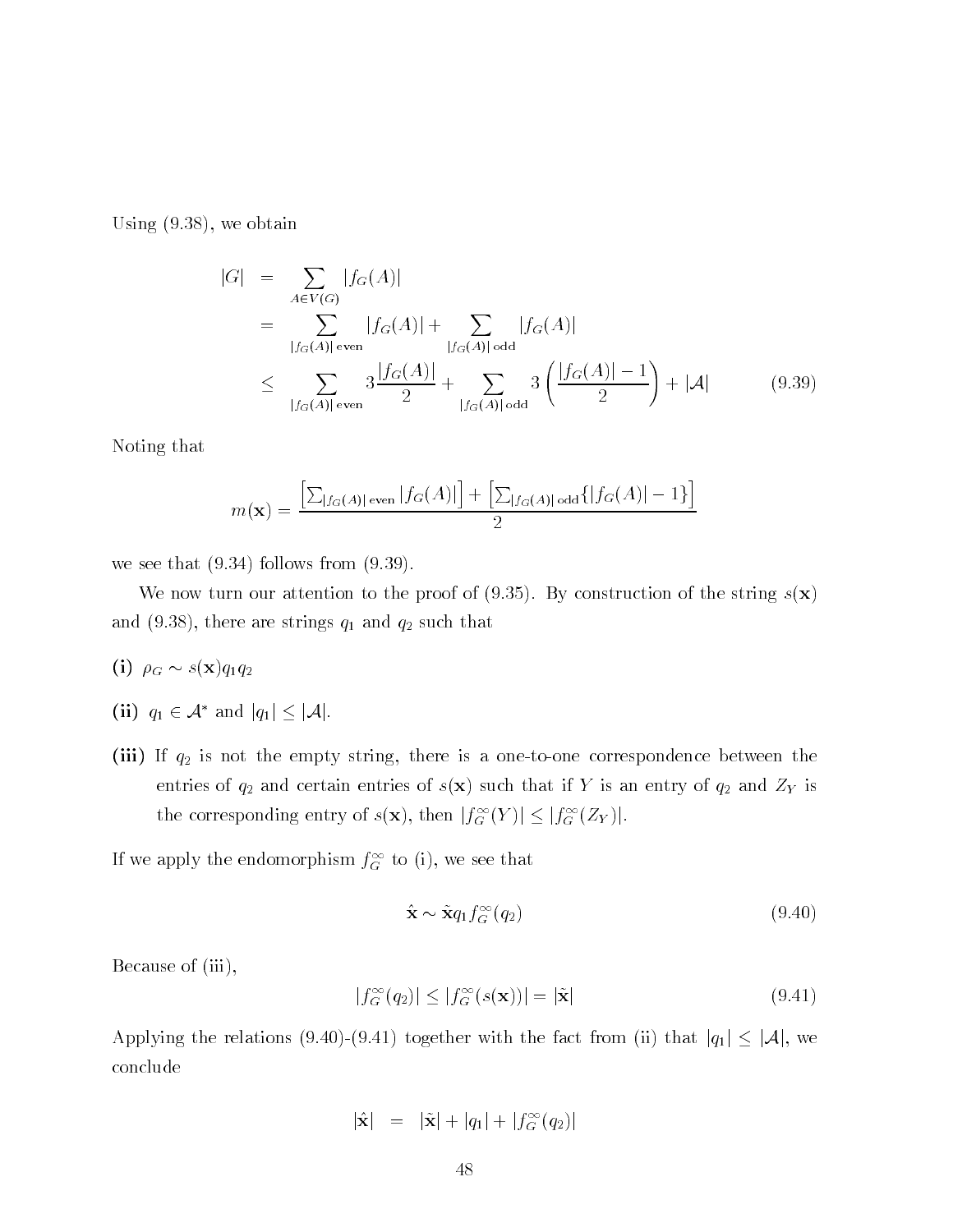$$
\leq 2|\tilde{\mathbf{x}}| + |\mathcal{A}| \tag{9.42}
$$

from which  $(9.35)$  follows.

Having demonstrated the relations  $(9.33)$ - $(9.35)$ , we can now finish the proof of Lemma 2. Factor  $s(\mathbf{x})$  as

$$
s(\mathbf{x}) = w_1 w_2 \cdots w_{m(\mathbf{x})}
$$

where each  $w_i \in (A \cup V(G))$ . Because G is irreducible, the strings  $w_1, w_2, \ldots, w_{m(\mathbf{x})}$  are distinct. We express each  $w_i$  as

$$
w_i = w_i^1 w_i^2
$$

where  $w_i^-, w_i^- \in A \cup V(G)$ . Let  $\alpha \in A^+$  be arbitrary. We need to upper bound the cardinality of the set

$$
W_{\alpha} = \{1 \leq i \leq m(\mathbf{x}) : f_G^{\infty}(w_i) = \alpha\}
$$

To the map is the set of the mapping from the set of the sets the set for the set for the set  $\mathcal{L}_1$  is the set  $\{0,1\}$  in which  $i \in W_{\alpha}$  is mapped into

$$
\phi(i) = (|f_G^{\infty}(w_i^1)|, b_1, b_2)
$$

where for each  $q = 1, 2$ ,

$$
b_q \stackrel{\Delta}{=} \left\{ \begin{array}{ll} 1, & w_i^q \in \mathcal{A} \\ 0, & \text{otherwise} \end{array} \right.
$$

Since the mapping  $\phi$  is one-to-one, we must have

$$
|W_{\alpha}| \le 4(|\alpha|-1)
$$

We conclude that

$$
|\{1 \le i \le m(\mathbf{x}) : |f_G^{\infty}(w_i)| = n\}| \le 4(n-1)|\mathcal{A}|^n, \ \ n \ge 2
$$
\n(9.43)

Define  $\{j_n : n \geq 2\}$  and  $\{k_n : n \geq 2\}$  to be the sequences of integers

$$
j_n \triangleq |\{1 \leq i \leq m(\mathbf{x}) : |f_G^{\infty}(w_i)| = n\}|
$$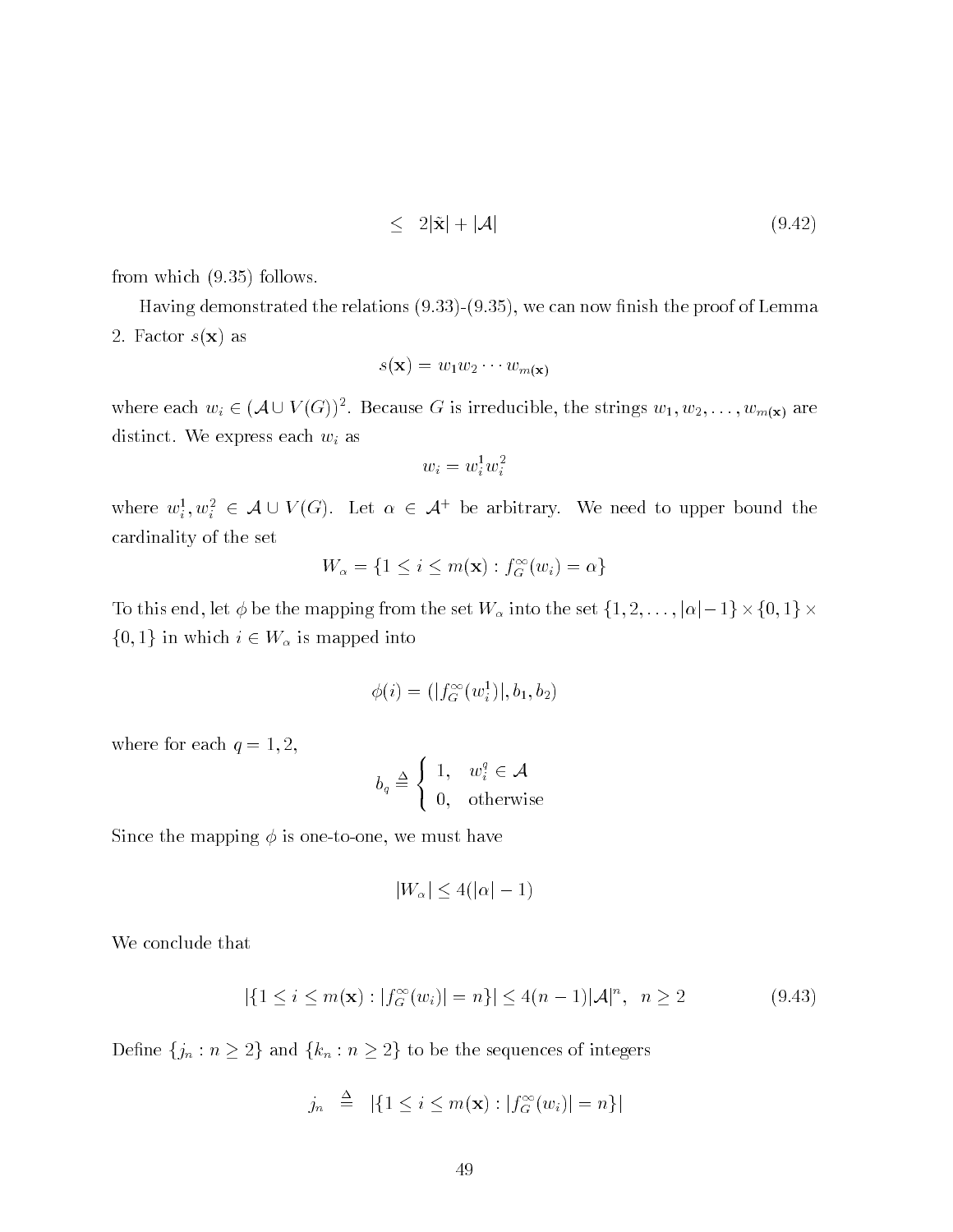$$
k_n \triangleq 4(n-1)|A|^n
$$

Define  $\{M_r : r \geq 2\}$  and  $\{N_r : r \geq 2\}$  to be the sequences of positive integers

$$
M_r \triangleq \sum_{n=2}^r k_n
$$
  

$$
N_r \triangleq \sum_{n=2}^r n k_n
$$

Notice that

$$
|\mathbf{x}| \geq |\mathcal{A}|^{32} > |\mathcal{A}|^{5} |\mathcal{A}|^{2} > 17 |\mathcal{A}|^{2} > 16 |\mathcal{A}|^{2} + |\mathcal{A}|
$$

This fact implies, via  $(9.35)$ , that

$$
|\tilde{\mathbf{x}}| \ge 8|\mathcal{A}|^2 = N_2
$$

and so we may define an integer  $r(\mathbf{x}) \ge 2$  as follows:

$$
r(\mathbf{x}) \stackrel{\Delta}{=} \max\{r : N_r \leq |\tilde{\mathbf{x}}|\}
$$

We establish a lower bound on  $r(\mathbf{x})$ . Notice that

$$
|\tilde{\mathbf{x}}| \ge N_{r(\mathbf{x})} \ge |\mathcal{A}|^{r(\mathbf{x})} \ge 2^{r(\mathbf{x})}
$$

from which it follows that

$$
r(\mathbf{x}) \le \log |\tilde{\mathbf{x}}|
$$

On the other hand

$$
|\tilde{\mathbf{x}}| < N_{r(\mathbf{x})+1} \le 4(r(\mathbf{x})+1)r(\mathbf{x})^2 |\mathcal{A}|^{r(\mathbf{x})+1} \le 8r(\mathbf{x})^3 |\mathcal{A}|^{r(\mathbf{x})+1}
$$

and so

$$
\log |\tilde{\mathbf{x}}| \le 3 + 3\log r(\mathbf{x}) + (r(\mathbf{x}) + 1)\log |\mathcal{A}| \le 3 + 3\log \log |\tilde{\mathbf{x}}| + (r(\mathbf{x}) + 1)\log |\mathcal{A}|
$$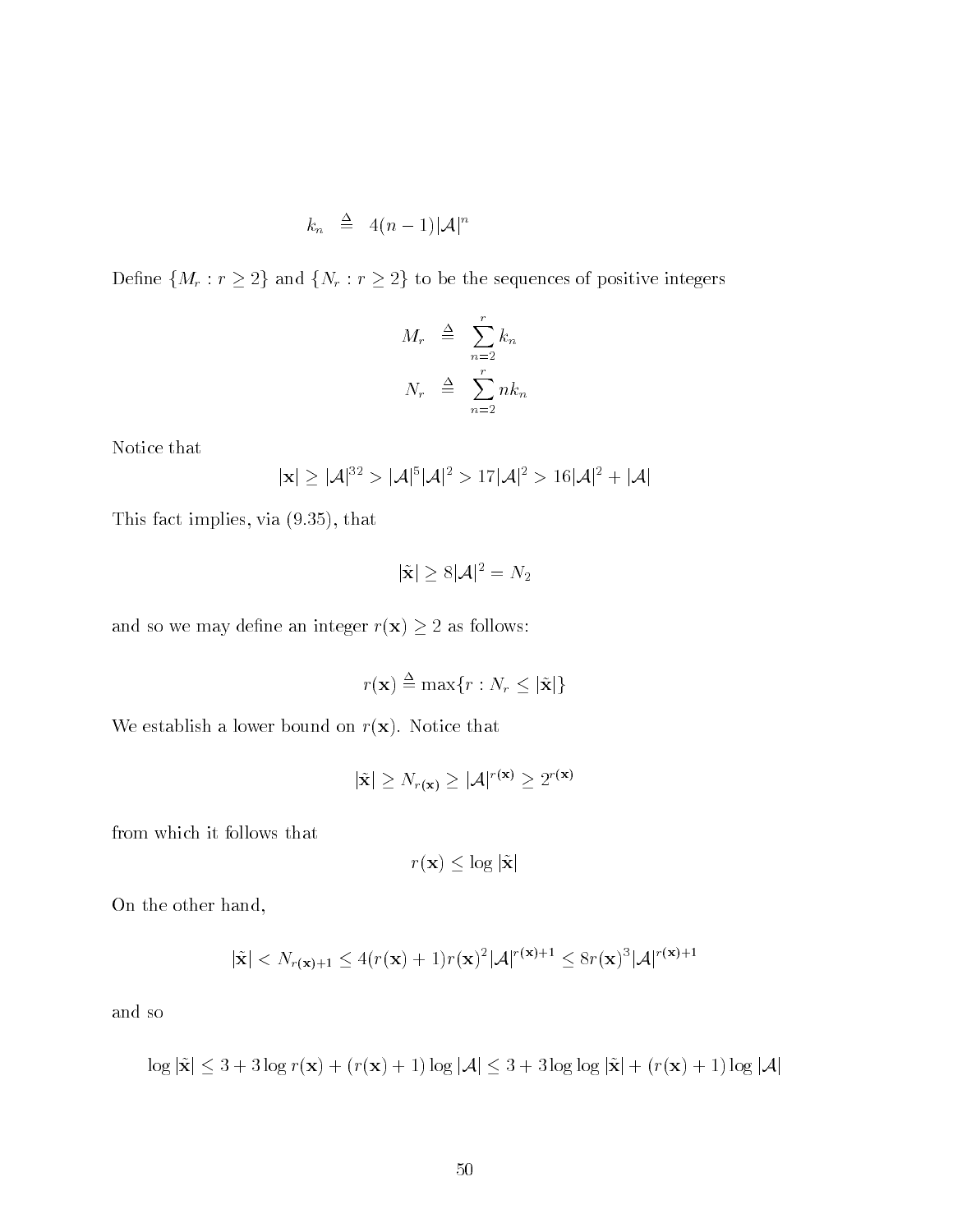from which we conclude that

$$
r(\mathbf{x}) - 3 \ge \frac{\log |\tilde{\mathbf{x}}| - 3 \log \log |\tilde{\mathbf{x}}| - 4 \log |\mathcal{A}| - 3}{\log |\mathcal{A}|} \tag{9.44}
$$

We examine the right side of  $(9.44)$  in more detail. It is a simple exercise in calculus to show that

$$
\log u - 3 \log \log u \ge \frac{\log u}{2}, \ \ u \ge 2^{32} \tag{9.45}
$$

Notice that

$$
|\mathbf{x}| \geq |\mathcal{A}|^{34} > |\mathcal{A}|^{33} + |\mathcal{A}| \geq 2^{33} + |\mathcal{A}|
$$

and therefore

 $|X| \geq 2^{-1}$ 

Combining this fact with  $(9.45)$ , we see that

$$
\log|\tilde{\mathbf{x}}| - 3\log\log|\tilde{\mathbf{x}}| - 4\log|\mathcal{A}| - 3 \ge \frac{\log|\tilde{\mathbf{x}}|}{2} - 4\log|\mathcal{A}| - 3 \tag{9.46}
$$

From the fact that

$$
|\mathbf{x}| \geq |\mathcal{A}|^{34} > 2|\mathcal{A}|
$$

it follows that

$$
|\tilde{\mathbf{x}}| \geq \frac{|\mathbf{x}| - |\mathcal{A}|}{2} \geq \frac{|\mathbf{x}|}{4}
$$

and therefore

$$
\frac{\log |\tilde{\mathbf{x}}|}{2} - 4\log |\mathcal{A}| - 3 \ge \frac{\log |\mathbf{x}|}{2} - 4\log |\mathcal{A}| - 4
$$
  
 
$$
\ge 13\log |\mathcal{A}| - 4 > 0
$$
 (9.47)

Applying  $(9.47)$  to  $(9.44)$ , we conclude that

$$
r(\mathbf{x}) - 3 \ge \frac{\log |\mathbf{x}| - 8 \log |\mathcal{A}| - 8}{2 \log |\mathcal{A}|} > 0
$$
\n(9.48)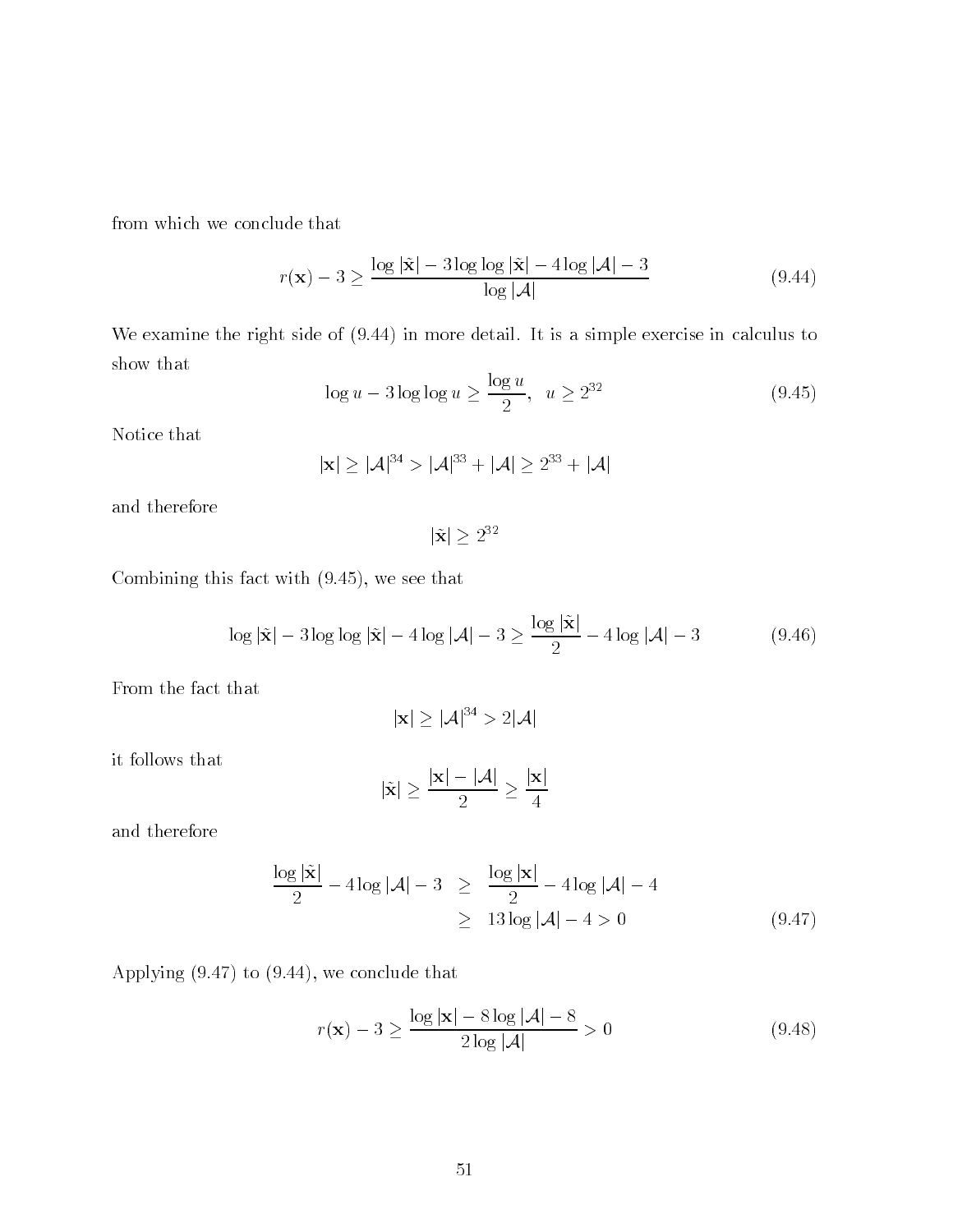From the definition of  $r(\mathbf{x})$ , we have

$$
|\tilde{\mathbf{x}}| = N_{r(\mathbf{x})} + \Delta = \sum_{n=2}^{\infty} n j_n = \left(\sum_{n=2}^{r(\mathbf{x})} n k_n\right) + \Delta
$$

where  $\Delta \geq 0$ . From this we argue:

$$
\sum_{n=r(\mathbf{x})+1}^{\infty} n j_n = \left[ \sum_{n=2}^{r(\mathbf{x})} n (k_n - j_n) \right] + \Delta
$$
  

$$
\sum_{r(\mathbf{x})+1}^{\infty} j_n \le \left[ \sum_{n=2}^{r(\mathbf{x})} \left( \frac{n}{r(\mathbf{x})+1} \right) (k_n - j_n) \right] + \frac{\Delta}{r(\mathbf{x})+1}
$$

The preceding allows us to conclude that

$$
m(\mathbf{x}) = \sum_{n=2}^{\infty} j_n \le \left[ \sum_{n=2}^{r(\mathbf{x})} \left( 1 - \frac{n}{r(\mathbf{x}) + 1} \right) j_n \right] + \left[ \sum_{n=2}^{r(\mathbf{x})} \left( \frac{n}{r(\mathbf{x}) + 1} \right) k_n \right] + \frac{\Delta}{r(\mathbf{x}) + 1} \tag{9.49}
$$

Since  $j_n \n\t\leq k_n$  (see (9.43)), we may replace  $j_n$  with  $k_n$  in the first term on the right in  $(9.49)$  to obtain the bounds

$$
m(\mathbf{x}) \le M_{r(\mathbf{x})} + \frac{\Delta}{r(\mathbf{x})} \le \frac{N_{r(\mathbf{x})} + \Delta}{r(\mathbf{x}) - 3} = \frac{|\tilde{\mathbf{x}}|}{r(\mathbf{x}) - 3}
$$
(9.50)

where in the preceding we also used Lemma 9. Applying to  $(9.50)$  the lower bound on  $\mathcal{L}$ rix established in  $\mathcal{L}$  . The was established in  $\mathcal{L}$  and  $\mathcal{L}$ 

$$
\frac{m(\mathbf{x})}{|\tilde{\mathbf{x}}|} \le \frac{2\log|\mathcal{A}|}{\log|\mathbf{x}| - 8\log|\mathcal{A}| - 8}
$$
(9.51)

From the relationships  $(9.33)$ - $(9.35)$ , one can see that

$$
\frac{|G| - |\mathcal{A}|}{6|\mathbf{x}|} \le \frac{m(\mathbf{x})}{2|\mathbf{x}|} \le \frac{m(\mathbf{x})}{|\hat{\mathbf{x}}|} \le \frac{m(\mathbf{x})}{|\tilde{\mathbf{x}}|} \tag{9.52}
$$

Combining  $(9.51)$  and  $(9.52)$ , we obtain  $(5.8)$ , the desired conclusion of Lemma 2.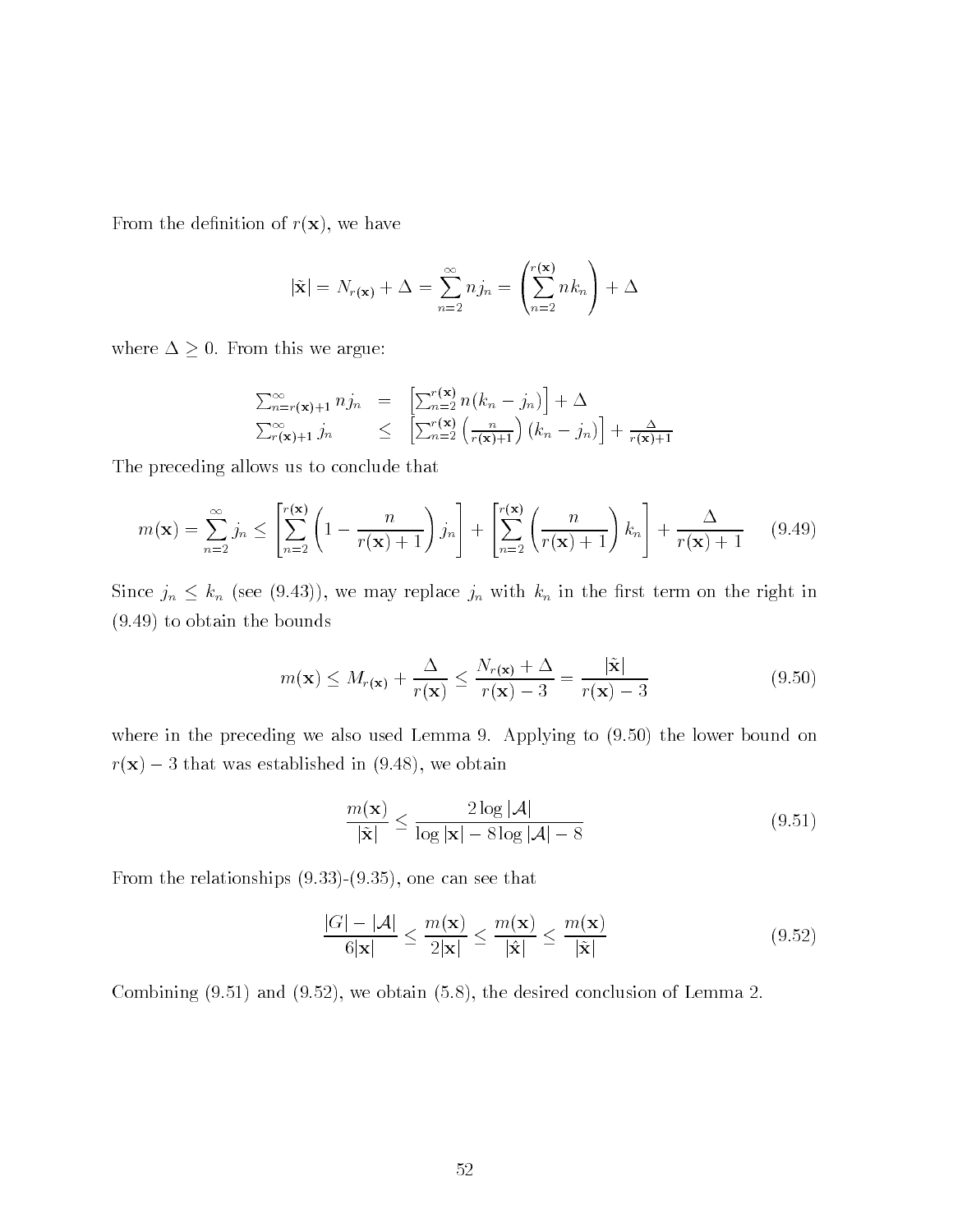# References

- A Aho R Sethi and J Ullman Compilers Principles Techniques and Tools Addison-Wesley, Reading, MA, 1986.
- $R$  Cameron Syntactic Information Syntactic Information Syntactic Information Syntactic Information Syntactic Information Syntactic Information Syntactic Information Syntactic Information Syntactic Information Syntactic I *Trans. Inform. Theory*, vol. 34, pp. 843–850, 1988.
- C Cook A Rosenfeld and A Aronson Grammatical Inference by Hill Climbing Informational Sciences, vol. 10, pp.  $59-80$ , 1976.
- T Cover Enter Entertainment is the Source Entertainment Information Information Information Information Inform pp. 73–77, 1973.
- The Letter and John Steam Elements of Information Theory John Wiley Inc. In the Letter Inc. Inc. Inc. Inc. Inc. New York, 1991.
- [6] I. Csiszár and J. Körner, *Information Theory: Coding Theorems for Discrete Mem*oryless Systems. Academic Press, New York, 1981.
- L Davisson Universal Noiseless Coding IEEE Trans Inform Theory vol pp 783-795, 1973.
- J Deller J Proakis and J Hansen DiscreteTime Processing of Speech Signals machine Publishing Co Englewood Co Engles Co Engles Co Engles Co Engles Co Engles Co Engles Co Engles Co Engl
- C Hobby and N Ylvisaker Some Structure Theorems for Stationary Probability Measures on Finite State Sequences," Ann. Math. Stat., vol. 35, pp. 550–556, 1964.
- J Hopcroft and J Ullman Introduction to Automata Theory Languages and Com putation. Addison-Wesley, Reading, MA, 1979.
- E Kawaguchi and T Endo On a Method of BinaryPicture Representation and Its Application to Data Compression," IEEE Trans. on Pattern Analysis and Machine *Intelligence*, vol. 2, pp.  $27-35$ , 1980.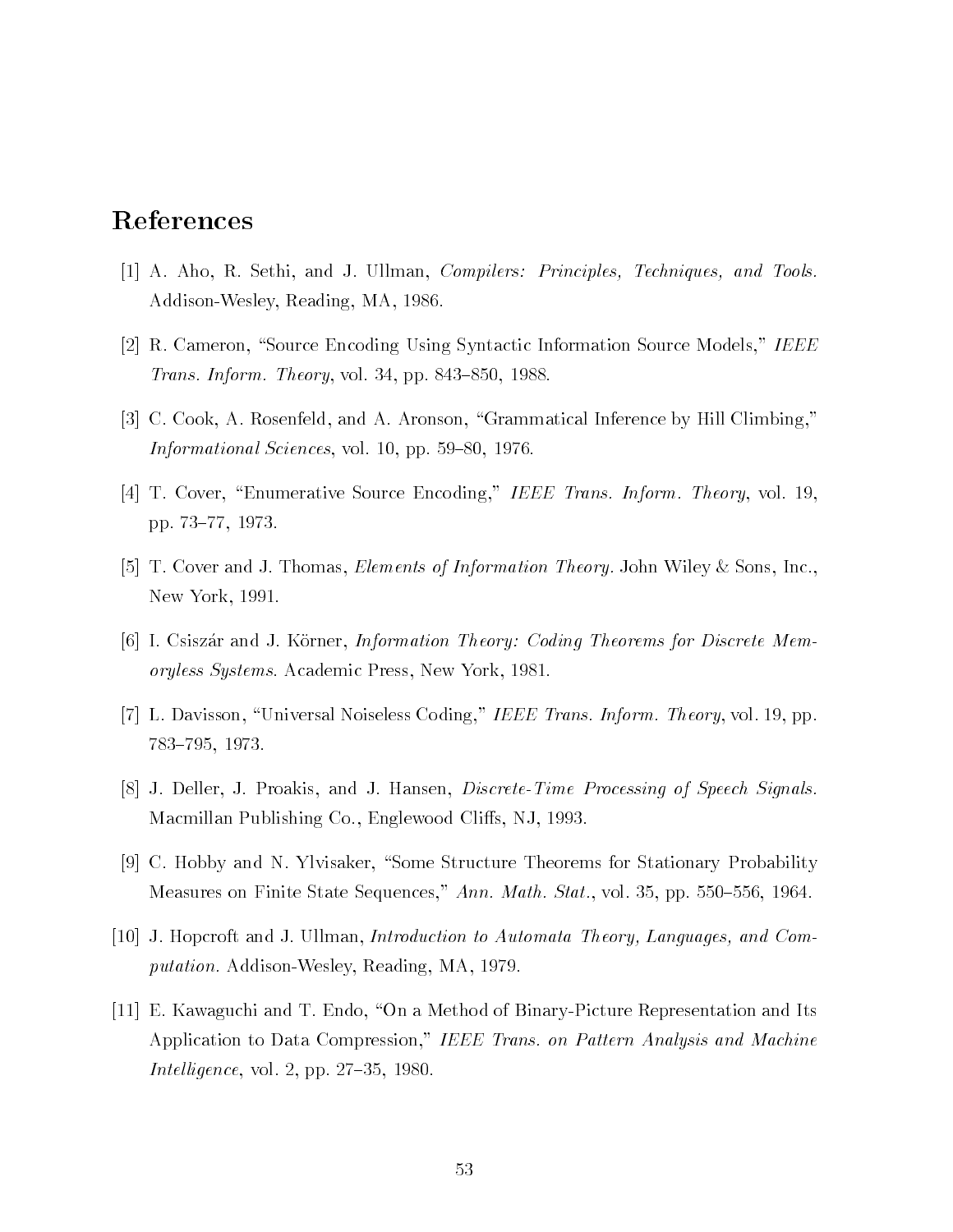- J C Kie-er and EH Yang Sequential Codes Lossless compression of Individual Sequences, and Kolmogorov Complexity," IEEE Trans. Inform. Theory, Vol. 42, pp. 29-39, 1996.
- J Kie-er Eh Yang G Nelson and P Cosman Universal Lossless Compression via Multilevel Pattern Matching," IEEE Trans. Inform. Theory, under review.
- E Kourapova and B Ryabko Application of Formal Grammars for Encoding In formation Sources," *Problems of Information Transmission*, vol. 31, pp. 23–26, 1995.
- a lempel and the Complexity of Trans International International International International International International *Theory*, vol. 22, pp.  $75-81$ , 1976.
- [16] M. Li and P. Vitányi, An Introduction to Kolmogorov Complexity and its Applica*tions.* Springer-Verlag, New York, 1993.
- A Lindenmayer Mathematical Models for Cellular Interaction in Development Jour. of Theoretical Biology, vol. 18, pp. 280–315, 1968.
- $\blacksquare$  Nevilland  $\blacksquare$ A Linear-Time Algorithm," Jour. Artificial Intell. Res., vol. 7, pp. 67-82, 1997.
- C NevillManning and I Witten Compression and Explanation Using Hierarchical Grammars," *Computer Journal*, vol.  $40$ , pp.  $103-116$ , 1997.
- E Plotnik M Weinberger and J Ziv Upper Bounds on the Probability of Se quences Emitted by Finite-State Sources and on the Redundancy of the Lempel-Ziv Algorithm," IEEE Trans. Inform. Theory, vol. 38, pp. 66–72, 1992.
- $G$  and  $A$  salon  $A$  salon  $A$  salon  $A$  salon  $A$ Press, New York, 1980.
- R Schalko- Digital Image Processing and Computer Vision John Wiley Sons New York, 1989.
- $Y$  shtarkov Fuzzy Estimation of Universal Coding for Universal Coding for Universal Coding for Universal Coding for Universal Coding for Universal Coding for Universal Coding for Universal Coding for Universal Coding for Proc - IEEE Information Theory Workshop Kil larney Ireland pp "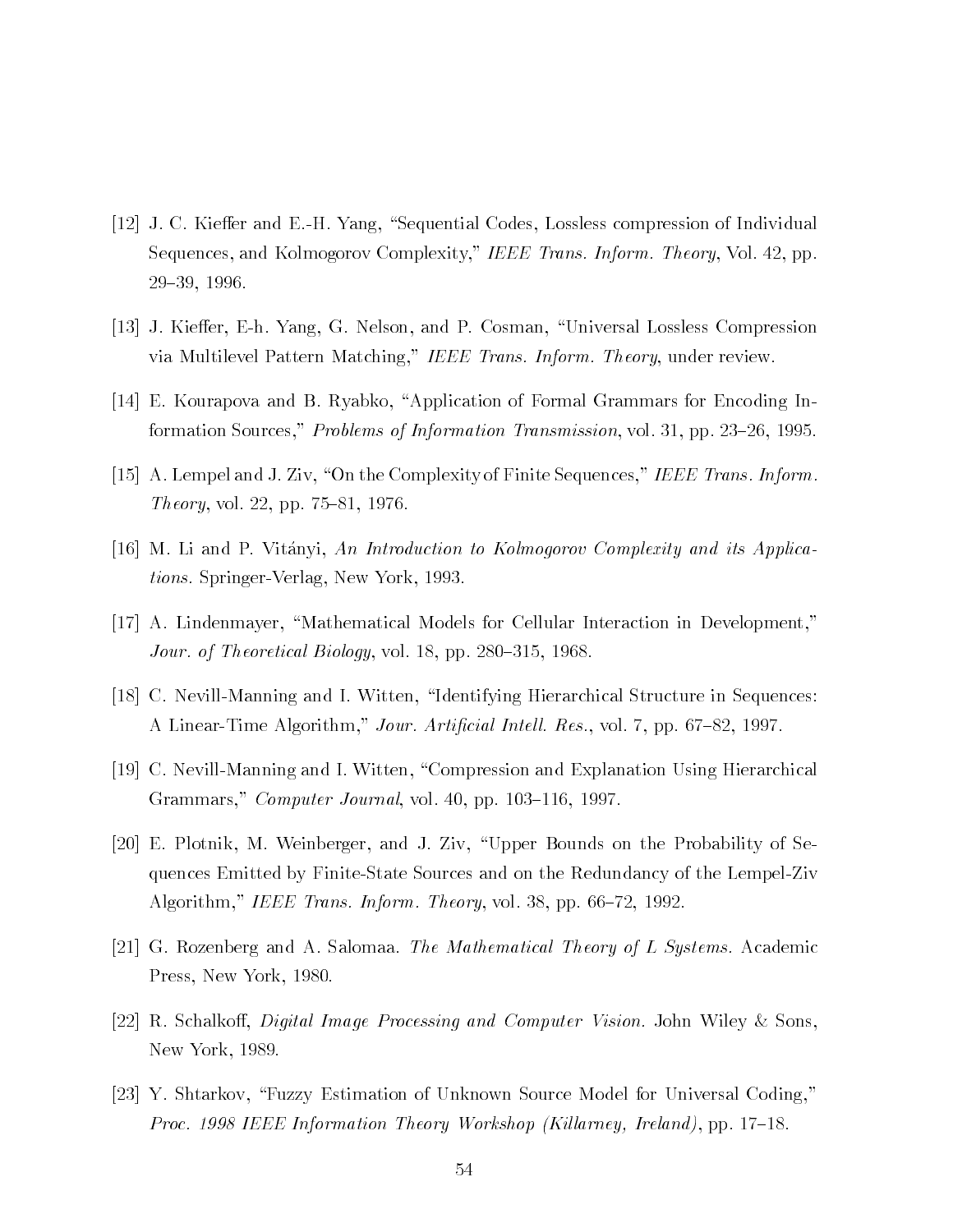- j storer and The Store Substitution of Substitution and Textual Substitution of the Substitution Journal Substitu Assoc. Comput. Mach., vol. 29, pp. 928-951, 1982.
- Eh Yang and J Kie-er Ecient Universal Lossless Data Compression Algorithms Based on a Greedy Sequential Grammar Transform—Part One: Without Context Models," IEEE Trans. Inform. Theory, Jan. 2000, to appear.
- J Ziv Coding Theorems for Individual Section Individual Section Theorems Information Theorems Information Theor vol. 24, pp. 405-412, 1978.
- J Ziv and A Lempel Compression of Individual Sequences via Variablerate Cod ing," IEEE Trans. Inform. Theory, vol. 24, pp. 530-536, 1978.